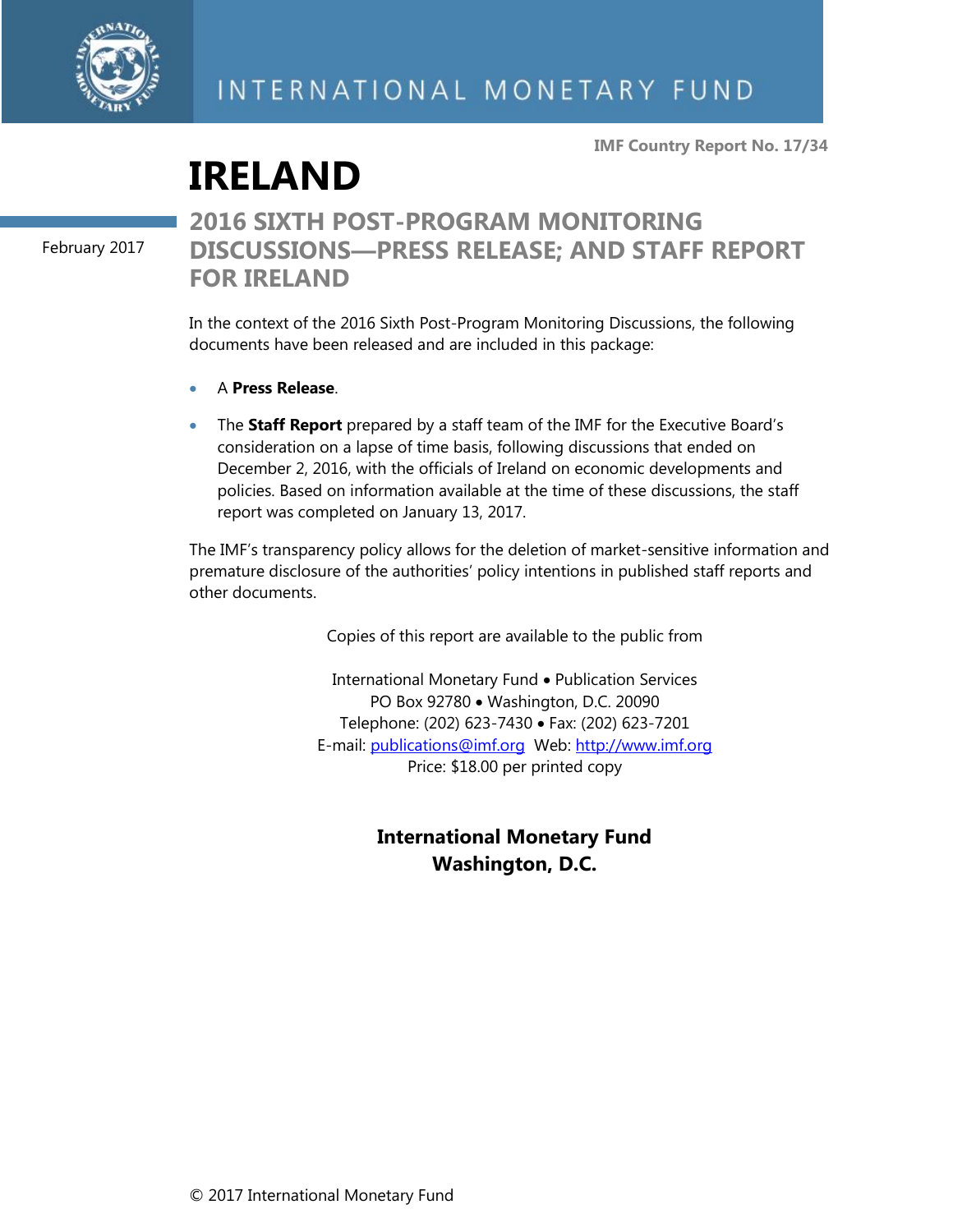

Press Release No. 17/35 FOR IMMEDIATE RELEASE February 3, 2017

International Monetary Fund 700 19th Street, NW Washington, D. C. 20431 USA

#### **IMF Executive Board Concludes Sixth Post-Program Monitoring Discussion with Ireland**

On February 2, 2017, the Executive Board of the International Monetary Fund (IMF) concluded the Post-Program Monitoring Discussion<sup>1</sup> with Ireland and considered and endorsed the staff appraisal without a meeting on a lapse-of-time basis.<sup>2</sup>

Despite risks to the outlook, Ireland's capacity to repay the Fund is strong, given robust economic and fiscal performance, large cash buffers, manageable financing needs, and favorable market financing conditions.

Ireland continued to grow at a healthy pace in 2016, mainly driven by domestic demand. In the first three quarters of 2016, output expanded by 4.8 percent y/y with private consumption and investment, excluding the most volatile components, providing the largest contribution to growth. Broad-based employment gains brought the unemployment rate down to 7.2 percent in December. Despite strong domestic demand, headline inflation hovered in negative territory during most of the year, reflecting declining energy prices. The current account surplus widened somewhat in the first three quarters of 2016. Exchequer data for December confirmed the positive trend in public finances. The headline general government deficit is expected to end the year on target at 0.9 percent of GDP, while the debt burden is on a steady downward path. Credit to the private sector has continued to fall but at a declining rate. Balance sheet repair of domestic banks has continued but profitability remains weak. Property market conditions have tightened further, mainly due to a limited supply response.

#### **Executive Board Assessment**

 $\overline{a}$ 

The economic outlook remains broadly positive, notwithstanding risks, and the capacity to repay the Fund is strong. Robust domestic demand is projected to drive continued healthy growth, supporting further moderation in unemployment. Inflation, which turned slightly negative this year, is expected to edge up gradually. Brexit-related risks, a sustained low growth-low inflation environment in Europe, external political uncertainties and rising anti-globalization sentiment, as

 $<sup>1</sup>$  The central objective of PPM is to provide for closer monitoring of the policies of members that have substantial</sup> Fund credit outstanding following the expiration of their arrangements. Under PPM, members undertake more frequent formal consultation with the Fund than is the case under surveillance, with a particular focus on macroeconomic and structural policies that have a bearing on external viability.

 $<sup>2</sup>$  The Executive Board takes decisions under its lapse-of-time procedure when the Board agrees that a proposal can</sup> be considered without convening formal discussions.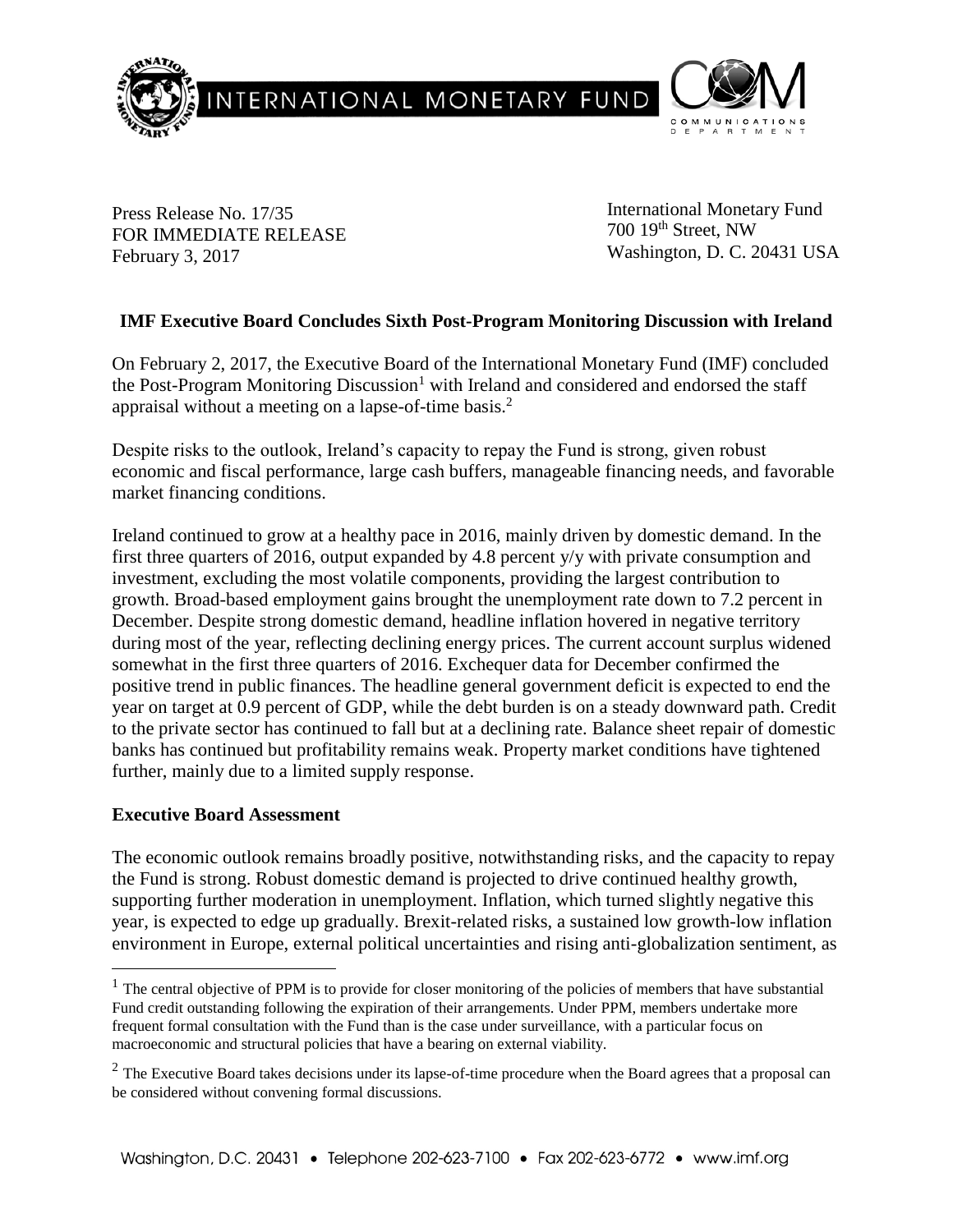well as ongoing developments in corporate tax treatment at the international level add to uncertainty. The political context for the new minority government is challenging, but agreement on the 2017 budget represents an important milestone. Despite these risks, Ireland's capacity to repay the Fund is strong, given robust economic and fiscal performance, manageable financing needs, and favorable market financing conditions.

The impact of operations by multinationals on headline GDP complicates the assessment of domestic activity essential to economic decision making. Staff welcomes the work underway, with support from the IMF and other outside experts, on alternative measures for domestic activity.

The government's fiscal targets are broadly appropriate. Given Ireland's strong track record of fiscal discipline, the moderate adjustment planned in 2017 strikes a reasonable balance between advancing deficit reduction and addressing public expectations for a growth dividend. Expenditure increases beyond those already programmed would need to be offset by tax increases or cuts in other spending to meet the deficit target, requiring difficult trade-offs. More broadly, still high public debt and risks to the outlook and to the revenue base, including from the concentrated corporate tax base, call for maintaining moderate growth in expenditures, saving any revenue windfalls, and ensuring that potentially temporary revenue gains are not used to fund permanent expenditure increases. In this context, staff welcomes the authorities' commitment to reach their medium-term deficit target of 0.5 percent of GDP by 2018, establish a "rainy-day" fund beginning in 2019, and reduce debt-to-GDP to 45 percent within a decade.

Within a tight envelope, fiscal policy could be more supportive of growth. With capital expenditure already well below peers, well-targeted increases are needed to buttress Ireland's competitiveness and support the population's welfare, including through investments in economic and social infrastructure. The Housing Action Plan and related efforts to address the acute problem of housing shortages, high rents, and homelessness are welcome, but fiscal incentives related to housing should be limited and closely monitored to ensure they are welltargeted to assist those most in need and to reduce risks of fueling demand and price pressures. Plans for a phased elimination of the Universal Social Charge should not come at the expense of the breadth and stability of the tax base.

Irish banks continue to operate in a challenging environment. The capital and liquidity positions of domestic banks have improved, but, with low underlying profitability, they remain vulnerable to shocks. The UK's decision to leave the EU could put further pressure domestic banks' profitability. In the context of pending legislation on variable rate mortgages, loan pricing should adequately reflect market conditions to allow banks to build up capital and return to normal business profitability. The disposal of the government's stakes in Irish banks, which would support public debt reduction, should continue once market conditions are supportive.

Nonperforming loans are declining overall, but resolution of deep mortgage arrears should be accelerated. Intensified supervisory oversight of banks' internal management of NPL resolution should continue to ensure that prolonged mortgage arrears are tackled through loan restructuring where feasible. The "advice and arrears" scheme recently introduced by the government shows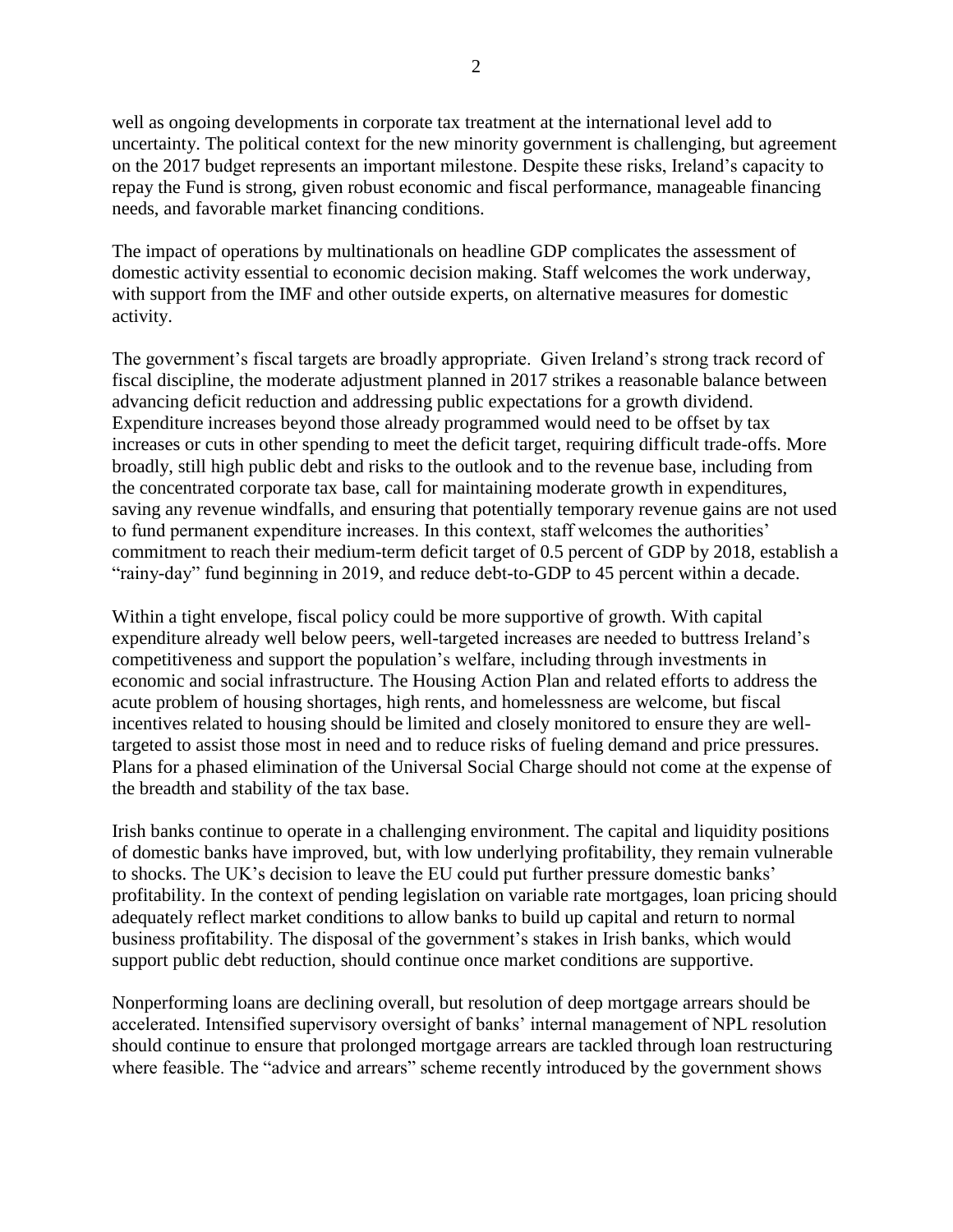promise in improving borrower-creditor engagement, but further steps to make the legal proceedings more efficient are also critical to accelerate the resolution process.

Continued vigilance is needed to safeguard macro-financial stability, especially relating to the property market. The macroprudential measures introduced in 2015 serve an important role in strengthening the resilience of banks and household to adverse shocks. The recalibration of the macroprudential framework is reasonable given early experience with the framework and current dynamics in the housing market. Steadfast progress toward full implementation of the CCR and replacing the LTI limit with a DTI limit, which better captures the borrowers' repayment capacity, remain key to ensure prudent lending.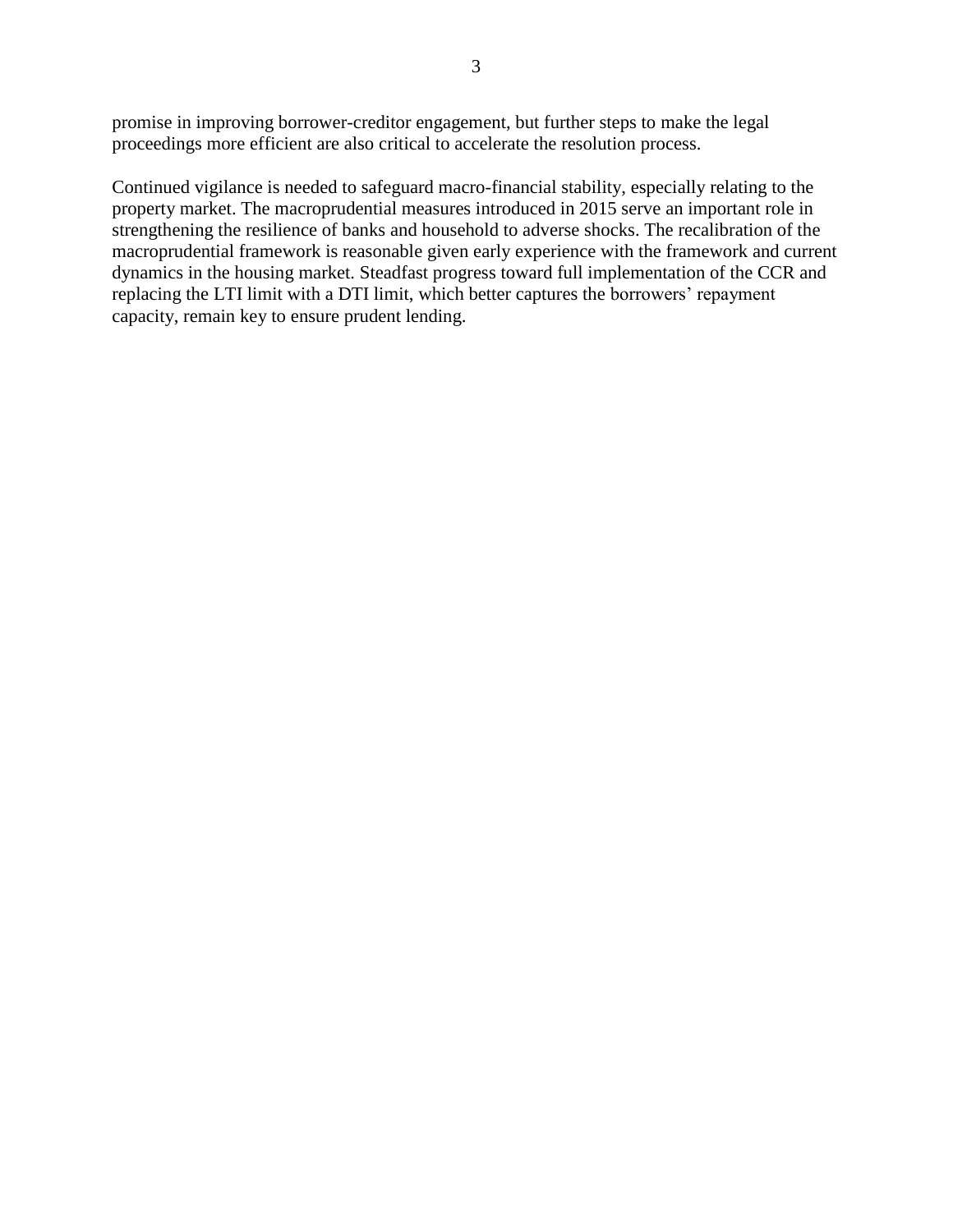|                                               |                                                                     |         | Est.                | Projections |          |
|-----------------------------------------------|---------------------------------------------------------------------|---------|---------------------|-------------|----------|
|                                               | 2014                                                                | 2015    | 2016                | 2017        | 2018     |
|                                               |                                                                     |         |                     |             |          |
|                                               | (Annual percentage change, constant prices, unless noted otherwise) |         |                     |             |          |
| <b>Output/Demand</b>                          |                                                                     |         |                     |             |          |
| Real GDP                                      | 8.4                                                                 | 26.3    | 4.6                 | 3.2         | 3.2      |
| Domestic demand                               | 7.7                                                                 | 9.9     | 6.8                 | 3.4         | 3.4      |
| Public consumption                            | 5.4                                                                 | 1.1     | 5.8                 | 2.5         | 2.0      |
| Private consumption                           | 1.7                                                                 | 4.5     | 3.1                 | 3.1         | 2.9      |
| Gross fixed capital formation                 | 18.1                                                                | 32.5    | 11.7                | 6.2         | 5.0      |
| Exports of goods and services                 | 14.4                                                                | 34.5    | 2.1                 | 4.1         | 4.5      |
| Imports of goods and services                 | 15.3                                                                | 21.7    | 2.9                 | 4.6         | 5.1      |
| <b>Potential Growth</b>                       | 3.7                                                                 | 24.6    | 3.5                 | 3.3         | 3.3      |
| Output Gap                                    | $-1.7$                                                              | $-0.4$  | 0.6                 | 0.5         | 0.4      |
| <b>Prices</b>                                 |                                                                     |         |                     |             |          |
| Inflation (HICP)                              | 0.3                                                                 | 0.0     | $-0.2$              | 0.8         | 1.4      |
| GDP deflator                                  | $-1.2$                                                              | 4.9     | $-0.9$              | 0.8         | 1.4      |
| <b>Employment and wages</b>                   |                                                                     |         |                     |             |          |
| Employment (ILO definition)                   | 1.7                                                                 | 2.6     | 2.9                 | 2.1         | 1.5      |
| Unemployment rate (percent)                   | 11.3                                                                | 9.5     | 7.9                 | 7.1         | 6.9      |
| Nominal wages                                 | 0.1                                                                 | 0.9     | 0.6                 | 1.5         | 2.3      |
|                                               |                                                                     |         | (In percent of GDP) |             |          |
| <b>Public Finance, General Government</b>     |                                                                     |         |                     |             |          |
| Revenue                                       | 34.1                                                                | 27.6    | 27.2                | 27.4        | 26.9     |
| Expenditure                                   | 37.8                                                                | 29.5    | 28.2                | 27.9        | 27.2     |
| Overall balance                               | $-3.7$                                                              | $-1.9$  | $-0.9$              | $-0.5$      | $-0.3$   |
| Primary balance                               | 0.1                                                                 | 0.7     | 1.4                 | 1.8         | 1.7      |
| Structural balance (percent of potential GDP) | $-3.2$                                                              | $-1.1$  | $-1.2$              | $-0.7$      | $-0.5$   |
| General government gross debt                 | 105.4                                                               | 78.7    | 76.4                | 75.0        | 73.6     |
|                                               |                                                                     |         | (In percent)        |             |          |
| <b>Monetary and financial indicators</b>      |                                                                     |         |                     |             |          |
| Bank credit to private sector (growth rate)   | $-16.8$                                                             | $-13.2$ |                     |             |          |
| Deposit rates                                 | 1.9                                                                 | 1.3     |                     |             | $\cdots$ |
|                                               |                                                                     | 1.1     |                     |             |          |
| Government 10-year bond yield                 | 2.3                                                                 |         | $\cdots$            |             | $\cdots$ |
|                                               |                                                                     |         | (In percent of GDP) |             |          |
| <b>Balance of payments</b>                    |                                                                     |         |                     |             |          |
| Trade balance (goods)                         | 21.1                                                                | 43.2    | 41.6                | 42.2        | 42.0     |
| Current account balance                       | 1.7                                                                 | 10.2    | 7.8                 | 6.0         | 5.7      |
| Gross external debt                           | 926.4                                                               | 870.8   | 830.5               | 788.6       | 744.1    |

#### **Ireland: Selected Economic Indicators, 2014–18**

Sources: Central Statistics Office; Department of Finance; Eurostat; and IMF staff.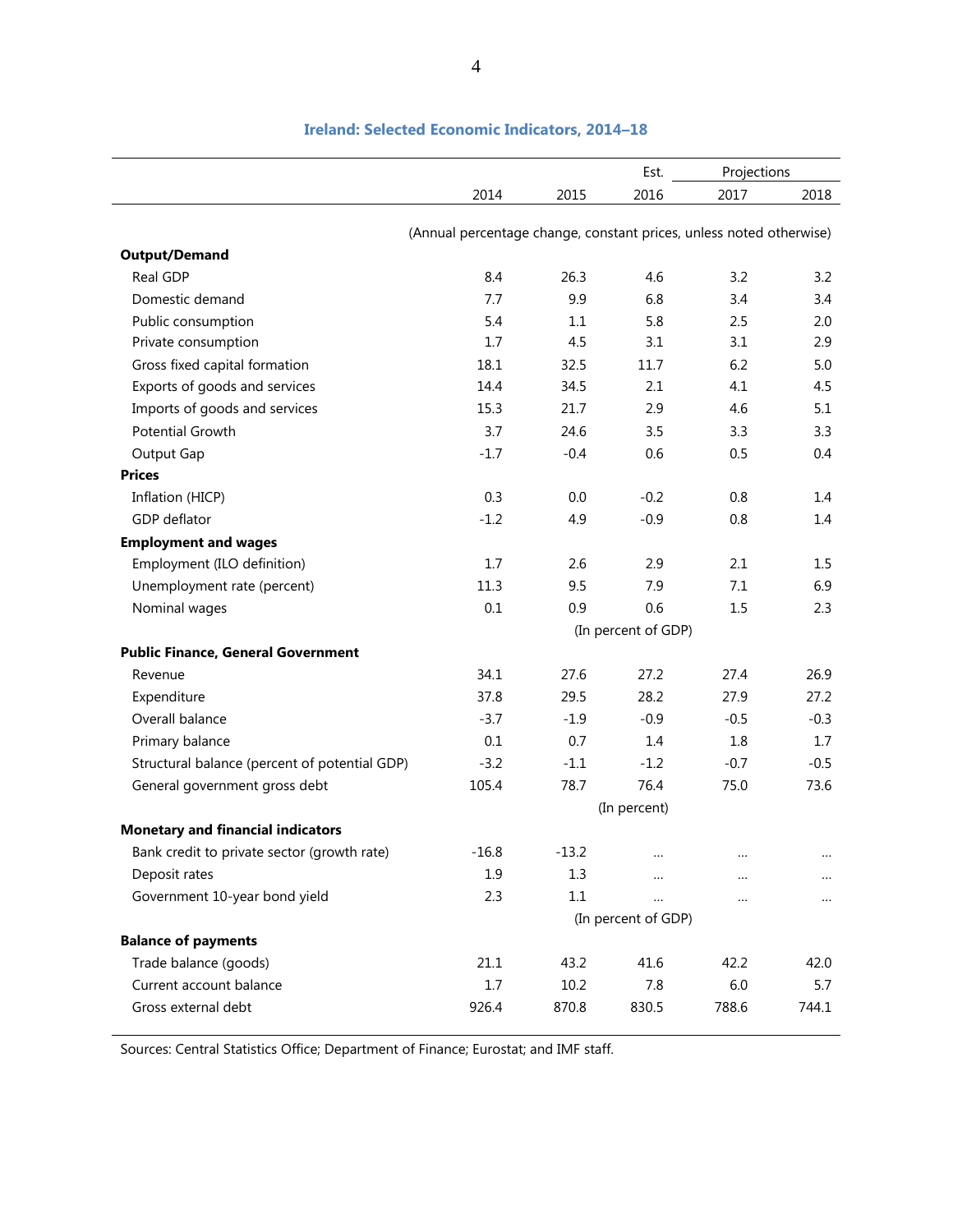

# **IRELAND**

January 13, 2017

**SIXTH POST-PROGRAM MONITORING DISCUSSIONS** 

# **KEY ISSUES**

#### **Context**

Despite risks to the outlook, Ireland's capacity to repay the Fund is strong, given robust economic and fiscal performance, large cash buffers, manageable financing needs, and favorable market financing conditions.

Ireland has continued to grow at a healthy pace in 2016, mainly driven by domestic demand, with broad-based employment gains and a declining unemployment rate. Fiscal consolidation continues, and the debt burden is on a steady downward path. The baseline outlook remains broadly positive, but risks are tilted to the downside. Brexitrelated risks, a sustained low-growth low-inflation environment in Europe, external political uncertainties, rising anti-globalization sentiment, ongoing developments in corporate tax treatment at the international level, and a challenging domestic political context add to uncertainty. The impact of operations by multinationals on headline GDP also complicates the assessment of domestic activity essential to economic decision making.

#### **Challenges**

Given the still high level of public debt relative to fiscal revenue and substantial risks to activity, continued progress in both public and private-sector balance sheet repair is necessary to rebuild buffers and increase resilience to shocks. In this context, fiscal prudence remains crucial, including through well-targeted use of available space under the government's budgetary plans, while recognizing the Irish people's expectations of a "recovery dividend." Sustained efforts are also needed to reduce the elevated stock of nonperforming loans and ensure that boom-bust episodes in the real estate market do not re-occur.

#### **Staff views**

The government's overall budget stance remains prudent. Nonetheless, fiscal support for job-rich growth could be strengthened by widening the tax base, enhancing spending efficiency, and increasing capital expenditure, especially in infrastructure.

Banks' balance sheet repair needs to be sustained through loan restructuring, where feasible, and measures to ensure more efficient legal proceedings. Macroprudential limits are playing an important role; their effectiveness would be enhanced by the full implementation of the Central Credit Register.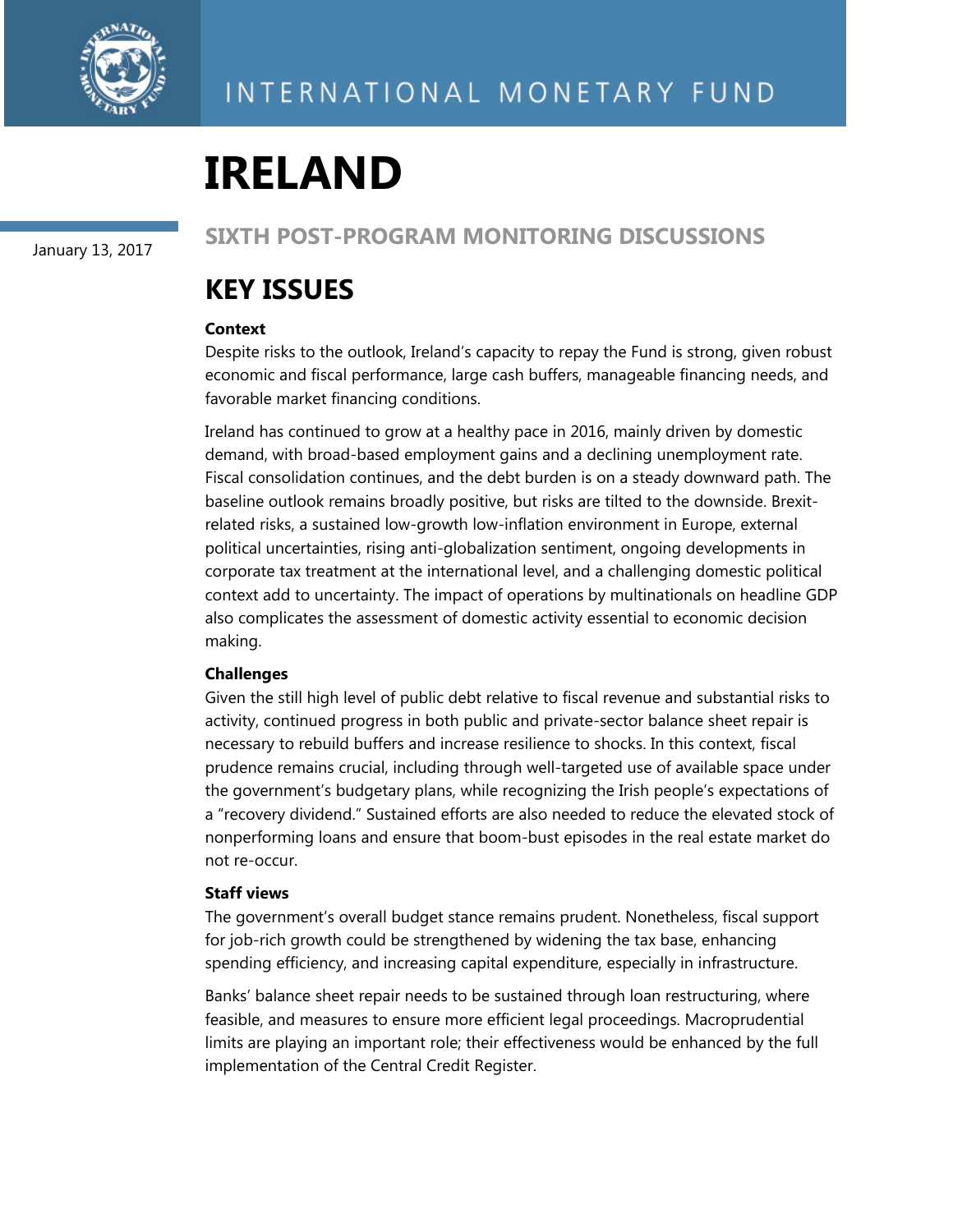Approved By **Jorg Decressin (EUR) and Alfred Kammer (SPR)** 

Discussions took place in Dublin, during November 29–December 2, 2016. The staff team comprised Michele Shannon (head), Alessandro Giustiniani, Nir Klein, and Jiri Podpiera (all EUR) and Aleksandra Zdzienicka (SPR). The team was supported from headquarters by Vizhdan Boranova and Nomelie Veluz (both EUR).

# **CONTENTS**

| AND CAPACITY TO REPAY IS STRONG, DESPITE SUBSTANTIAL DOWNSIDE RISKS ________ 7 |  |
|--------------------------------------------------------------------------------|--|
|                                                                                |  |
|                                                                                |  |
|                                                                                |  |
| <b>BOXES</b>                                                                   |  |
|                                                                                |  |
|                                                                                |  |
|                                                                                |  |
| <b>TABLES</b>                                                                  |  |
|                                                                                |  |
|                                                                                |  |
|                                                                                |  |
|                                                                                |  |
| 4. Indicators of External and Financial Vulnerabilities 2012-16                |  |
|                                                                                |  |
|                                                                                |  |
|                                                                                |  |

| I. National Accounts Revision                             | 29 |
|-----------------------------------------------------------|----|
| II. Government's Initiatives to Address Housing Shortages |    |
| III. Risk Assessment Matrix                               |    |
| IV. Irish Banks' Resilience to Stressed Macroeconomic     | 34 |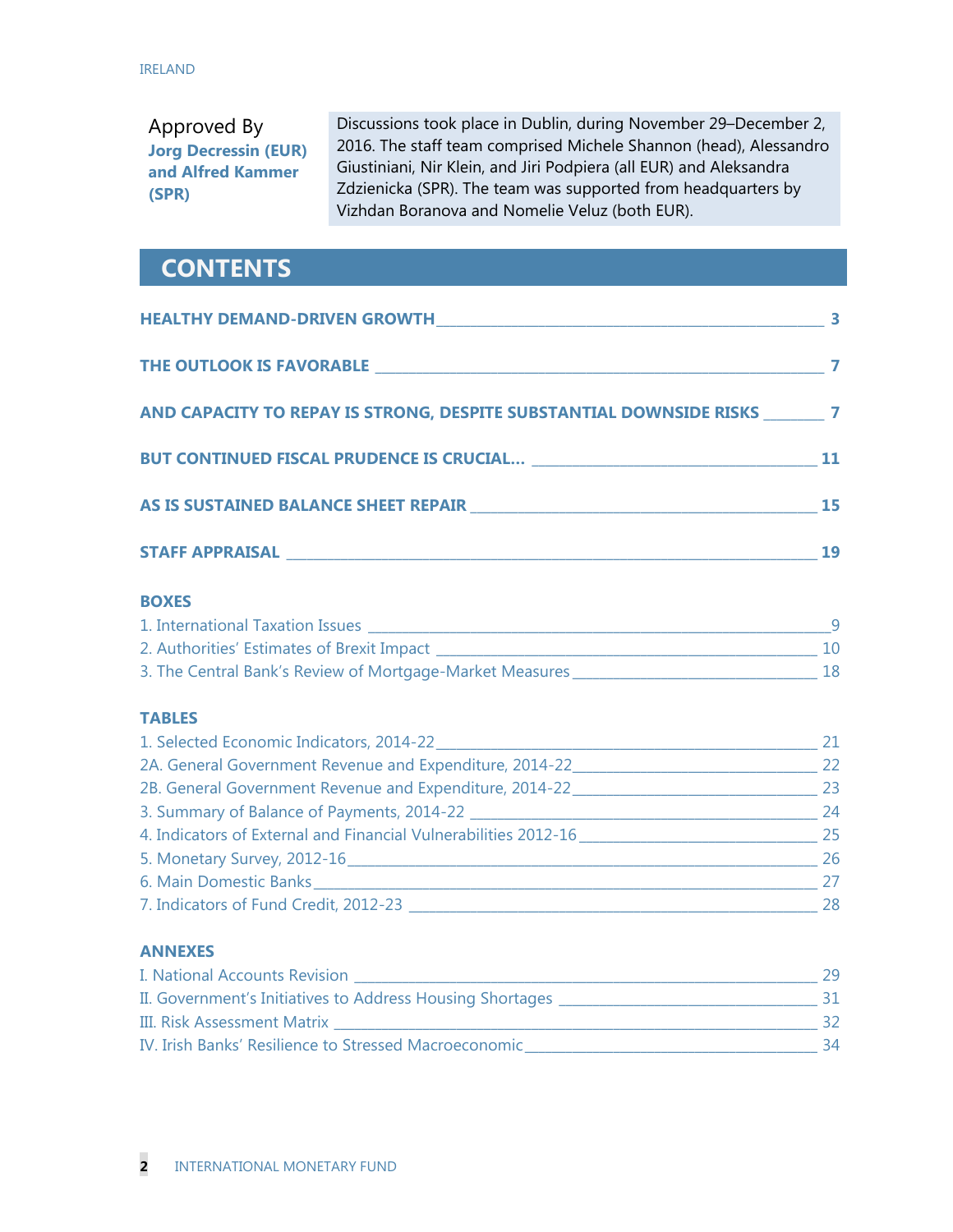# **HEALTHY DEMAND-DRIVEN GROWTH**

#### **1. Ireland's economy continues to grow at a healthy pace, mainly driven by domestic**

**demand.** In the first three quarters of 2016, output expanded by 4.8 percent y/y. Stripping out the impact of volatile intellectual property investment and airplane leasing from domestic demand

("core demand") that led to sharp jump in 2015 GDP (see Annex I for discussion of measurement challenges in Ireland), growth is estimated at about 3 percent y/y, almost twice the pace across the euro area. Private consumption grew by 2.8 percent y/y on the back of positive labor market developments, and improving household income and financial conditions. Investment, excluding the most volatile components, increased by almost 10 percent, driven by a pickup in building and construction. The growth contribution of net exports was marginally negative.



Sources: Central Statistics Office; Eurostat; Haver; and IMF staff.

#### **2. Fallout from the UK vote to leave the**

**EU appears relatively mild to date**. Depreciation of the pound, which started toward the end of 2015, and uncertainty regarding future relations between the UK and EU contributed to a softening of sentiment indicators, which nonetheless remain more positive than in the euro area as a whole. Yet, high frequency data for the traditional manufacturing sector suggests that economic activity may have weakened. After a small widening in the aftermath of the vote, bond yields and CDS spreads returned to their downward trend, reflecting a continued accommodative monetary policy stance by the ECB and the Bank of England. Stock prices partially recovered, although share prices of banks remained depressed, reflecting their exposure to the UK economy, especially the real estate sector. Unsettled markets following the US Presidential election led to a temporary uptick in Irish bond spread.



Sources: Central Statistics Office; Eurostat; Haver; and IMF staff.

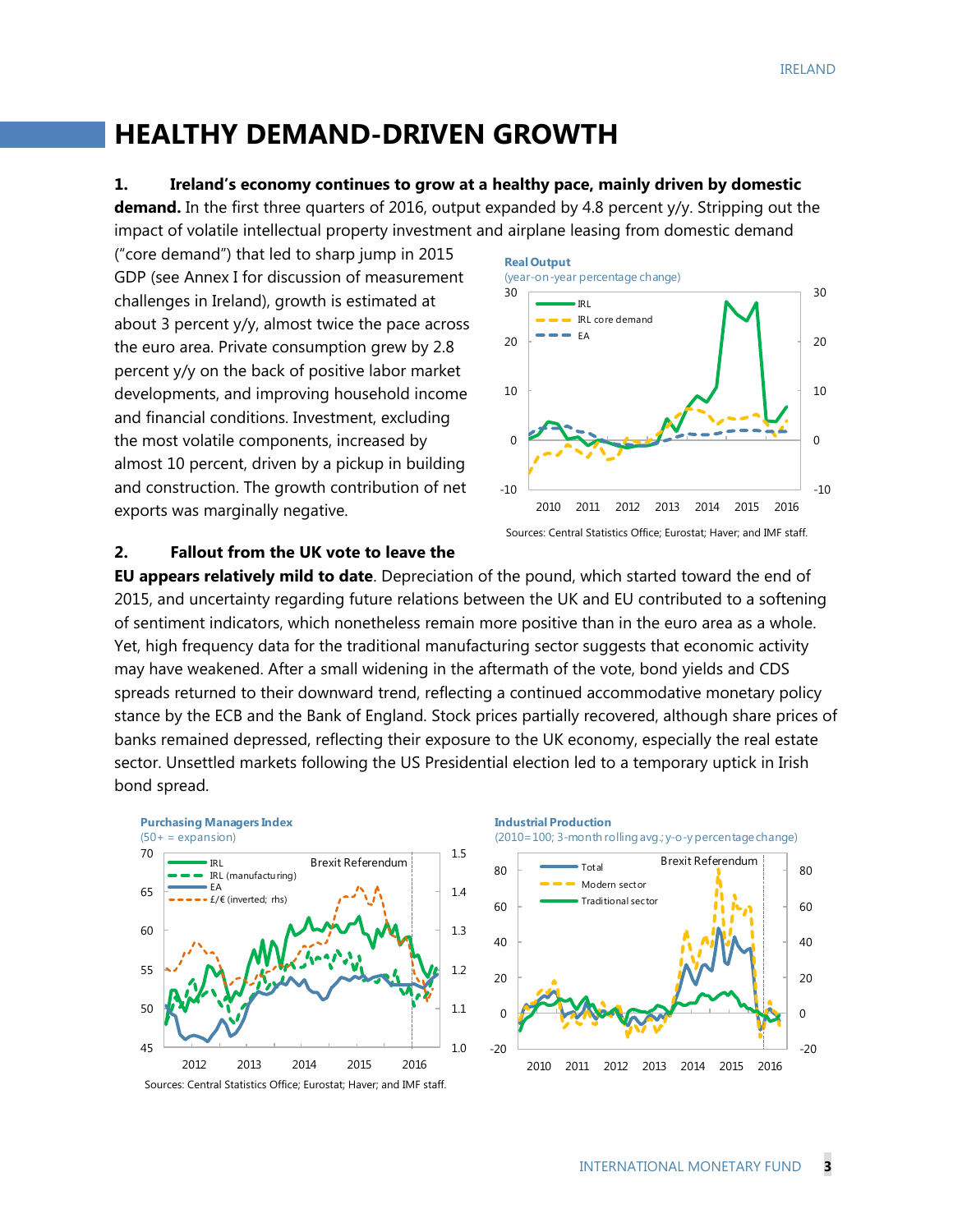

**3. The labor market is on the mend, while inflation remains subdued.** Broad-based employment gains brought the unemployment rate down to 7.2 percent in December 2016 from 8.9 percent at end-2015, while net migration turned positive for the first time since 2009, and labor force participation edged up. Despite strong domestic demand, headline inflation hovered in negative territory during most of the year, reflecting declining energy prices. Core inflation averaged about ½ percent, driven by services prices.



**4. Public finances are in line with target**. In 2016H1, the headline general government deficit almost halved to 1 percent of GDP compared to the same period a year ago. This decline was driven by a 3.4 percent y/y increase in revenue, mainly reflecting a higher-than-expected corporate income tax (CIT) intake. This positive trend has been confirmed by end-December returns. However, withinyear expenditure increases over the course of 2016, mainly in the health sector, absorbed most of the tax over-performance. As a result, staff estimates the headline general government budget deficit at 0.9 percent of GDP in 2016, as targeted, which entails a broadly unchanged overall structural balance. Gross general government debt is estimated to decline to 76.4 percent of GDP in 2016 from 78.7 percent of GDP in 2015.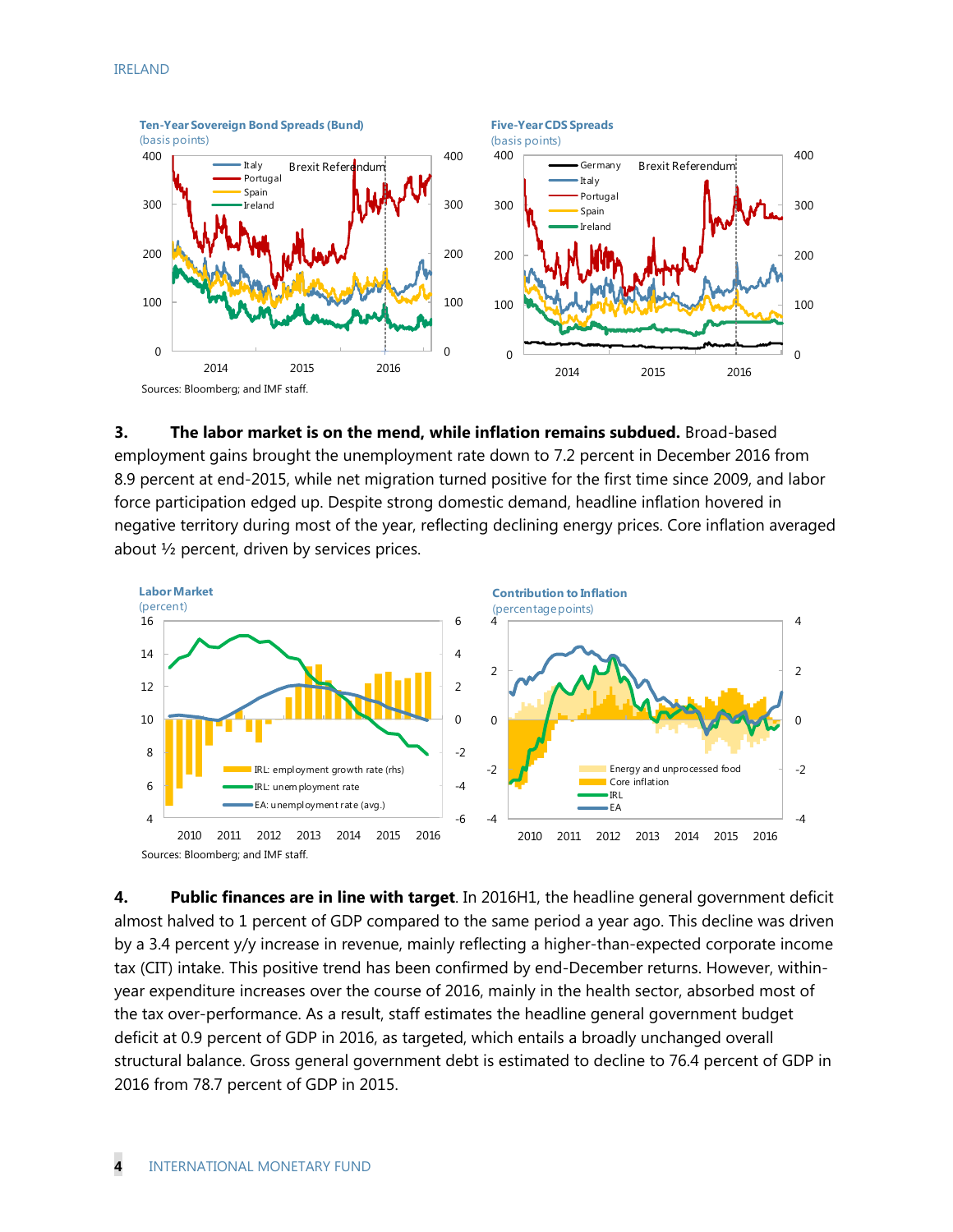**5. Credit to the private sector continued to decline, although at a slower pace.** With loan repayments continuing to outstrip new lending, banks' credit to the non-financial private sector contracted by almost 6.5 percent y/y in November 2016. Household debt declined to a 10-year low of about 161 percent of gross disposable income in Q2 2016 from an average of about 170 percent in 2015. New bank lending to SMEs increased from a very low base, but the overall stock of credit extended to non-financial corporates continued to decline. Corporate-sector debt registered an upward level shift in 2015 to about 267 percent of GDP from 219 percent of GDP in 2014, driven by corporate restructuring by large multinationals.







#### **6. Property market conditions tightened further, mainly due to a limited supply**

**response.** Current conditions have supported robust demand recovery, but housing completions have picked up only moderately, continuing to fall well short of the underlying requirement in the economy.<sup>1</sup> With the stock of properties listed for sale at a nine-year low, house price increases accelerated to 7.1 percent y/y in October 2016. The value of mortgage approvals surged by 43 percent as of November compared to a year earlier, albeit from a relatively low base and in the context of a continued contraction in the stock of outstanding mortgages. Tight housing market conditions have also led to a sharp rise in residential rents, which have now exceeded their pre-crisis peak. In response, the government introduced rental growth caps of 4 percent in Rent Pressure Zones (RPZ) starting in 2017.<sup>2</sup> To ease supply constraints, the government introduced a multipronged Housing Action Plan in July to be implemented over 2017-21 (Annex II). Pressures in the commercial real estate (CRE) market remained strong, and prices increased further, particularly in the office segment. As demand is mostly funded by foreign investors and domestic equity, the exposure of the domestic banking system to the CRE market continued to decline. Despite these pressures, analysis at the time of the 2016 Article IV discussion suggested that current prices are broadly in line with fundamentals in both residential and commercial segments (see staff report, Annex VIII).

-

<sup>&</sup>lt;sup>1</sup> See, "Ireland's Economic Outlook: Perspectives and Policy Challenges."

 $2$  The RPZs will be based on measurable criteria, i.e. where annual rent increases have been at or above 7 percent in four of the last six quarters and where rents are above the national average (see, "Strategy for the Rental Sector").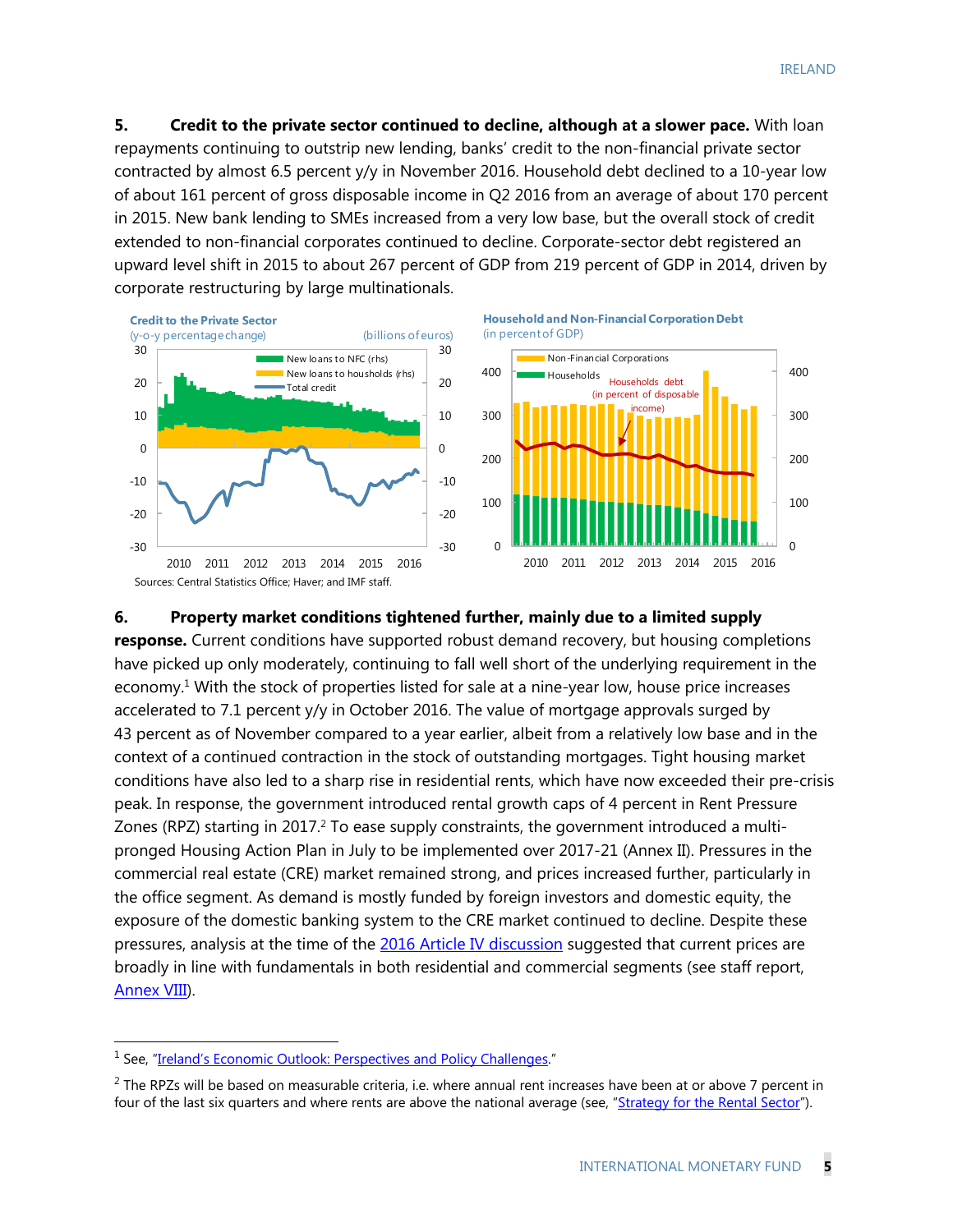



**7. Positive external imbalances widened somewhat.** The large current account surplus, driven by multinational-related activities, increased in the first three quarters of 2016, mainly due to a narrower primary income deficit. Exports associated with contract manufacturing decelerated on the back of the global trade slowdown, while underlying exports remained strong. Sustained domestic demand supported import growth. These developments, as well as a deterioration in the terms of trade, led to a narrowing of Ireland's merchandise trade surplus. The services deficit declined mainly due to higher computer and business service exports. Gross external debt declined on the back of lower external liabilities of the general government and monetary financial institutions.



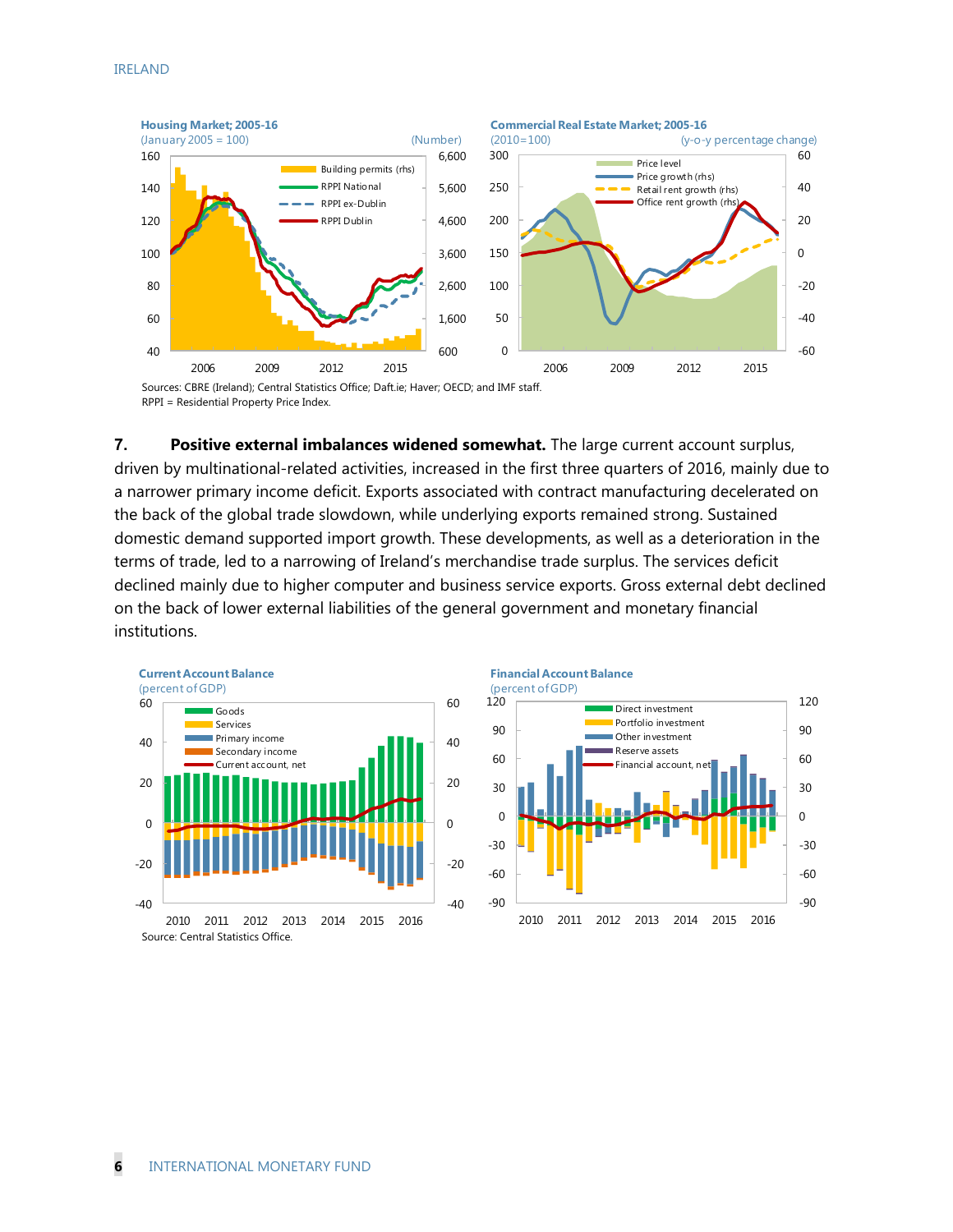# **THE OUTLOOK IS FAVORABLE**

**8.** The baseline outlook remains broadly positive. Recent softening of sentiment indicators and the persistent weakening of the traditional industrial sector, which is not influenced by multinational corporations, point to some slowdown in economic activity. Although quarterly data show some volatility, staff estimates real GDP growth at 4½ percent in 2016, 0.4 percentage point lower than expected at the time of the July Article IV, largely due to a weaker net export contribution. A growth slowdown to 3.2 percent continues to be forecast in 2017, as negative Brexitadjustment takes effect and the fiscal policy stance turns counter-cyclical. Over the medium term, growth is projected to decelerate gradually to just below 3 percent, broadly in line with potential output growth, with a more balanced contribution between domestic and foreign demand. The modest positive output gap would close from above over the projection period. Employment is expected to grow broadly in line with core domestic activity, thus bringing down the unemployment rate to around  $6\frac{1}{2}$  percent by the end of the forecast period, while the labor force participation rate is assumed to recover marginally. As energy prices rebound, headline inflation is projected to edge up next year and gradually converge towards 2 percent over the medium-term. Although narrowing, the trade and current account balances will remain in surplus. However, as the 2015 revision of the national account shows, the uncertainty surrounding these forecast is particularly elevated.



1/ Upper and lower bounds of the fans are based on staff judgement, taking into account risks to the forecasts.

# **AND CAPACITY TO REPAY IS STRONG, DESPITE SUBSTANTIAL DOWNSIDE RISKS**

**9. Ireland's capacity to repay the Fund is strong** on the back of robust economic and fiscal performance, as well as favorable market financing conditions. In 2016, the National Treasury Management Agency (NTMA) raised €8.4 billion in long-term bonds, including the issuance of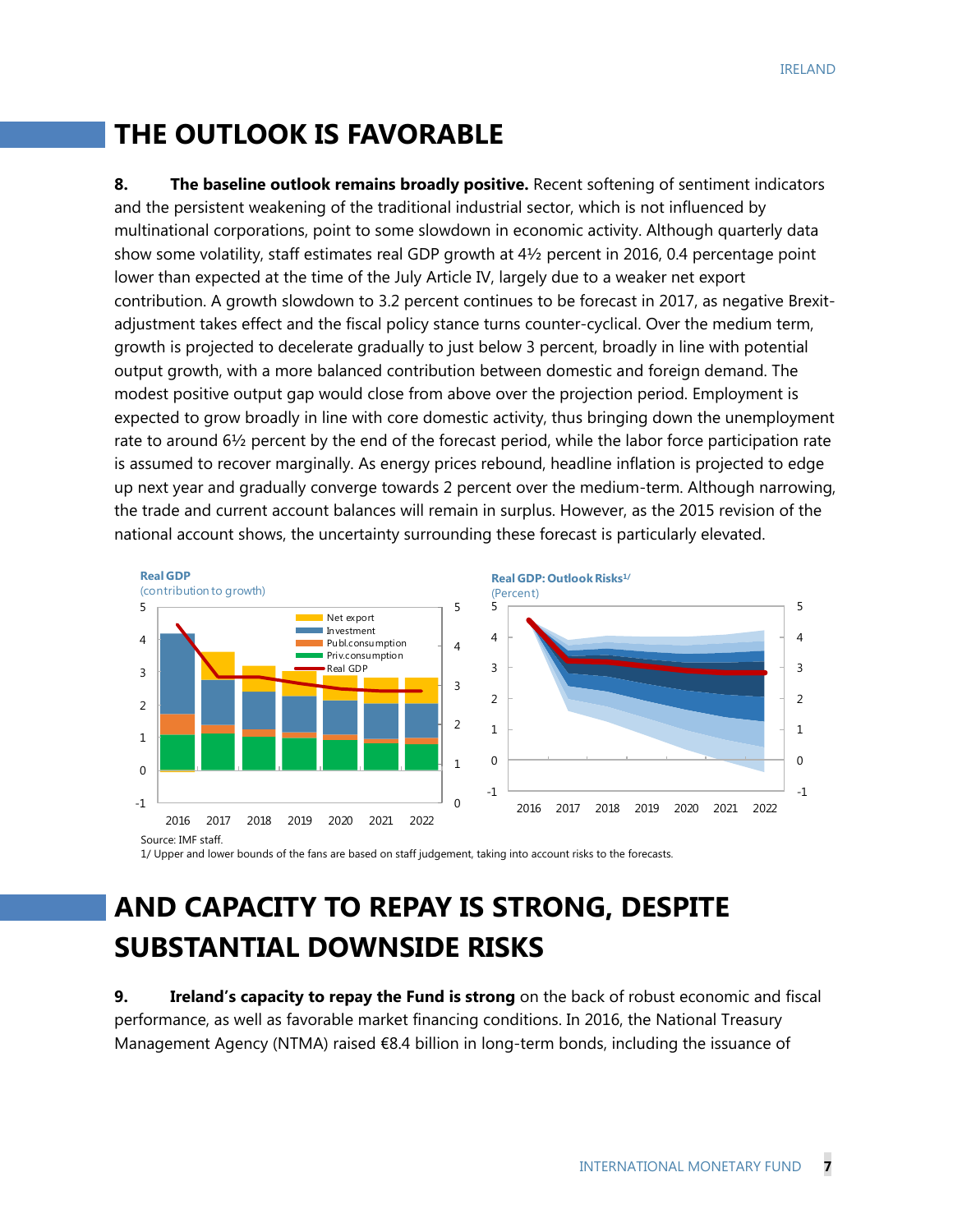Ireland's first 100-year note, at a weighted average yield of 0.8 percent.<sup>3</sup> As of end-2016, the Exchequer's cash balance stood at  $\epsilon$ 8.4 billion, which rises to  $\epsilon$ 8.6 billion if other liquid financial assets are added. This liquidity buffer is equivalent to about two-times the outstanding obligations to the Fund, and covers about 6 months of average annual financing needs over 2017–22. Market conditions remain favorable with low bond yields, also reflecting the ECB's quantitative easing (QE), which is proceeding as planned with secondary market purchases of about  $\epsilon$ 1 billion a month in Irish paper (broadly equivalent to staff estimates of average monthly gross financing needs in 2017).

**10. However, risks remain tilted to the downside.** A small, highly open economy like Ireland, with a highly concentrated industrial base, is particularly vulnerable to shocks, the impact of which would be amplified by Ireland's legacy of high public and private sector debt levels. Key risks continue to focus on those issues highlighted in the July Article IV report (see Annex III: Risk Assessment Matrix). In this context:

- *Brexit* The UK vote to leave the EU has introduced significant risk and uncertainty to the outlook for the Irish economy and contributed to weakening confidence indicators, given the important trade and financial linkages with the British economy. This is particularly relevant for sectors such as agri-food, clothing and footwear, and tourism, which are likely to be affected substantially.4 While the full effects of Brexit are expected to be negative, their ultimate scale will depend on the future UK-EU relationship. In addition, Brexit may create a significant drag on euro area growth with second-round effects on the Irish economy. Domestic consumption and investment decision could be further held back by continued uncertainty. Brexit could also strengthen anti-EU sentiment across EU member states, further complicating policy making at the European level. The possible relocation of EU-oriented firms from the UK to Ireland, particularly in the financial sector, represents a potential upside, although the effect on output is likely to be relatively limited.
- *Political context -* A challenging political environment and adjustment fatigue may complicate policymaking for the new minority government. In this context, the agreement on the budget for 2017 represents an important milestone. The thorny question of how the border with Northern Ireland functions—a central issue in the peace process—has returned in the context of Brexit.
- *Taxation issues*(Box 1) The recent ruling of the European Commission (EC), currently under appeal, that Ireland granted undue tax benefits to Apple Inc. highlighted the important and complex nature of multinational operations in Ireland and contributed to concerns around the potential impact of tax uncertainty for future investment. At the same time, implementation of the OECD's Base Erosion and Profit Shifting (BEPS) initiative and the recent proposal by the EC to relaunch discussion of a Common Consolidated Corporate Tax Base (CCCTB) are particularly relevant for Ireland. Potential changes to the U.S. corporate income taxes, which have been

-

<sup>&</sup>lt;sup>3</sup> On January 4, 2017, the NTMA raised €4 billion through a new 20-year benchmark bond.

 $4$  Highly exposed goods sectors include pharma-chemical, food and beverage, electrical, material and traditional manufacturing which have a disproportional share of employment in rural and regional labor markets. Highly exposed service sectors are transport, insurance, financial and computer services.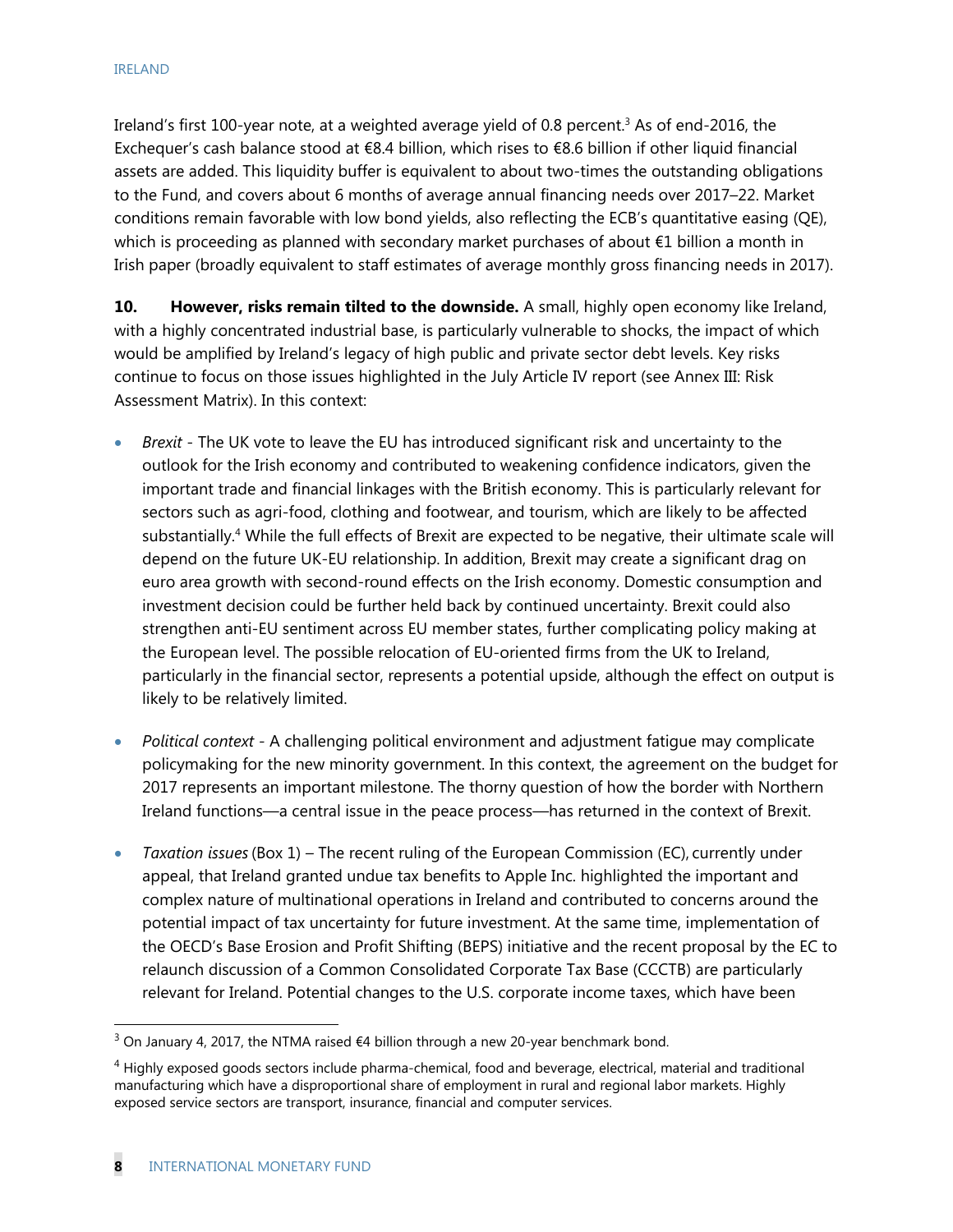under discussion for some time but may receive new impetus in a new administration, could also have a bearing given the strong presence of US-based multinationals in Ireland. The timing and ultimate impact of these and other related initiatives on foreign direct investment—a critical element in Ireland's growth model—is uncertain, as in turn is the potential impact on tax revenue and employment.

#### **Box 1. International Taxation Issues**

**EC State-Aid Ruling** – On August 30, the EC issued a ruling that Ireland granted up to €13 billion (equivalent to almost 5 percent of GDP) in illegal state aid to Apple Inc. in the form of unjustified tax benefits over 2003-14. Under the decision, Ireland was required to recover this amount, plus interest, from Apple. The Irish government has appealed the decision, with money recovered from Apple Inc. to be kept in an escrow account pending the outcome of the legal proceedings. The ultimate availability of this tax revenue is highly uncertain given both the pending appeal and, should the ruling hold, the potential for competing claims from other jurisdictions. Following the ruling, the government appointed an independent expert to provide a review of Ireland's corporation tax code, expected by mid-2017.

**OECD Base Erosion and Profit Shifting (BEPS)** – Under the BEPS, over 100 jurisdictions are collaborating on a framework to reduce tax avoidance and strengthen tax certainty and transparency. Agreement on key principles was reached in 2015, with implementation now underway in participating jurisdictions.

**Common Consolidated Corporate Tax Base (CCCTB)** – In October, the EC relaunched the proposal for a CCCTB with a view to having a single rulebook for calculating cross-border companies' taxable profits throughout the EU and, among other things, addressing loopholes currently associated with profit-shifting for tax purposes. The EC proposes a two-stage process, which would be mandatory for multinational groups with global revenues exceeding €750 million a year. The first stage would focus on establishing a common base, incentives for R&D, and measures to neutralize debt bias in taxation. The second stage would seek to consolidate profit and losses for a group's operations within the EU and establish a formula for apportionment across member states. The proposal does not cover tax rates, which are set at the national level.

**11. A number of factors mitigate the potential impact of these risks on Ireland's capacity** 

**to repay the Fund.** As detailed below, the government is committed to a prudent budgetary strategy over the medium term and contingent fiscal risks from the financial sector have declined substantially. Sound fiscal performance, as incorporated in staff's forecast, is projected to bring

gross public debt close to 60 percent of GDP by 2022. Gross financing needs for the 2021–23 period—when the remaining liabilities to the IMF fall due—are relatively modest. These obligations are also manageable when measured against a range of metrics. Furthermore, Ireland's funding strategy has significantly smoothed mediumterm gross financing requirements, and it is likely that the projected hump in 2020 will be dealt with well in advance through debt management operations. Ireland has regained strong market access, as demonstrated by one of the longest

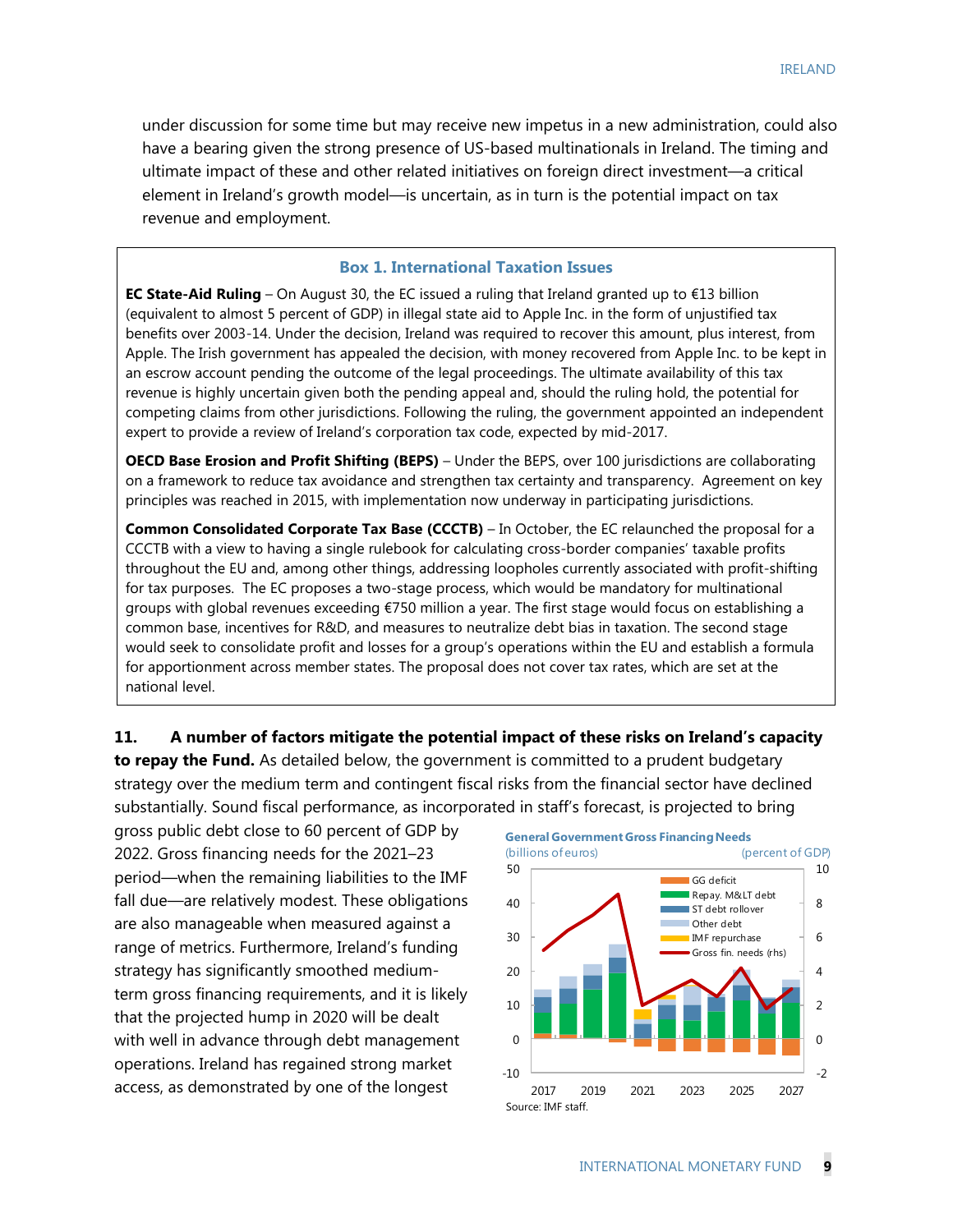average debt maturities among the EU countries and a constantly high bid-to-cover ratio. Finally, privatization proceeds and a settlement of the EC ruling on Apple Inc. may provide additional resources for debt reduction not incorporated into current projections.

| <b>Ireland: Indicators of Fund Credit, 2017-23</b> |      |      |      |      |      |      |      |
|----------------------------------------------------|------|------|------|------|------|------|------|
|                                                    | 2017 | 2018 | 2019 | 2020 | 2021 | 2022 | 2023 |
| Obligations to the Fund                            |      |      |      |      |      |      |      |
| In percent of quota 3/                             | 1.4  | 1.4  | 1.4  | 1.4  | 69.3 | 31.5 | 10.2 |
| In percent of GDP                                  | 0.0  | 0.0  | 0.0  | 0.0  | 0.9  | 0.4  | 0.1  |
| In percent of exports of goods and services        | 0.0  | 0.0  | 0.0  | 0.0  | 0.7  | 0.3  | 0.1  |
| In percent of government revenue                   | 0.1  | 0.1  | 0.1  | 0.1  | 3.5  | 1.5  | 0.5  |

#### *Authorities' views*

#### **12. The authorities broadly concur with the staff's view on the outlook and the direction**

**of risks**. Despite a modest slowdown, they project that economic activity will continue to grow at a healthy pace supported by domestic demand and a recovery in net export contribution. They agree that risks stem mainly from external factors, including Brexit-related uncertainty (Box 2), sustained slow-growth in Ireland's main trading partners, and external political uncertainties. They also noted the risks associated with the highly concentrated contributions of a small number of companies (largely multinational corporates) to value-added and fiscal revenues, and recognize possible uncertainty arising from tax developments at an international level. Despite these risks, the authorities agree that the capacity to repay the Fund remains strong.

#### **Box 2. Authorities' Estimates of Brexit Impact**

**Both the government and central bank estimate that Brexit could have potentially significant and long-lasting effects on Ireland**. The authorities' initial "rule of thumb" estimates indicate that a one percent reduction in UK GDP would reduce the level of Irish GDP by about 0.2–0.3 percent, relative to the baseline, over two years. Studies by the Department of Finance together with the ESRI, a local think tank, indicate a general negative and permanent impact of Brexit on Irish economy.<sup>1/</sup> For instance, under an adverse scenario, which assumes UK tariffs to the EU return to most-favored-nation status under WTO rules, the level of Irish output could decline up to 3¾ percent in the long term, beyond the 0.5 percent of GDP reduction in 2017 already incorporated into the Summer Economic Statement. This estimate reflects a decline of about 30 percent in exports to the UK and 4 percent in total exports. Under this scenario, the unemployment rate could increase by up to two percentage points overall in the long run. The studies point to important variations in exposure across sectors and regions, with traditional sectors most exposed. These adverse scenario findings are in line with initial estimates by the central bank, as well.

<sup>&</sup>lt;sup>1/</sup> See "Modelling the Medium to Long Term Potential Macroeconomic Impact of Brexit on Ireland," "Modelling the Impact of Global Shocks on the Irish economy," and "The Impact of Brexit on the Short-term Outlook." For a sectoral analysis, see "UK EU Exit- An Exposure Analysis of Sector of the Irish Economy" and "The Product and Sector Level Impact of a Hard Brexit across the EU."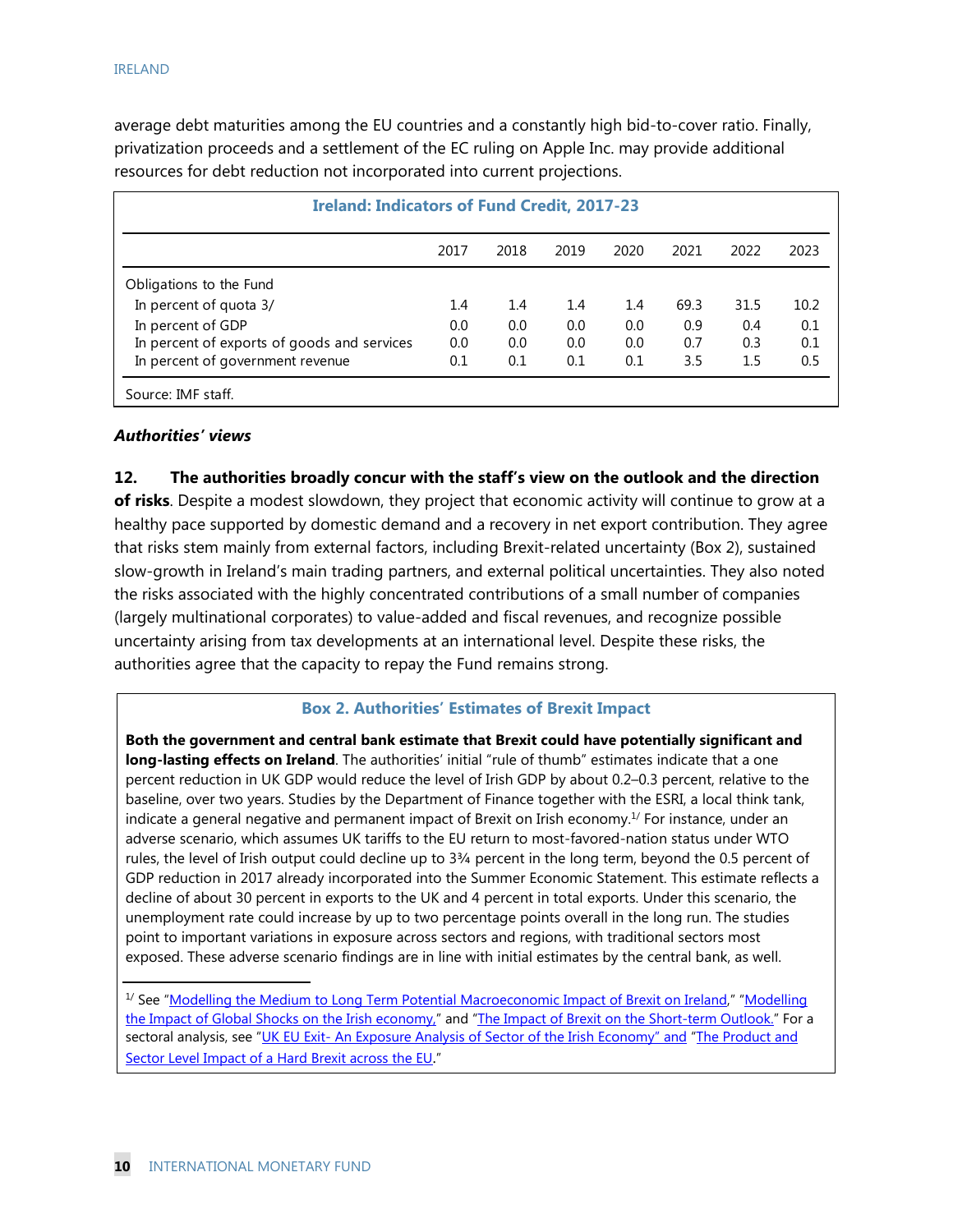# **BUT CONTINUED FISCAL PRUDENCE IS CRUCIAL**

#### **13. The 2017 budget foresees steady fiscal consolidation at a moderate pace**.

 In 2017, the government targets a headline deficit of 0.4 percent of GDP, an improvement of 0.5 percent of GDP versus the likely outturn for 2016. Given a positive output gap, fiscal policy assumes a counter-cyclical stance, with a structural adjustment of about 0.8 percent of GDP under the authorities' framework. Staff projects a slightly smaller overall and structural adjustment (0.4 percent of GDP and 0.5 percent of GDP, respectively), due to uncertain yields from revenue-enhancing measures and more conservative growth projections.<sup>5</sup>

|                              | <b>Fiscal Projections, 2016-21</b> |        |        |        |      |      |  |  |  |  |
|------------------------------|------------------------------------|--------|--------|--------|------|------|--|--|--|--|
|                              | 2016                               | 2017   | 2018   | 2019   | 2020 | 2021 |  |  |  |  |
| <b>Department of Finance</b> |                                    |        |        |        |      |      |  |  |  |  |
| Growth                       | 4.2                                | 3.5    | 3.8    | 3.6    | 3.0  | 2.8  |  |  |  |  |
| Output gap                   | 1.8                                | 1.1    | 0.5    | 0.3    | 0.2  | 0.0  |  |  |  |  |
| Overall balance              | $-0.9$                             | $-0.4$ | $-0.3$ | 0.2    | 0.7  | 1.1  |  |  |  |  |
| Structural balance           | $-1.9$                             | $-1.1$ | $-0.5$ | 0.0    | 0.6  | 1.1  |  |  |  |  |
| Strutural effort (pp)        | 0.3                                | 0.8    | 0.6    | 0.5    | 0.6  | 0.5  |  |  |  |  |
| Public debt 1/               | 76.0                               | 74.3   | 72.7   | 70.2   | 65.8 | 63.0 |  |  |  |  |
| <b>Staff</b>                 |                                    |        |        |        |      |      |  |  |  |  |
| Growth                       | 4.6                                | 3.2    | 3.2    | 3.0    | 2.9  | 2.8  |  |  |  |  |
| Output gap                   | 0.6                                | 0.5    | 0.4    | 0.3    | 0.1  | 0.1  |  |  |  |  |
| Overall balance              | $-0.9$                             | $-0.5$ | $-0.3$ | 0.0    | 0.4  | 0.7  |  |  |  |  |
| Structural balance           | $-1.2$                             | $-0.7$ | $-0.5$ | $-0.1$ | 0.3  | 0.6  |  |  |  |  |
| Structural effort (pp)       | $-0.1$                             | 0.5    | 0.2    | 0.4    | 0.4  | 0.3  |  |  |  |  |
| Public debt 1/               | 76.4                               | 75.0   | 73.6   | 71.5   | 67.2 | 64.8 |  |  |  |  |

Sources: Department of Finance; and IMF staff.

-

1/ Taking into account the accumulation of a Rainy Day Fund of €1 billion starting in 2019.

 The government confirmed its medium-term objective (MTO) of a structural deficit of 0.5 percent of GDP in 2018 and a counter-cyclical stance thereafter to help rebuild buffers depleted in the crisis, with an estimated positive overall structural balance of about 1 percent of GDP by 2021. In this context, the government intends to establish a contingency reserve ("rainyday" fund) by allocating €1 billion of available space to this purpose from 2019 onwards. Finally, the government announced it will aim to reduce the debt-to-GDP ratio to 45 percent within a decade to further reinforce resiliency. Based on announced policies, staff projects that these targets are achievable. That said, staff's baseline foresees slower deficit reduction in the outer years of the projection period, reflecting lower growth and different assumptions regarding demand composition.

<sup>&</sup>lt;sup>5</sup> The lower structural adjustment under staff's framework also reflects a smaller estimated change in the output gap.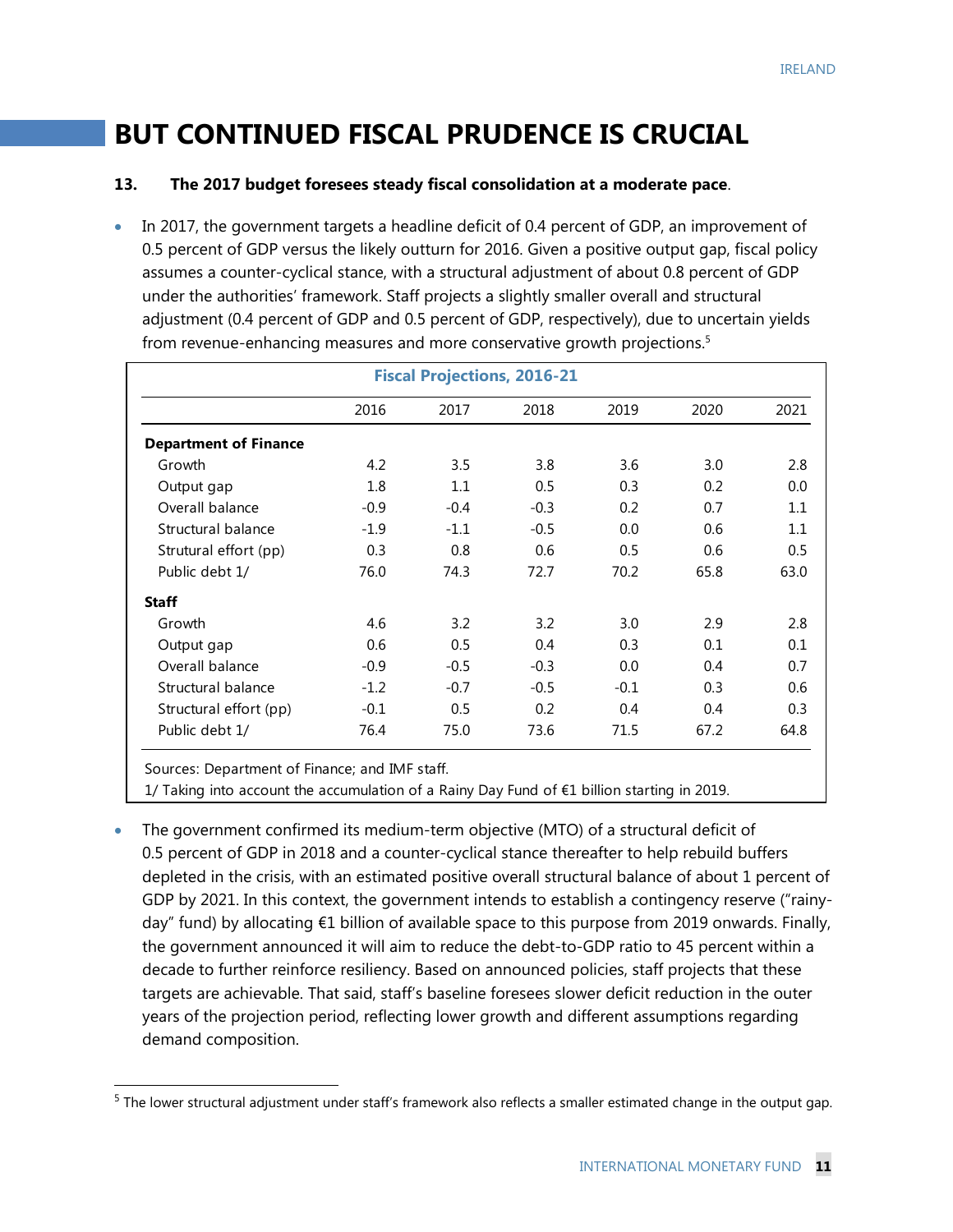#### **14. Staff views the government's overall fiscal targets as broadly appropriate in light of substantial risks**.

- While a more ambitious structural adjustment may have been feasible in 2017, the authorities' budget strikes a reasonable balance, particularly in light of a track record of fiscal discipline, between continued progress in reducing deficits and addressing Irish people's expectations for a modest "recovery dividend."
- Nonetheless, maintaining steady progress in restoring fiscal buffers is essential. Public debt and interest payments remain elevated, particularly when expressed in terms of general government revenue. These measures better reflect underlying fiscal conditions in the Irish case than traditional GDP measures given the statistical challenge highlighted in Annex I. As discussed above, Ireland's highly open economy is also vulnerable to a broad range of external shocks, and risks to the economic outlook tilted to downside. The potential volatility associated with the operations of multinationals also makes it difficult to differentiate between temporary and permanent revenue developments. In this context, CIT proceeds are highly concentrated, with ten mainly multinational companies accounting for about 40 percent of the tax intake. Against this background, it is crucial to avoid using potentially temporary revenue gains to fund

50

100

150

200

**Debt to GDP** (in percent)





0 2005 2007 2009 2011 2013 2015 2017 2019 2021

Max.



 $\Omega$ 

Min.

IRL

EU median

50

100

150

200

Sources: Eurostat; World Economic Outlook; and IMF staff.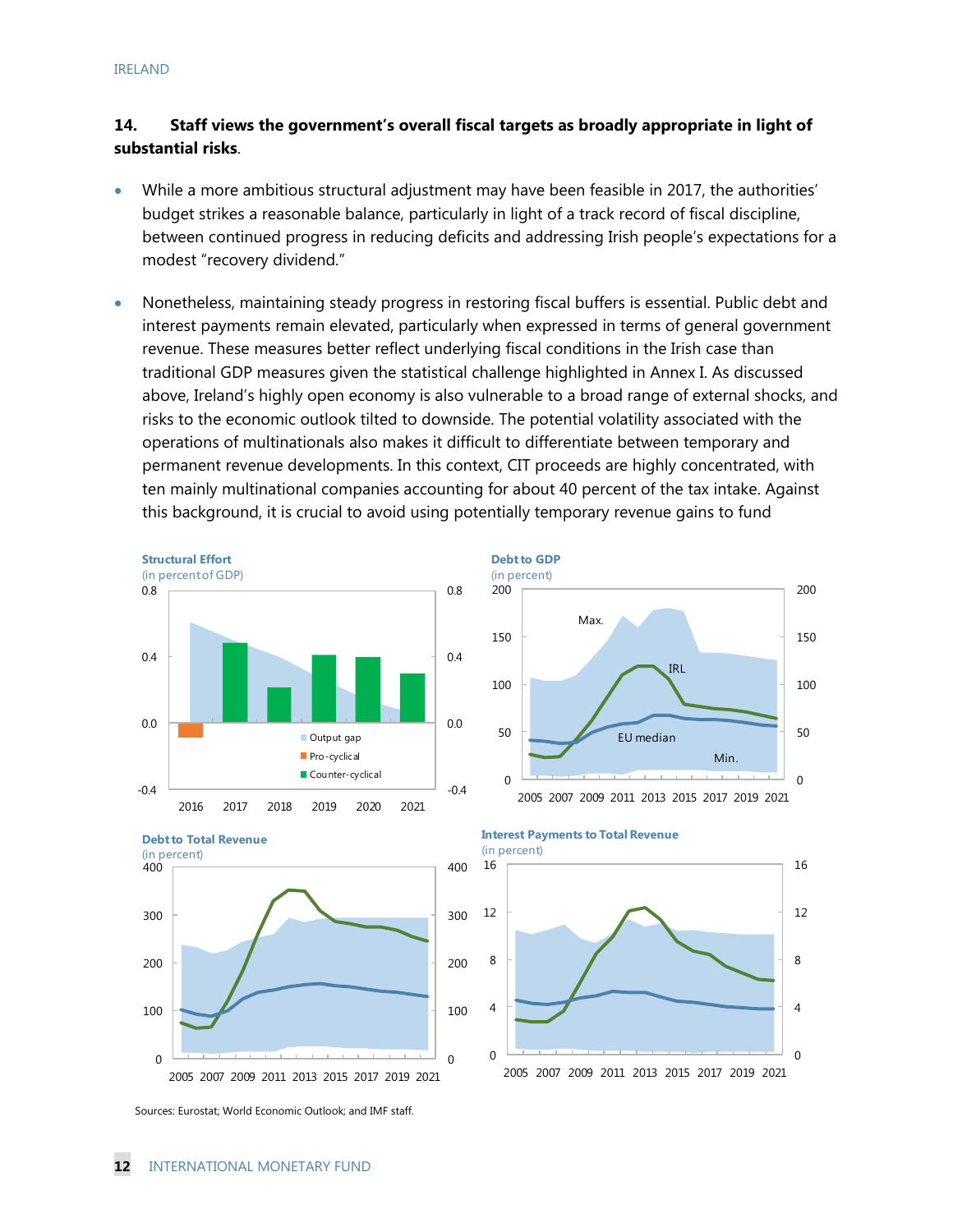permanent expenditure increases or tax cuts and to save potential tax windfalls. At the same time, staff welcomes the government announcement that it will pursue an ambitious reduction in the debt-to-GDP ratio within the coming decade.

**15. For 2017, fiscal measures have been distributed between spending increases and tax cuts on a 3 to 1 basis,** with an estimated cost totaling some €1.3 billion (½ percent of GDP). The main revenue-reducing measures comprise a reduction of the three lowest Universal Social Contribution (USC) rates and a tax-rebate for first-time buyers (FTBs) for new construction only (Help-to-Buy—HTB—scheme), the impact of which is expected to be mitigated by an increase in excise tax on cigarettes and measures to enhance tax compliance, including a voluntary disclosure of offshore income and assets. On the expenditure side, about 80 percent of the €1 billion increase falls on current spending, mainly related to health, social housing, state pension and other social protections, education, and the introduction of universal childcare subsidies.

| Measures                                                                                                                                                                                                                                                                                                                                                                                                                                                                                                                                           | Yield/Cost                        |         |
|----------------------------------------------------------------------------------------------------------------------------------------------------------------------------------------------------------------------------------------------------------------------------------------------------------------------------------------------------------------------------------------------------------------------------------------------------------------------------------------------------------------------------------------------------|-----------------------------------|---------|
|                                                                                                                                                                                                                                                                                                                                                                                                                                                                                                                                                    | $(\epsilon$ millions) (in percent | of GDP) |
| <b>Revenue measures</b>                                                                                                                                                                                                                                                                                                                                                                                                                                                                                                                            | $-309$                            | $-0.1$  |
| • Reduction of the three lowest USC rates by 0.5 percent (from 1 percent to 0.5<br>percent; from 3 percent to 2.5 percent; from 5.5 percent to 5 percent)                                                                                                                                                                                                                                                                                                                                                                                          | $-335$                            | $-0.1$  |
| • Help-to-Buy Scheme for first-time buyers: Personal income tax (PAYE) rebate for<br>home first-time buyers up to 5 percent of the purchase price of new properties<br>valued up to €400,000. For new homes valued between €400,000 and €500,000 the<br>maximum relief of €20,000 will continue to be available. The house must be a new<br>build and applicants must take out a mortgage of at least 70 percent of the<br>purchase price and paid sufficient income tax over the previous four years. The tax<br>rebate is set to expire in 2019. | -50                               | 0.0     |
| • A $£100$ increase in the Home Carer Tax Credit (from $£1,000$ to $£1,100$ )                                                                                                                                                                                                                                                                                                                                                                                                                                                                      | $-7$                              | 0.0     |
| • A $€400$ increase in the Earned Income Credit for self-employed (from $€550$ to $€950)$                                                                                                                                                                                                                                                                                                                                                                                                                                                          | -33                               | 0.0     |
| • Increase by 50 cents per cigarette pack                                                                                                                                                                                                                                                                                                                                                                                                                                                                                                          | 65                                | 0.0     |
| • Increase in threshold which applies to gifts and inheritance from $£280,000$ to<br>€310,000                                                                                                                                                                                                                                                                                                                                                                                                                                                      | $-22$                             | 0.0     |
| • Tax compliance measures                                                                                                                                                                                                                                                                                                                                                                                                                                                                                                                          | 130                               | 0.0     |
| Other revenue measures                                                                                                                                                                                                                                                                                                                                                                                                                                                                                                                             | $-57$                             | 0.0     |
| <b>Expenditure measures</b>                                                                                                                                                                                                                                                                                                                                                                                                                                                                                                                        | $-1,031$                          | $-0.4$  |
| $\bullet$ Health                                                                                                                                                                                                                                                                                                                                                                                                                                                                                                                                   | $-266$                            | $-0.1$  |
| • Housing                                                                                                                                                                                                                                                                                                                                                                                                                                                                                                                                          | $-257$                            | $-0.1$  |
| Education                                                                                                                                                                                                                                                                                                                                                                                                                                                                                                                                          | $-170$                            | $-0.1$  |
| Social protection                                                                                                                                                                                                                                                                                                                                                                                                                                                                                                                                  | $-178$                            | $-0.1$  |
| • Childcare                                                                                                                                                                                                                                                                                                                                                                                                                                                                                                                                        | $-85$                             | 0.0     |
| • Other expenditure measures                                                                                                                                                                                                                                                                                                                                                                                                                                                                                                                       | $-75$                             | 0.0     |
| Total                                                                                                                                                                                                                                                                                                                                                                                                                                                                                                                                              | $-1,340$                          | $-0.5$  |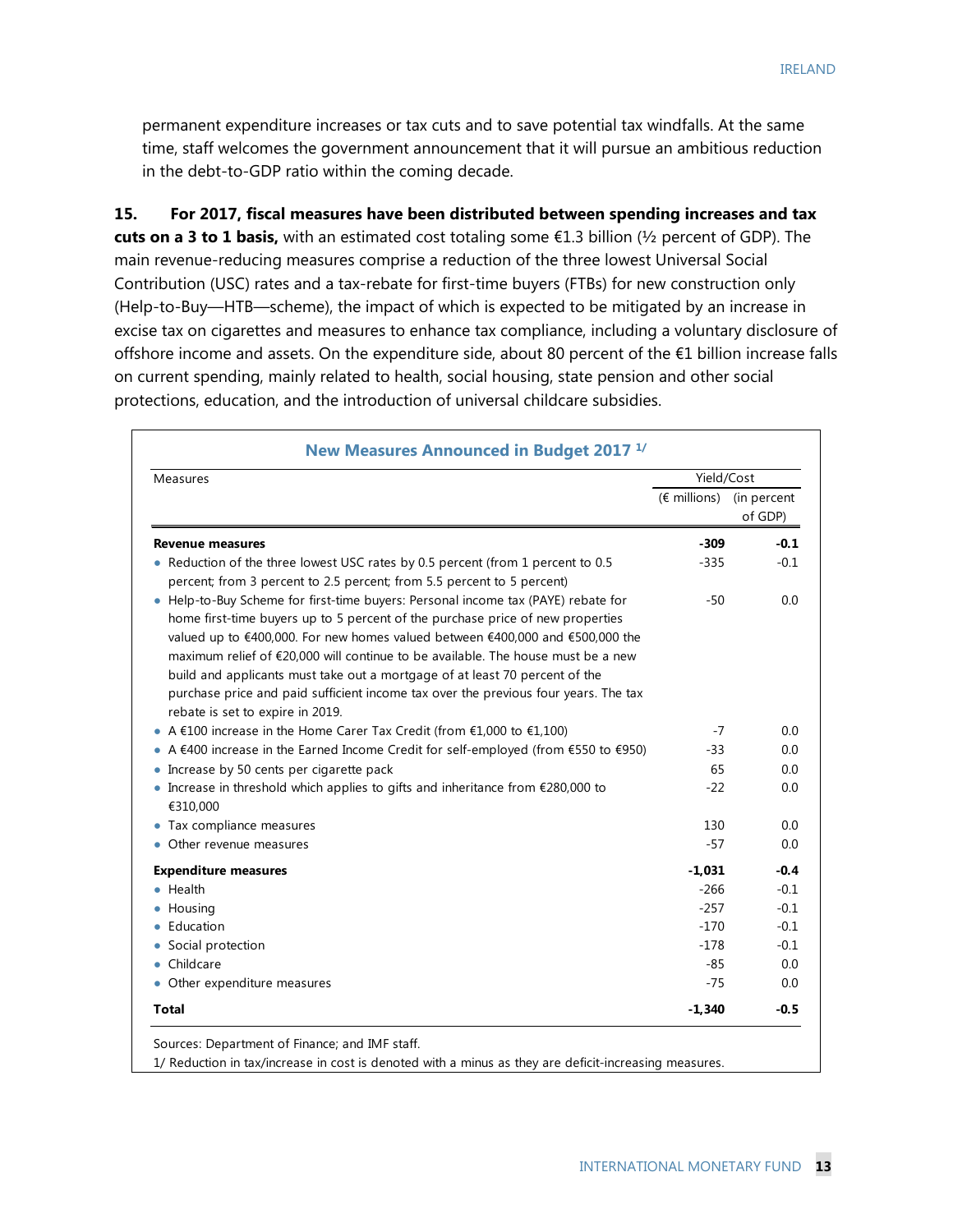**16. Within a tight envelope, fiscal policy could be more supportive of growth.** As

highlighted in the 2016 Article IV, key priorities include further improvement in spending efficiency to support infrastructure and social needs, including in context of demographic shifts, and enhancing the breadth and stability of the tax base. While the budget broadly reflects these priorities, challenges remain:

 *Strengthening investment spending* – Although increasing, public spending on investment is projected to lag behind the EU average. While it is paramount that investment projects be evaluated on a caseby-case basis, increasing well-targeted capital expenditure would buttress Ireland's competitiveness and support the population's well-being. Consideration should be given to redirect potential savings stemming from further improvement in current spending efficiency to fund capital investment within the relatively tight expenditure envelope.







- *Mitigating housing market imbalances*  Efforts to expand and expedite the delivery of housing and rental properties under the Housing Action Plan—a central focus of the current budget—are welcome, particularly those measures directed at mitigating supply constraints. On the contrary, the "Help-to-Buy" (HTB) scheme, set to run through 2019, raises some concerns. While temporary and relatively limited, the program provides only indirect support for supply and carries a relatively high threshold for mortgage value, suggesting scope for better targeting. At the same time, it risks exacerbating demand and pricing pressures. Plans for a phased increase in interest relief for buy-to-let landlords from the current 75 percent to 100 percent by 2021 raise similar concerns. An early review of these fiscal incentives would be warranted to ensure they are well-targeted to assist those most in need and to reduce risks of fueling demand and price pressures. To help address supply bottlenecks, consideration should be given to fasttracking the implementation of a locally levied vacant lot tax, currently expected in 2018, which aims to create incentives to increase land utilization. Administrative measures on rents, however, could dissuade construction and may prove ineffective as landlords could pass on additional costs to tenants through other fees.
- *Reforming personal income taxation* The government intends to phase out the Universal Social Charge (USC) gradually over the next five years. However, this should not come at the expenses of the breadth and stability of the tax base. Both are essential to minimize the impact of potential shocks and to withstand the upcoming demographics-driven expenditure pressure on the health of public finances, as well as to safeguard the current welfare system. As indicated in the July Article IV, merging the USC charge into a broader income tax with lower rates for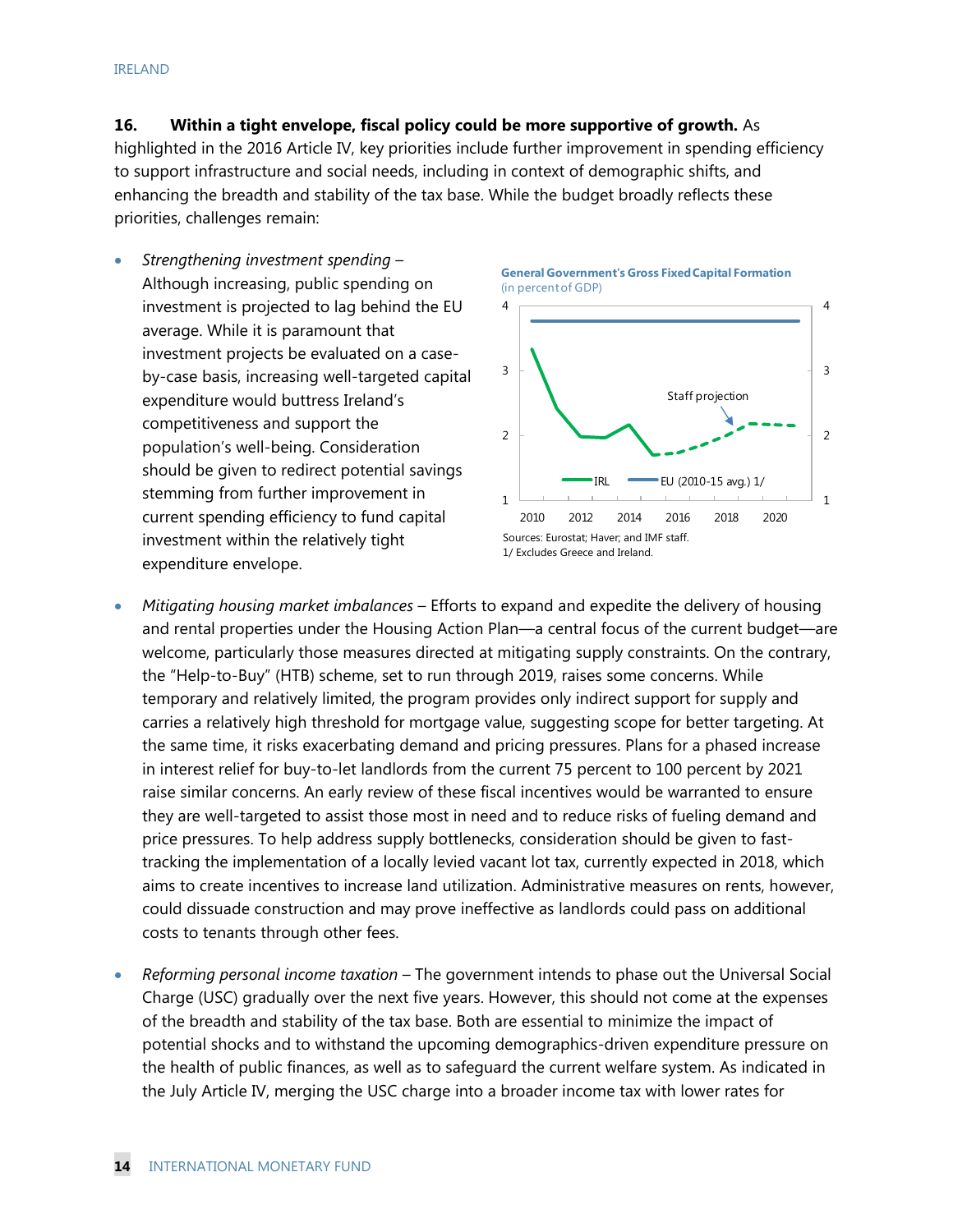below-median wage earners would help reduce the tax burden on middle-income households. Potential costs of this reform could be offset by reducing the number of products with reduced and zero VAT rates and by scaling up the property tax.

 *Addressing Expenditure Pressures* – Expenditure increases beyond those already programmed would need to be offset by tax increases or cuts in other spending to meet the deficit target, requiring difficult trade-offs.

#### *Authorities' views*

**17. The authorities reiterated their commitment to continue a prudent fiscal stance**. They noted that under the 2017 budget, revenue is projected to increase broadly in line with nominal GDP, while expenditure is set to expand at a more moderate pace, consistent with the expenditure benchmark established by the EU fiscal framework. Moreover, they also highlighted the government plan to reduce the debt-to-GDP ratio to 45 percent within a decade and the establishment of a rainy day fund as key fiscal developments which should help underpin the sustainability of the public finances. The authorities emphasized that the 2017 budget has a significant positive social impact, with the largest gains for the bottom quintile of the income distribution. As a result, the population at-risk-of-poverty would fall by almost one percentage point, confirming the redistributive role of the budgetary policy. As for the fiscal incentives regarding the housing market, the authorites underscored that their scope is limited and support the array of supply-side measures envisaged in the Housing Action Plan. Mindful of the need to preserve the tax base, the Government's intention to continue to phase out the USC over time was reaffirmed, but only if resources are available to meet the deficit targets, for example, through the elimination of tax credits for higher income earners and non-indexation of tax brackets within the personal income tax framework.

# **AS IS SUSTAINED BALANCE SHEET REPAIR**

### **18. Balance sheet repair of domestic banks continues, but risks remain, and the operating**

**environment is still difficult.** While domestic banks have continued to strengthen their capital and

liquidity buffers, the results of the recent Europe-wide and FSAP stress tests indicate that domestic banks remain vulnerable to adverse macroeconomic shocks (Annex IV). The risks for Ireland's budget, and hence for its capacity to repay, have declined substantially, however. Bank profitability has recovered somewhat on the back of higher net interest margins and improved asset quality, yet it remains relatively low, particularly when provision write-backs are excluded. Unfavorable recent developments have weakened the already limited prospects for a material improvement. In particular:

|                          | 2012    | 2013    | 2014   | 2015   | 2016Q3 |
|--------------------------|---------|---------|--------|--------|--------|
| Credit growth            | $-10.2$ | $-10.8$ | $-4.3$ | $-8.6$ | $-5.3$ |
| Return on assets         | $-2.0$  | $-0.8$  | 0.6    | 0.7    | 1.0    |
| Pre-provision profits 2/ | $-0.2$  | 0.4     | 0.5    | 0.7    | 0.6    |
| Net interest margin      | 0.8     | 1.2     | 1.6    | 1.8    | 1.9    |
| Cost-to-income ratio     | 166.0   | 72.7    | 64.1   | 62.5   | 58.2   |
| NPL ratio                | 24.8    | 27.1    | 23.2   | 16.1   | 14.2   |
| Coverage ratio           | 48.5    | 51.4    | 51.7   | 51.8   | 52.0   |
| Texas ratio 3/           | 115.0   | 120.0   | 106.0  | 93.4   | 79.7   |
| CT1 ratio                | 14.7    | 13.3    | 15.5   | 14.9   | 15.0   |
| Net loan to deposit      | 124.0   | 111.0   | 108.0  | 106.0  | 105.4  |
| Net stable funding ratio | 82.3    | 96.1    | 110.5  | 112.9  | 116.0  |
| Liquidity coverage ratio | 92.3    | 107.7   | 109.9  | 107.8  | 118.7  |

**Irish Banks: Key Financial Indicators 1/** (Percent)

Sources: Central Bank of Ireland; and IMF staff.

2/ Based on quarterly data and excluding nonrecurrent items, as a share of average total assets.

3/ NPLs to sum of provision stock and CT1 capital.

<sup>1/</sup> Indicators cover the three main domestic banks: Allied Irish Banks, Bank of Ireland, and Permanent TSB. Figures are based on Q4 data.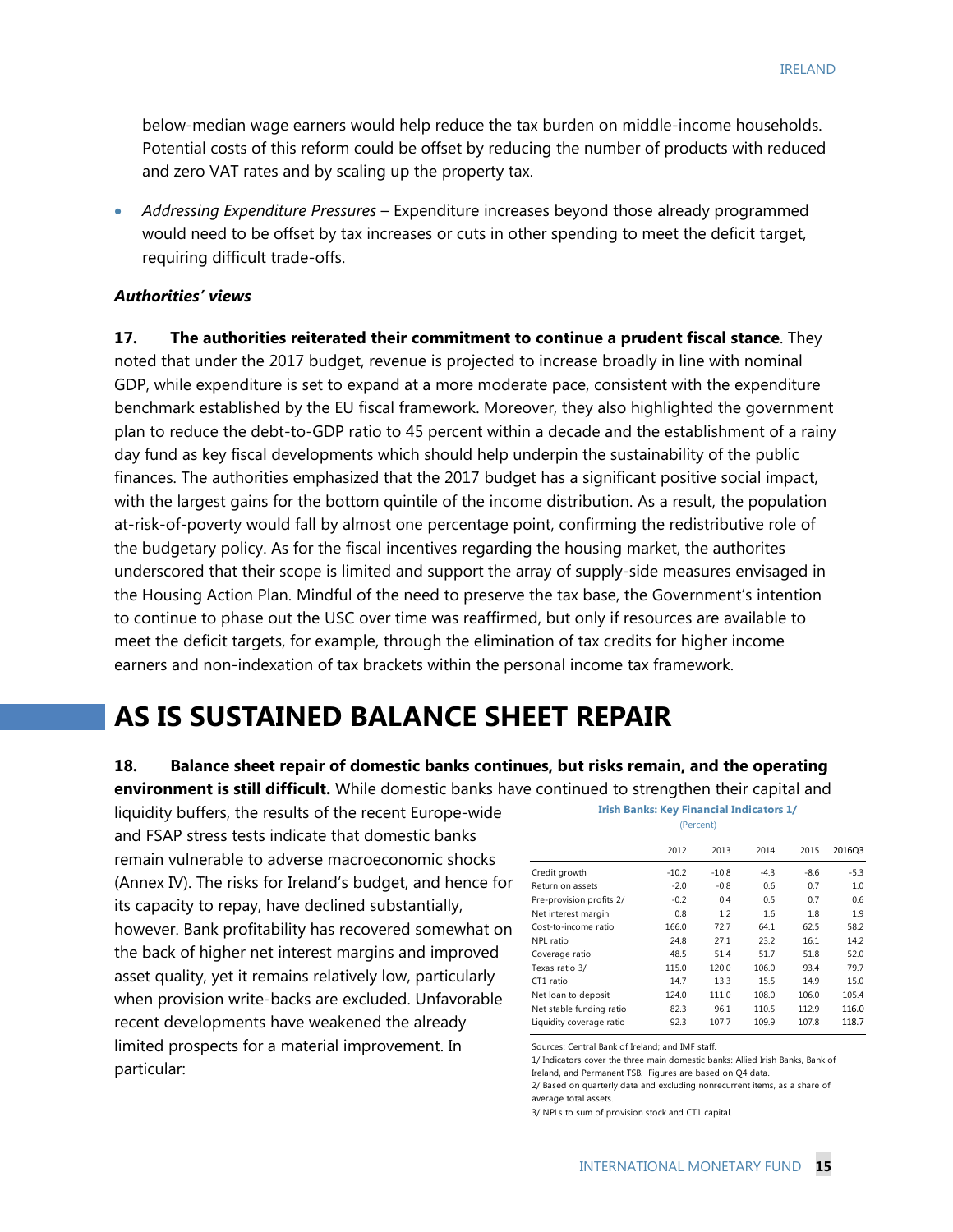

- The UK's decision to leave the EU is likely to affect domestic banks' capacity to generate capital organically, given both direct exposure to the UK and indirect exposure through Irish entities that themselves face UK-linked risks.<sup>6</sup> It is therefore welcome that Permanent TSB (the smallest of Ireland's main domestic banks) succeeded in selling its UK mortgage portfolio to a US-based private investment firm in October, thereby concluding the last stage of its €8.4 billion deleveraging plan.7 Negative market sentiment, however, has delayed government plans to further dispose of its stakes in the banking sector; this divestment should nonetheless continue once market conditions are supportive in order to further reduce the public debt and contain contingent liabilities.
- A legislative proposal under discussion in the legislature on variable rate mortgages, which would empower the central bank to cap rates if a "market failure" is identified, has reportedly heightened investor uncertainty. Pricing should adequately reflect market conditions and profitability considerations. Moreover, undue interference in banks' price setting would undermine the prospects for increased competition in the Irish banking system, which over the medium-term could help narrow the mortgage rate spread between Ireland and its European peers.

-

 $6$  The UK accounts for about 20 percent of domestic banks' aggregate revenues.

 $^7$  The sale is reported to involve a 15 percent haircut on the £2.29 billion face value of the PTSB's Capital Home Loans portfolio, which comprises mostly buy-to-let loans.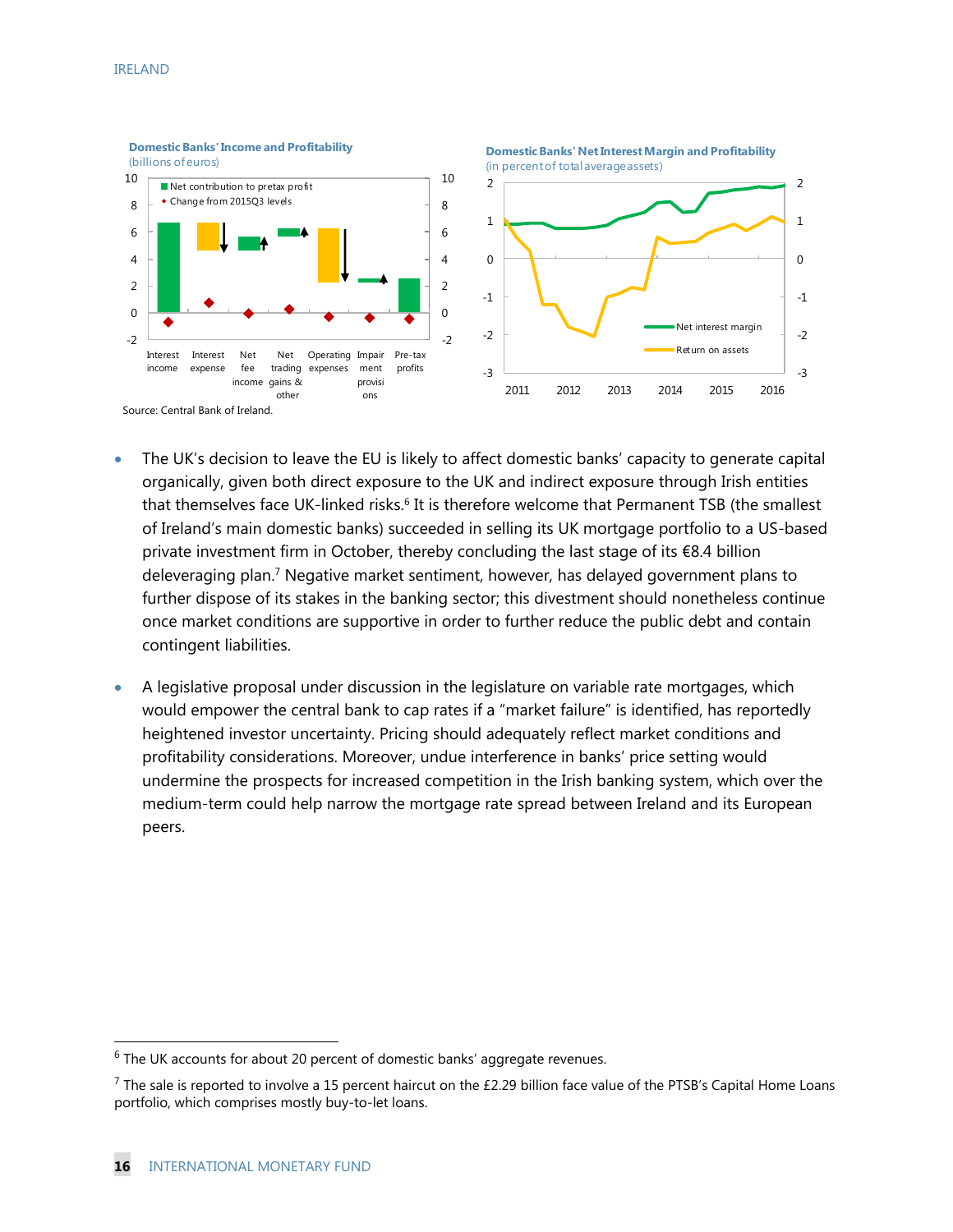#### **19. Distressed loan resolution continues, but progress across loan categories is uneven.**

NPLs of domestic banks declined to 14.2 percent in 2016Q3 from 16.1 percent in 2015Q4 with significant headway in the resolution of distressed SMEs and CRE loans, particularly through

restructuring and loan disposals. Resolution of distressed mortgages, which account for around 50 percent of banks' nonperforming book, remains slow on the back of lengthy legal proceedings, and weak creditor-borrower engagement, particularly in the deep arrears segment (720 days and above). As further reduction in NPLs would free up banks' capital and help restore the credit channel, sustained efforts are needed to advance the cleanup of banks' balance sheets through loan restructuring, where feasible, and measures to ensure more efficient legal proceedings. The recently introduced state-funded "Advice-and-Arrears" scheme, which allows distressed mortgage borrowers access to free legal and



Data for Belgium, Cyprus, Greece, Estonia, and Portugal is as of 2016Q1.

financial advice for owner-occupied properties, has already showed promise in improving borrowercreditor engagement. However, further steps to make the legal proceedings more efficient are also critical to accelerate the resolution process, including plans by the government to establish a special court to handle mortgage arrears and other personal insolvency matters.



**Domestic Banks' Share of Total NPLs by Sector**



**20. Efforts to ensure prudent lending continue**. The macroprudential measures introduced in 2015 serve an important role in strengthening the resilience of banks and household to adverse shocks. In its first comprehensive review of the measures in November, the central bank modified several parameters under the framework (Box 3), providing a reasonable recalibration given early experience with the framework and current dynamics in the housing market. Following significant delays, the Central Bank of Ireland announced that the first phase of the Central Credit Register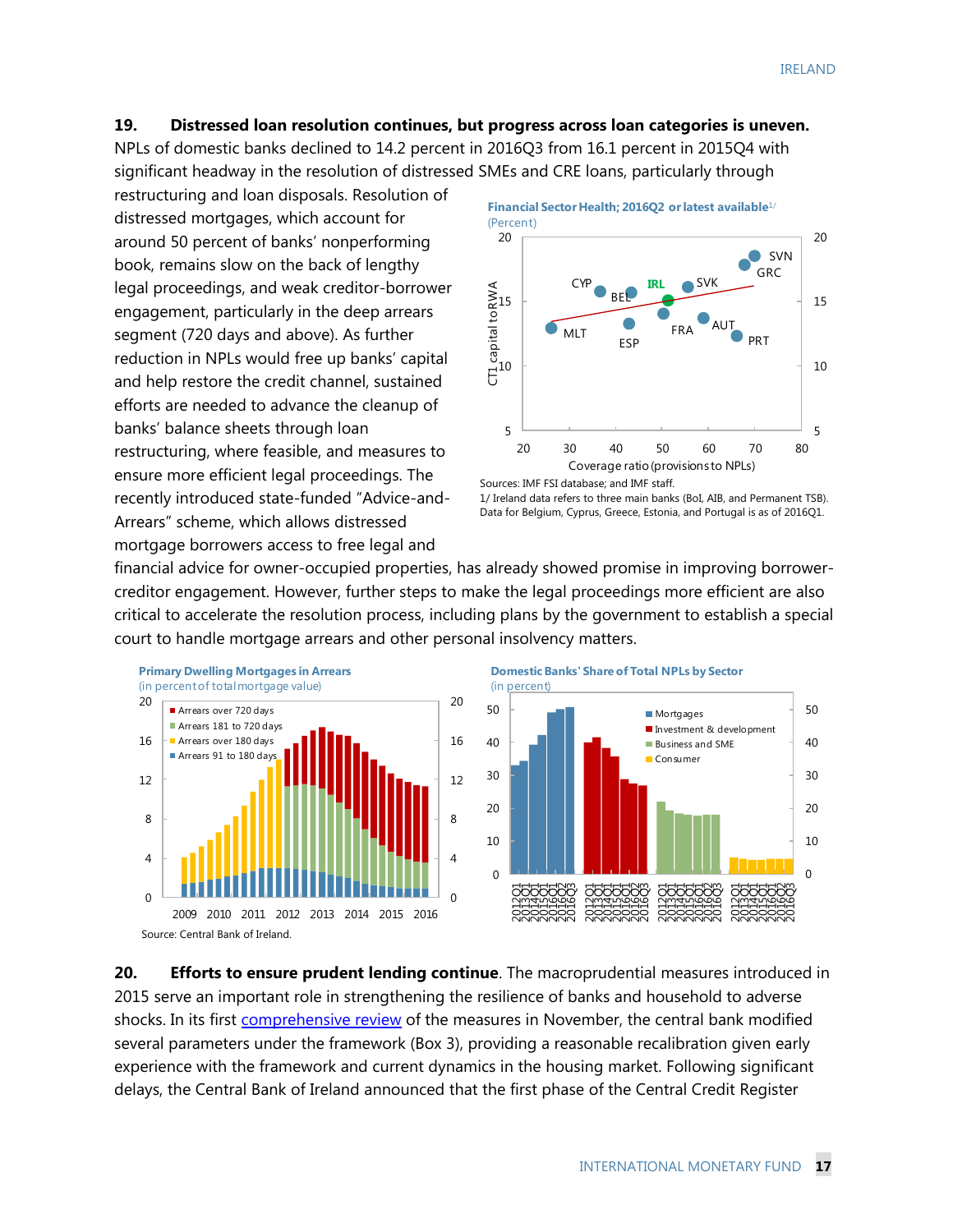(CCR), which includes the collection of information on individual borrowers, is expected to become operational in early 2018. Steadfast headway toward full implementation of the CCR, including the second phase that covers businesses, remains key. This will also support conversion of the current Loan-to-Income (LTI) limit into a Debt-to-Income (DTI) limit, which better capture the borrowers' repayment capacity, once the CCR becomes fully operational.

#### **Box 3. The Central Bank's Review of Mortgage-Market Measures**

In November, the central bank completed the first review of the macroprudential mortgage market regulations introduced February 2015. The central bank found that the macroprudential measures have supported their intended objectives of enhancing households and banks resilience, including by contributing to the reduction of borrowers' probability of default and lowering banks' loss in event of income and interest rate shocks.

However, when considering the overall calibration of the measures, the central bank identified changes to simplify the framework and improve its effectiveness. These changes, which also include extension of the valuation period to four months from two months and exclusion of commercial landlords and developers from the scope of regulations came into force from January 1, 2017.

|                |                   | <b>LTV and LTI measures</b>          |                                                                                              |
|----------------|-------------------|--------------------------------------|----------------------------------------------------------------------------------------------|
|                |                   | First time buyers (FTBs)             | Second and subsequent buyers (SSBs)                                                          |
| Loan-to-Value  | Primary           | Until January 1, 2017: 90 percent    | Until January 1, 2017: 80 percent limit. 15                                                  |
| (LTV) limits   | dwelling homes    | on the first 222,000 of the value of | percent of all new lending allowed above                                                     |
|                |                   | residential property and 80 percent  | limits.                                                                                      |
|                |                   | limit thereafter. 15 percent of all  |                                                                                              |
|                |                   | new lending allowed above limits.    |                                                                                              |
|                |                   | From January 1, 2017: 90 percent     | From January 1, 2017: 80 percent limit.                                                      |
|                |                   | limit. 5 percent of all new lending  | 20 percent of all new lending allowed above                                                  |
|                |                   | allowed above limits.                | limits.                                                                                      |
|                | <b>Buy-to-let</b> |                                      | <b>Current (not revised):</b> 70 percent limit; 10 percent of all new lending allowed above  |
|                |                   | limits.                              |                                                                                              |
| Loan-to-Income | Primary           |                                      | <b>Current (not revised):</b> 3.5 times; 20 percent of all new lending allowed above limits. |
| (LTI) limit    | dwelling homes    |                                      |                                                                                              |

#### *Authorities' views*

**21. The authorities broadly agreed with staff on challenges to the banking system**. They confirmed that while strong progress has been made, banks' profitability has not reached sustainable levels such that higher levels of required capital are being adequately remunerated. It was also acknowledged that in the absence of rising interest rates or a return of loan growth, nearterm prospects for further improvement are limited. The authorities stressed that supervisory efforts continue to center on achieving sustainable reduction in NPLs. They agreed that the proposed bill on variable rate mortgages will need to be considered in depth to see how it may function in the market and to minimize the risk of unintended consequences; in that context, it was noted that the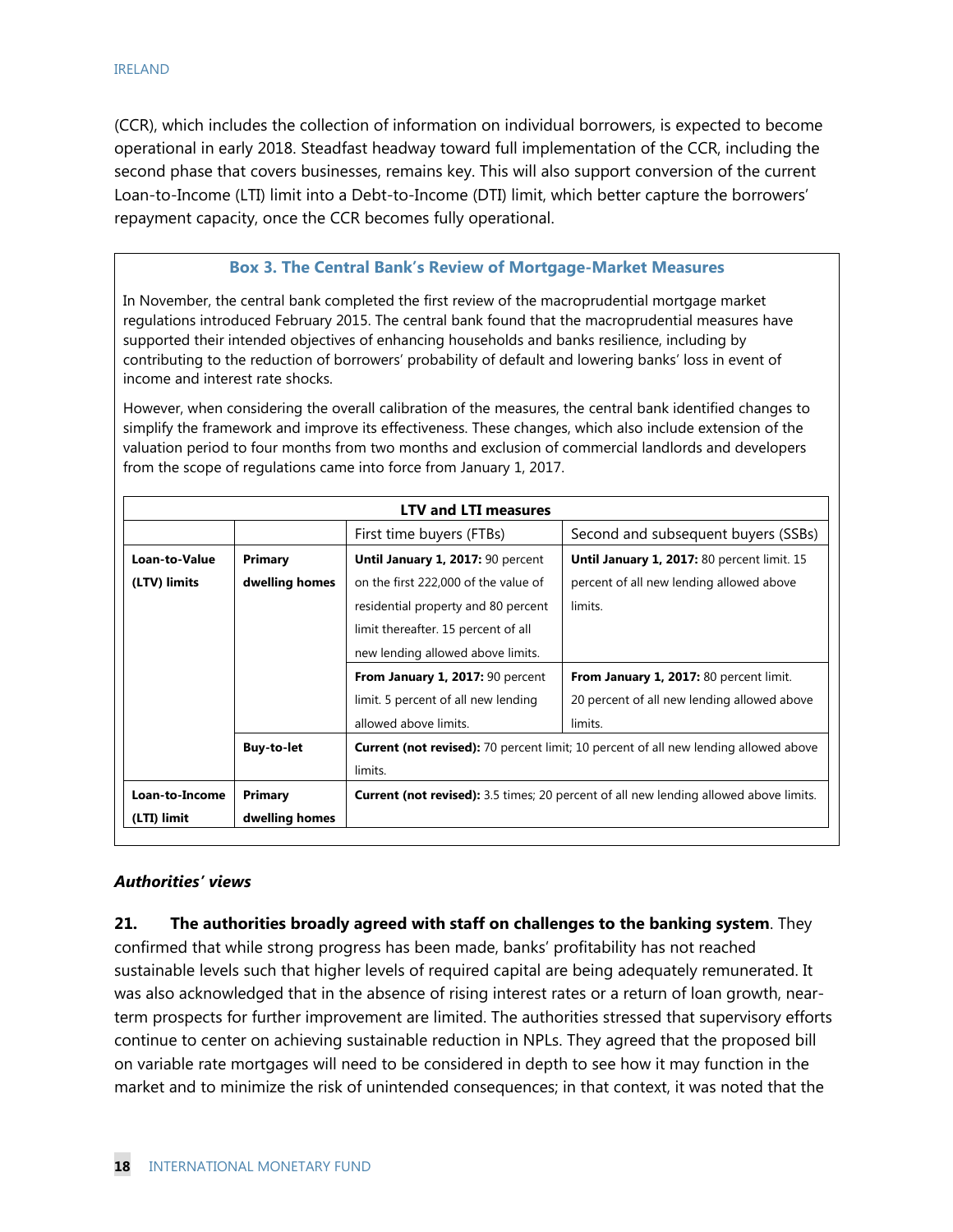bill is currently the subject of "pre-legislative consideration" by the Irish legislature (Oireachtas). Preparations for an initial public offering of 25 percent of the government's AIB stakes continue, with timing as soon as this year if conditions allow. Regarding the establishment of the CCR, the authorities noted that the main issues concerning data protection have been addressed, and that work is underway to ensure that the first phase will commence on time. They also noted that the second phase of the CCR implementation is expected to become operational in late-2018, though lenders' capacity to deliver adequate data within the timelines is an important dependency for implementation.

# **STAFF APPRAISAL**

**22. The economic outlook remains broadly positive, notwithstanding risks, and capacity to repay the Fund is strong.** Robust domestic demand is projected to drive continued healthy growth, supporting further moderation in unemployment. Inflation, which turned slightly negative this year, is expected to edge up gradually. Brexit-related risks, a sustained low-growth lowinflation environment in Europe, external political uncertainties and rising anti-globalization sentiment, as well as ongoing developments in corporate tax treatment at the international level add to uncertainty. The political context for the new minority government is challenging, but agreement on the 2017 budget represents an important milestone. Despite these risks, Ireland's capacity to repay the Fund is strong, given robust economic and fiscal performance, manageable financing needs, and favorable market financing conditions.

**23. The impact of operations by multinationals on headline GDP complicates the assessment of domestic activity essential to economic decision making.** Staff welcomes the work underway, with support from the IMF and other outside experts, on alternative measures for domestic activity.

**24. The government's fiscal targets are broadly appropriate.** Given Ireland's strong track record of fiscal discipline, the moderate adjustment planned in 2017 strikes a reasonable balance between advancing deficit reduction and addressing public expectations for a growth dividend. Expenditure increases beyond those already programmed would need to be offset by tax increases or cuts in other spending to meet the deficit target, requiring difficult trade-offs. More broadly, still high public debt and risks to the outlook and to the revenue base, including from the concentrated corporate tax base, call for maintaining moderate growth in expenditures, saving any revenue windfalls, and ensuring that potentially temporary revenue gains are not used to fund permanent expenditure increases. In this context, staff welcomes the authorities' commitment to reach their medium-term deficit target of 0.5 percent of GDP by 2018, establish a "rainy-day" fund beginning in 2019, and reduce debt-to-GDP to 45 percent within a decade.

**25. Within a tight envelope, fiscal policy could be more supportive of growth.** With capital expenditure already well below peers, well-targeted increases are needed to buttress Ireland's competitiveness and support the population's welfare, including through investments in economic and social infrastructure. The Housing Action Plan and related efforts to address the acute problem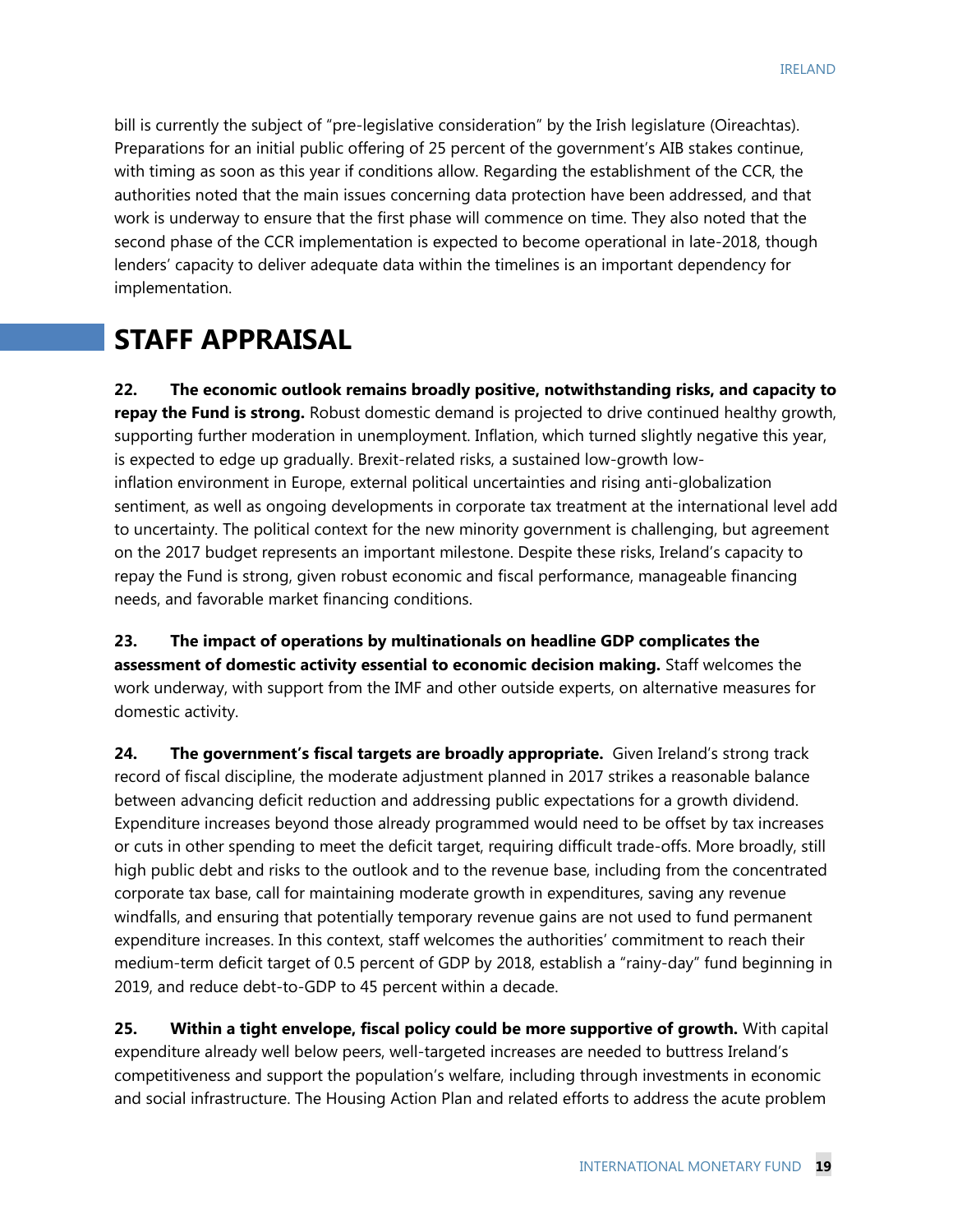of housing shortages, high rents, and homelessness are welcome, but fiscal incentives related to housing should be limited and closely monitored to ensure they are well-targeted to assist those most in need and to reduce risks of fueling demand and price pressures. Plans for a phased elimination of the Universal Social Charge should not come at the expense of the breadth and stability of the tax base.

**26. Irish banks continue to operate in a challenging environment**. The capital and liquidity positions of domestic banks have improved, but, with low underlying profitability, they remain vulnerable to shocks. The UK's decision to leave the EU could put further pressure domestic banks' profitability. In the context of pending legislation on variable rate mortgages, loan pricing should adequately reflect market conditions to allow banks to build up capital and return to normal business profitability. The disposal of the government's stakes in Irish banks, which would support public debt reduction, should continue once market conditions are supportive.

**27. Nonperforming loans are declining overall, but resolution of deep mortgage arrears should be accelerated.** Intensified supervisory oversight of banks' internal management of NPL resolution should continue to ensure that prolonged mortgage arrears are tackled through loan restructuring where feasible. The Advice-and-Arrears scheme recently introduced by the government shows promise in improving borrower-creditor engagement, but further steps to make the legal proceedings more efficient are also critical to accelerate the resolution process.

**28. Continued vigilance is needed to safeguard macro-financial stability, especially relating to the property market**. The macroprudential measures introduced in 2015 serve an important role in strengthening the resilience of banks and household to adverse shocks. The recalibration of the macroprudential framework is reasonable given early experience with the framework and current dynamics in the housing market. Steadfast progress toward full implementation of the CCR and replacing the LTI limit with a DTI limit, which better captures the borrowers' repayment capacity, remain key to ensure prudent lending.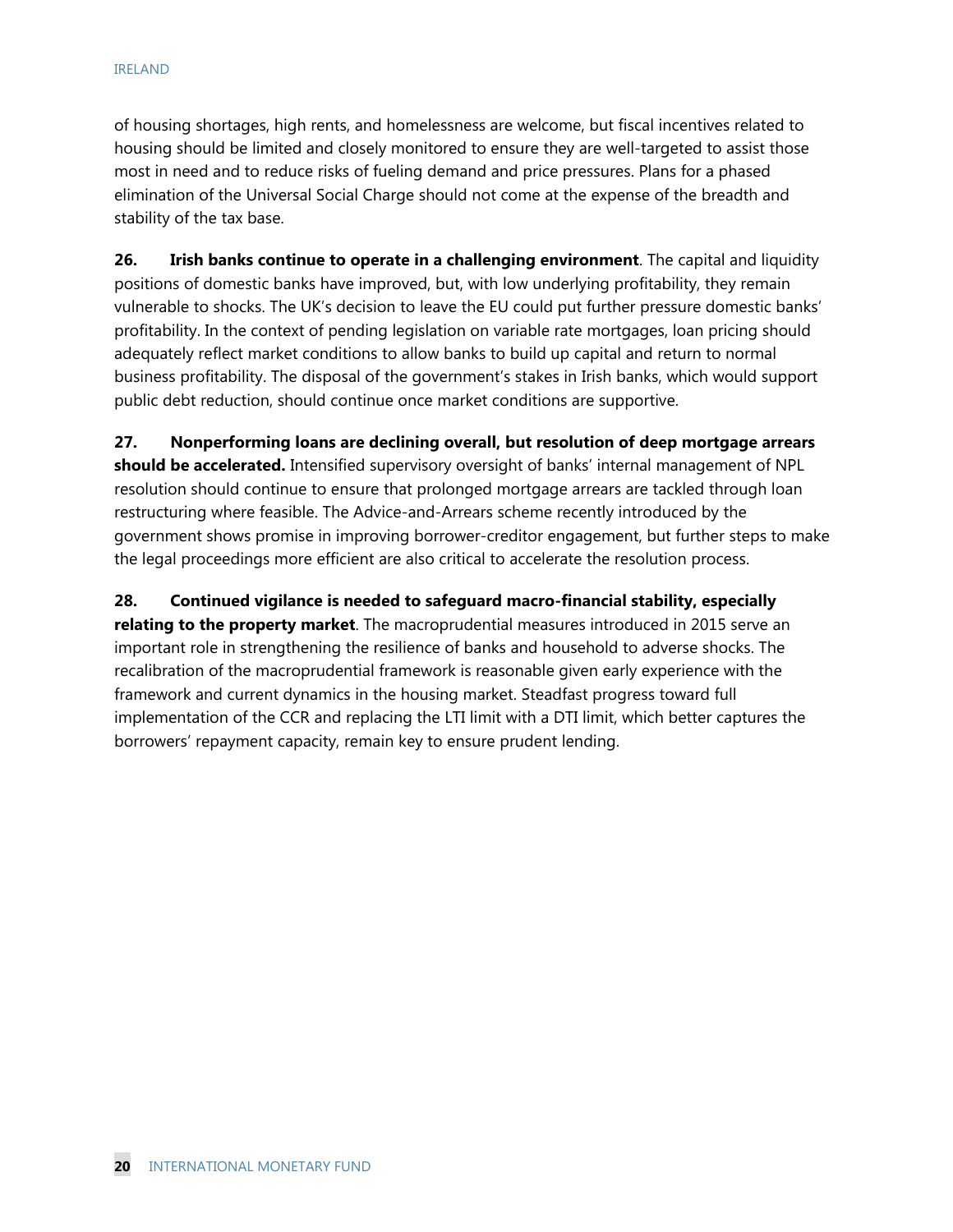|                                               |         |         | Est.                                                                |                     |        | Projections |       |          |          |
|-----------------------------------------------|---------|---------|---------------------------------------------------------------------|---------------------|--------|-------------|-------|----------|----------|
|                                               | 2014    | 2015    | 2016                                                                | 2017                | 2018   | 2019        | 2020  | 2021     | 2022     |
|                                               |         |         | (Annual percentage change, constant prices, unless noted otherwise) |                     |        |             |       |          |          |
| Output/Demand                                 |         |         |                                                                     |                     |        |             |       |          |          |
| Real GDP                                      | 8.4     | 26.3    | 4.6                                                                 | 3.2                 | 3.2    | 3.0         | 2.9   | 2.8      | 2.8      |
| Domestic demand                               | 7.7     | 9.9     | 6.8                                                                 | 3.4                 | 3.4    | 3.2         | 3.0   | 2.9      | 2.9      |
| Public consumption                            | 5.4     | 1.1     | 5.8                                                                 | 2.5                 | 2.0    | 1.6         | 1.6   | 1.5      | 1.5      |
| Private consumption                           | 1.7     | 4.5     | 3.1                                                                 | 3.1                 | 2.9    | 2.8         | 2.6   | 2.3      | 2.2      |
| Gross fixed capital formation                 | 18.1    | 32.5    | 11.7                                                                | 6.2                 | 5.0    | 4.7         | 4.4   | 4.3      | 4.3      |
| Exports of goods and services                 | 14.4    | 34.5    | 2.1                                                                 | 4.1                 | 4.5    | 4.4         | 4.3   | 4.2      | 4.2      |
| Imports of goods and services                 | 15.3    | 21.7    | 2.9                                                                 | 4.6                 | 5.1    | 5.0         | 4.8   | 4.7      | 4.7      |
| Potential Growth                              | 3.7     | 24.6    | 3.5                                                                 | 3.3                 | 3.3    | 3.2         | 3.0   | 2.9      | 2.9      |
| Output Gap                                    | $-1.7$  | $-0.4$  | 0.6                                                                 | 0.5                 | 0.4    | 0.3         | 0.1   | 0.1      | 0.0      |
|                                               |         |         |                                                                     |                     |        |             |       |          |          |
| Contribution to growth                        |         |         |                                                                     |                     |        |             |       |          |          |
| Domestic demand                               | 6.2     | 8.0     | 4.6                                                                 | 2.4                 | 2.4    | 2.3         | 2.1   | 2.0      | 2.0      |
| Public consumption                            | 0.8     | 0.2     | 0.6                                                                 | 0.3                 | 0.2    | 0.2         | 0.2   | 0.2      | 0.2      |
| Private consumption                           | 0.8     | 2.1     | 1.1                                                                 | 1.1                 | 1.0    | 1.0         | 0.9   | 0.8      | 0.8      |
| Gross fixed capital formation                 | 3.3     | 6.7     | 2.5                                                                 | 1.4                 | 1.2    | 1.1         | 1.1   | 1.1      | 1.1      |
| Inventories                                   | 1.3     | $-0.8$  | 0.4                                                                 | $-0.4$              | 0.0    | 0.0         | 0.0   | 0.0      | 0.0      |
| Net exports                                   | 1.8     | 18.4    | $-0.1$                                                              | 0.8                 | 0.8    | 0.8         | 0.8   | 0.8      | 0.8      |
| Residual                                      | 0.4     | $-0.1$  | 0.0                                                                 | 0.0                 | 0.0    | 0.0         | 0.0   | 0.0      | 0.0      |
| <b>Prices</b>                                 |         |         |                                                                     |                     |        |             |       |          |          |
| Inflation (HICP)                              | 0.3     | 0.0     | $-0.2$                                                              | 0.8                 | 1.4    | 1.6         | 1.7   | 1.9      | 1.9      |
| Inflation (HICP, end of period)               | $-0.3$  | 0.2     | $-0.4$                                                              | 1.3                 | 1.5    | 1.7         | 1.8   | 1.9      | 1.9      |
| GDP deflator                                  | $-1.2$  | 4.9     | $-0.9$                                                              | 0.8                 | 1.4    | 1.5         | 1.6   | 1.7      | 1.7      |
| Terms-of-trade 1/                             | $-1.6$  | 2.6     | $-0.1$                                                              | $-0.4$              | 0.1    | 0.1         | 0.1   | 0.2      | 0.2      |
| <b>Employment and wages</b>                   |         |         |                                                                     |                     |        |             |       |          |          |
| Employment (NA definition)                    | 1.7     | 2.5     | 2.9                                                                 | 2.0                 | 1.5    | 1.4         | 1.2   | 1.0      | 1.0      |
| Employment (ILO definition)                   | 1.7     | 2.6     | 2.9                                                                 | 2.1                 | 1.5    | 1.4         | 1.2   | 1.0      | 1.0      |
| Unemployment rate (percent)                   | 11.3    | 9.5     | 7.9                                                                 | 7.1                 | 6.9    | 6.6         | 6.6   | 6.6      | 6.5      |
| Nominal wages                                 | 0.1     | 0.9     | 0.6                                                                 | 1.5                 | 2.3    | 2.8         | 2.9   | 2.9      | 2.9      |
|                                               |         |         |                                                                     |                     |        |             |       |          |          |
|                                               |         |         |                                                                     | (In percent of GDP) |        |             |       |          |          |
| Public Finance, General Government 2/         |         |         |                                                                     |                     |        |             |       |          |          |
| Revenue                                       | 34.1    | 27.6    | 27.2                                                                | 27.4                | 26.9   | 26.8        | 26.5  | 26.3     | 26.2     |
| Expenditure                                   | 37.8    | 29.5    | 28.2                                                                | 27.9                | 27.2   | 26.7        | 26.1  | 25.7     | 25.2     |
| Overall balance                               | $-3.7$  | $-1.9$  | $-0.9$                                                              | $-0.5$              | $-0.3$ | 0.0         | 0.4   | 0.7      | 1.0      |
| Overall balance (excl. support to fin.inst.)  | $-3.7$  | $-1.0$  | $-0.9$                                                              | $-0.5$              | $-0.3$ | 0.0         | 0.4   | 0.7      | 1.0      |
| Primary balance                               | 0.1     | 0.7     | 1.4                                                                 | 1.8                 | 1.7    | 1.9         | 2.1   | 2.3      | 2.6      |
| Structural balance (percent of potential GDP) | $-3.2$  | $-1.1$  | $-1.2$                                                              | $-0.7$              | $-0.5$ | $-0.1$      | 0.3   | 0.6      | 1.0      |
| General government gross debt                 | 105.4   | 78.7    | 76.4                                                                | 75.0                | 73.6   | 71.5        | 67.2  | 64.8     | 60.9     |
| General government net debt                   | 96.1    | 71.8    | 70.0                                                                | 68.2                | 66.2   | 63.8        | 61.3  | 58.7     | 55.2     |
|                                               |         |         |                                                                     | (In percent)        |        |             |       |          |          |
| Monetary and financial indicators             |         |         |                                                                     |                     |        |             |       |          |          |
| Bank credit to private sector (growth rate)   | $-16.8$ | $-13.2$ |                                                                     |                     |        |             |       |          | $\cdots$ |
| Deposit rates                                 | 1.9     | 1.3     | $\cdots$                                                            |                     |        | $\cdots$    |       |          |          |
| Government 10-year bond yield                 | 2.3     | 1.1     |                                                                     |                     |        | $\cdots$    |       | $\cdots$ | $\cdots$ |
|                                               |         |         |                                                                     | (In percent of GDP) |        |             |       |          |          |
| <b>Balance of payments</b>                    |         |         |                                                                     |                     |        |             |       |          |          |
| Trade balance (goods)                         | 21.1    | 43.2    | 41.6                                                                | 42.2                | 42.0   | 41.7        | 41.2  | 40.7     | 40.1     |
| Current account balance                       | 1.7     | 10.2    | 7.8                                                                 | 6.0                 | 5.7    | 5.2         | 4.7   | 4.5      | 4.4      |
| Gross external debt                           | 926.4   | 870.8   | 830.5                                                               | 788.6               | 744.1  | 702.3       | 662.6 | 624.7    | 588.5    |
| Saving and investment balance                 |         |         |                                                                     |                     |        |             |       |          |          |
| Gross national savings                        | 23.6    | 31.8    | 31.4                                                                | 29.8                | 29.8   | 29.7        | 29.5  | 29.6     | 29.9     |
| Private sector                                | 24.9    | 30.8    | 30.3                                                                | 28.4                | 28.3   | 27.9        | 27.5  | 27.4     | 27.4     |
| Public sector                                 | $-1.3$  | 1.0     | 1.0                                                                 | 1.4                 | 1.5    | 1.8         | 2.0   | 2.2      | 2.5      |
| Gross capital formation                       | 21.9    | 21.6    | 23.5                                                                | 23.8                | 24.1   | 24.5        | 24.8  | 25.2     | 25.6     |

#### **Table 1. Ireland: Selected Economic Indicators, 2014-22**

Sources: Central Statistics Office; Department of Finance; Eurostat; and IMF staff.

1/ Goods and services.

2/ See notes to Table 2.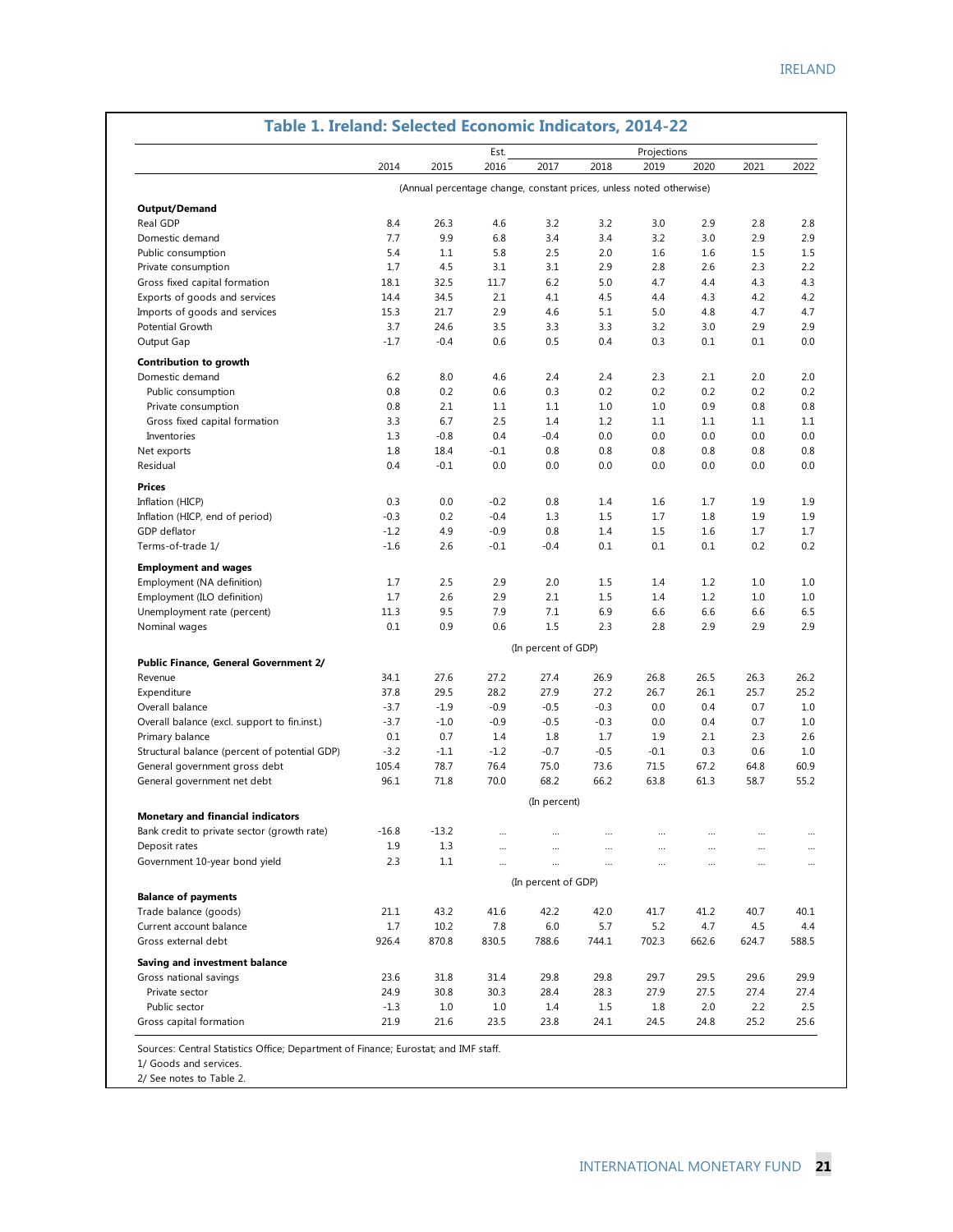#### **Table 2A. Ireland: General Government Revenue and Expenditure, 2014-22**

(in billions of euros)

|                                                     |         |        | Est.   |        |        | Projections 1/ |        |        |        |
|-----------------------------------------------------|---------|--------|--------|--------|--------|----------------|--------|--------|--------|
|                                                     | 2014    | 2015   | 2016   | 2017   | 2018   | 2019           | 2020   | 2021   | 2022   |
| Revenue                                             | 65.8    | 70.5   | 72.2   | 75.4   | 77.5   | 80.8           | 83.7   | 86.9   | 90.3   |
| Taxes                                               | 46.4    | 50.7   | 52.8   | 55.5   | 57.9   | 60.4           | 63.0   | 65.6   | 68.6   |
| Personal income tax                                 | 18.3    | 19.7   | 19.9   | 20.7   | 21.6   | 22.6           | 23.6   | 24.5   | 25.8   |
| Corporate income tax                                | 4.7     | 6.9    | 7.5    | 7.8    | 8.0    | 8.3            | 8.5    | 8.8    | 9.1    |
| VAT                                                 | 11.5    | 12.0   | 12.6   | 13.1   | 13.7   | 14.4           | 15.0   | 15.7   | 16.4   |
| Excises                                             | 3.4     | 4.0    | 4.1    | 4.4    | 4.6    | 4.8            | 5.0    | 5.3    | 5.5    |
| Other taxes                                         | 8.5     | 8.2    | 8.7    | 9.5    | 9.9    | 10.3           | 10.9   | 11.3   | 11.9   |
| Social contributions                                | 11.0    | 11.4   | 12.0   | 12.6   | 13.0   | 13.5           | 13.7   | 14.3   | 14.9   |
| Other revenue                                       | 8.4     | 8.4    | 7.4    | 7.4    | 6.6    | 6.9            | 6.9    | 7.0    | 6.8    |
| <b>Expenditure</b>                                  | 73.0    | 75.3   | 74.6   | 76.8   | 78.4   | 80.7           | 82.5   | 84.7   | 86.9   |
| Expense                                             | 68.8    | 70.9   | 70.0   | 71.7   | 72.7   | 74.1           | 75.7   | 77.6   | 79.4   |
| Compensation of employees                           | 18.3    | 18.9   | 19.7   | 20.5   | 21.1   | 21.6           | 22.1   | 22.6   | 23.2   |
| Use of goods and services                           | 8.9     | 9.2    | 9.9    | 9.7    | 10.1   | 10.4           | 10.9   | 11.3   | 11.8   |
| Interest                                            | 7.4     | 6.7    | 6.3    | 6.3    | 5.7    | 5.6            | 5.3    | 5.4    | 5.4    |
| Subsidies                                           | 1.9     | 1.8    | 1.7    | 1.7    | 1.7    | 1.7            | 1.7    | 1.7    | 1.7    |
| Social benefits                                     | 28.2    | 28.2   | 28.1   | 28.8   | 29.3   | 30.0           | 30.6   | 31.4   | 32.1   |
| Other expense                                       | 4.0     | 6.1    | 4.4    | 4.7    | 4.8    | 4.9            | 5.0    | 5.1    | 5.2    |
| Net acquisition of nonfinancial assets              | 4.2     | 4.4    | 4.6    | 5.1    | 5.8    | 6.6            | 6.8    | 7.1    | 7.4    |
| Net lending(+)/borrowing(-) (overall balance)       | $-7.2$  | $-4.8$ | $-2.5$ | $-1.4$ | $-0.9$ | 0.1            | 1.2    | 2.2    | 3.4    |
| Net financial transactions                          | $-7.2$  | $-4.8$ | $-2.5$ | $-1.4$ | $-0.9$ | 0.1            | 1.2    | 2.2    | 3.4    |
| Net acquisition of financial assets                 | $-18.8$ | $-7.3$ | $-1.1$ | 3.0    | 4.6    | 3.6            | $-2.5$ | 3.9    | 0.0    |
| Currency and deposits                               | 0.0     | 0.0    | $-0.6$ | 1.9    | 2.6    | 0.9            | $-5.7$ | 0.3    | 0.0    |
| Debt securities                                     | $-1.4$  | $-5.8$ | 0.0    | 0.0    | 0.0    | 0.0            | 0.0    | 0.0    | 0.0    |
| Loans                                               | $-11.8$ | $-1.0$ | 0.0    | 0.0    | 0.0    | 0.0            | 0.0    | 0.0    | 0.0    |
| Equity and investment fund shares                   | $-0.1$  | 0.2    | $-2.6$ | $-1.1$ | $-0.9$ | $-1.2$         | $-0.9$ | $-1.0$ | 0.0    |
| Other financial assets                              | $-5.5$  | $-0.7$ | 2.1    | 2.1    | 2.9    | 3.9            | 4.1    | 4.6    | 0.0    |
| Net incurrence of liabilities                       | $-11.7$ | $-2.5$ | 1.3    | 4.3    | 5.5    | 3.5            | $-3.7$ | 1.7    | $-3.4$ |
| Currency and deposits                               | $-10.5$ | $-0.2$ | 0.0    | 0.0    | 0.0    | 0.0            | 0.0    | 0.0    | 0.0    |
| Debt securities                                     | 6.4     | 5.7    | 1.3    | 4.3    | 5.5    | 5.5            | $-1.3$ | 5.3    | $-0.8$ |
| Loans                                               | $-8.2$  | $-8.4$ | 0.0    | 0.0    | 0.0    | $-1.9$         | $-2.5$ | $-3.6$ | $-2.6$ |
| Equity and investment fund shares                   | 0.0     | 0.0    | 0.0    | 0.0    | 0.0    | 0.0            | 0.0    | 0.0    | 0.0    |
| Other liabilities                                   | 0.6     | 0.4    | 0.0    | 0.0    | 0.0    | 0.0            | 0.0    | 0.0    | 0.0    |
| Statistical discrepancy (nonfin. vs. fin. accounts) | 0.0     | 0.0    | 0.0    | 0.0    | 0.0    | 0.0            | 0.0    | 0.0    | 0.0    |
| <b>Memorandum items:</b>                            |         |        |        |        |        |                |        |        |        |
| One-off measures                                    | $-0.5$  | 1.7    | $-0.1$ | $-0.1$ | $-0.1$ | 0.0            | 0.0    | 0.0    | 0.0    |
| of which support to financial institutions          | 0.0     | 2.1    | 0.0    | 0.0    | 0.0    | 0.0            | 0.0    | 0.0    | 0.0    |
| Net lending/borrowing (excl. support to fin.inst.)  | $-7.2$  | $-2.7$ | $-2.5$ | $-1.4$ | $-0.9$ | 0.1            | 1.2    | 2.2    | 3.4    |
| Primary balance                                     | 0.3     | 1.9    | 3.8    | 5.0    | 4.8    | 5.6            | 6.5    | 7.6    | 8.8    |
| Primary balance (excl. support to fin.inst.)        | 0.3     | 4.0    | 3.8    | 5.0    | 4.8    | 5.6            | 6.5    | 7.6    | 8.8    |
| Structural balance                                  | $-6.2$  | $-2.8$ | $-3.1$ | $-1.9$ | $-1.4$ | $-0.2$         | 1.1    | 2.1    | 3.4    |
| Structural primary balance                          | 1.2     | 3.9    | 3.2    | 4.4    | 4.4    | 5.4            | 6.4    | 7.5    | 8.8    |
| Gross public debt 2/                                | 203.3   | 201.1  | 202.5  | 206.8  | 212.3  | 215.9          | 212.1  | 213.9  | 210.4  |
| Net public debt 3/                                  | 185.5   | 183.6  | 185.5  | 187.9  | 190.9  | 192.5          | 193.5  | 193.9  | 190.4  |
| Currency and deposits                               | 17.8    | 17.6   | 16.9   | 18.9   | 21.5   | 23.4           | 18.7   | 20.0   | 20.0   |

Sources: Eurostat; Department of Finance; and IMF staff.

1/ Starting in 2018, staff assumes that the resources available for additional spending but not allocated by the Budget 2017 (see Table A2.2 of the Budget 2017) are distributed among compensation of employees and social benefits.

2/ Includes the accumulation of a Rainy Day Fund of €1 billion during 2019-21.

3/ Net of "Currency and deposits" (F1) and Rainy Day Fund.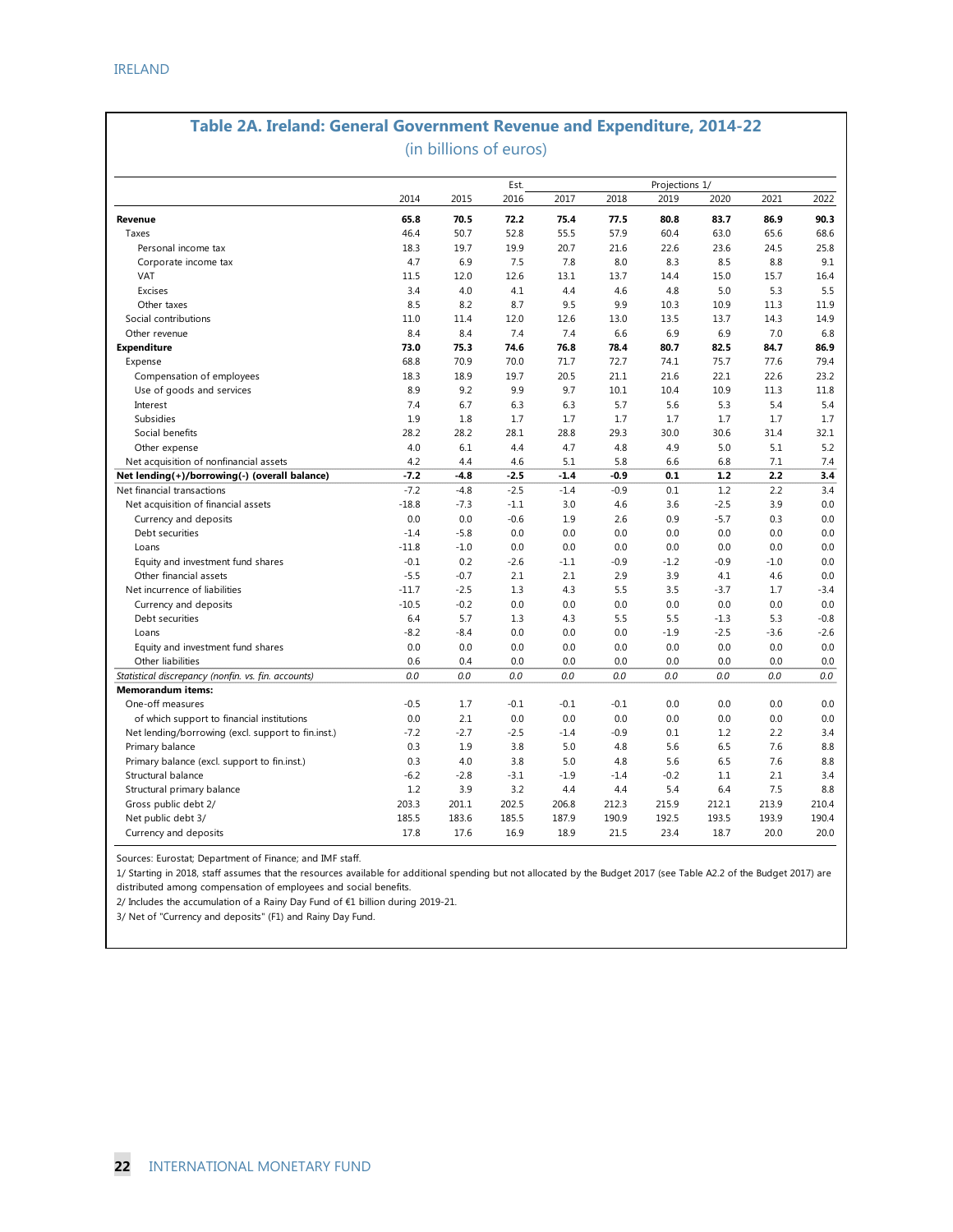#### **Table 2B. Ireland: General Government Revenue and Expenditure, 2014-22**  (in percent of GDP)

|                                                          |        |        | Est.   |        |        | Projections 1/ |        |        |        |
|----------------------------------------------------------|--------|--------|--------|--------|--------|----------------|--------|--------|--------|
|                                                          | 2014   | 2015   | 2016   | 2017   | 2018   | 2019           | 2020   | 2021   | 2022   |
| Revenue                                                  | 34.1   | 27.6   | 27.2   | 27.4   | 26.9   | 26.8           | 26.5   | 26.3   | 26.2   |
| Taxes                                                    | 24.1   | 19.8   | 19.9   | 20.1   | 20.1   | 20.0           | 20.0   | 19.9   | 19.9   |
| Personal income tax                                      | 9.5    | 7.7    | 7.5    | 7.5    | 7.5    | 7.5            | 7.5    | 7.4    | 7.5    |
| Corporate income tax                                     | 2.4    | 2.7    | 2.8    | 2.8    | 2.8    | 2.7            | 2.7    | 2.7    | 2.6    |
| VAT                                                      | 6.0    | 4.7    | 4.8    | 4.8    | 4.8    | 4.8            | 4.8    | 4.8    | 4.8    |
| Excises                                                  | 1.7    | 1.6    | 1.6    | 1.6    | 1.6    | 1.6            | 1.6    | 1.6    | 1.6    |
| Other taxes                                              | 4.4    | 3.2    | 3.3    | 3.4    | 3.4    | 3.4            | 3.4    | 3.4    | 3.4    |
| Social contributions                                     | 5.7    | 4.5    | 4.5    | 4.6    | 4.5    | 4.5            | 4.4    | 4.3    | 4.3    |
| Other revenue                                            | 4.3    | 3.3    | 2.8    | 2.7    | 2.3    | 2.3            | 2.2    | 2.1    | 2.0    |
| <b>Expenditure</b>                                       | 37.8   | 29.5   | 28.2   | 27.9   | 27.2   | 26.7           | 26.1   | 25.7   | 25.2   |
| Expense                                                  | 35.6   | 27.7   | 26.4   | 26.0   | 25.2   | 24.6           | 24.0   | 23.5   | 23.0   |
| Compensation of employees                                | 9.5    | 7.4    | 7.4    | 7.5    | 7.3    | 7.1            | 7.0    | 6.9    | 6.7    |
| Use of goods and services                                | 4.6    | 3.6    | 3.7    | 3.5    | 3.5    | 3.5            | 3.4    | 3.4    | 3.4    |
| Interest                                                 | 3.9    | 2.6    | 2.4    | 2.3    | 2.0    | 1.8            | 1.7    | 1.6    | 1.6    |
| Subsidies                                                | 1.0    | 0.7    | 0.6    | 0.6    | 0.6    | 0.6            | 0.5    | 0.5    | 0.5    |
| Social benefits                                          | 14.6   | 11.0   | 10.6   | 10.4   | 10.2   | 9.9            | 9.7    | 9.5    | 9.3    |
| Other expense                                            | 2.1    | 2.4    | 1.7    | 1.7    | 1.7    | 1.6            | 1.6    | 1.5    | 1.5    |
| Net acquisition of nonfinancial assets                   | 2.2    | 1.7    | 1.7    | 1.8    | 2.0    | 2.2            | 2.2    | 2.2    | 2.2    |
| Net lending(+)/borrowing(-) (overall balance)            | $-3.7$ | $-1.9$ | $-0.9$ | $-0.5$ | $-0.3$ | 0.0            | 0.4    | 0.7    | 1.0    |
| Net financial transactions                               | $-3.7$ | $-1.9$ | $-0.9$ | $-0.5$ | $-0.3$ | 0.0            | 0.4    | 0.7    | 1.0    |
| Net acquisition of financial assets                      | $-9.8$ | $-2.8$ | $-0.4$ | 1.1    | 1.6    | 1.2            | $-0.8$ | 1.2    | 0.0    |
| Currency and deposits                                    | 0.0    | 0.0    | $-0.2$ | 0.7    | 0.9    | 0.3            | $-1.8$ | 0.1    | 0.0    |
| Debt securities                                          | $-0.7$ | $-2.3$ | 0.0    | 0.0    | 0.0    | 0.0            | 0.0    | 0.0    | 0.0    |
| Loans                                                    | $-6.1$ | $-0.4$ | 0.0    | 0.0    | 0.0    | 0.0            | 0.0    | 0.0    | 0.0    |
| Equity and investment fund shares                        | 0.0    | 0.1    | $-1.0$ | $-0.4$ | $-0.3$ | $-0.4$         | $-0.3$ | $-0.3$ | 0.0    |
| Other financial assets                                   | $-2.8$ | $-0.3$ | 0.8    | 0.8    | 1.0    | 1.3            | 1.3    | 1.4    | 0.0    |
| Net incurrence of liabilities                            | $-6.0$ | $-1.0$ | 0.5    | 1.6    | 1.9    | 1.2            | $-1.2$ | 0.5    | $-1.0$ |
| Currency and deposits                                    | $-5.4$ | $-0.1$ | 0.0    | 0.0    | 0.0    | 0.0            | 0.0    | 0.0    | 0.0    |
| Debt securities                                          | 3.3    | 2.2    | 0.5    | 1.6    | 1.9    | 1.8            | $-0.4$ | 1.6    | $-0.2$ |
| Loans                                                    | $-4.3$ | $-3.3$ | 0.0    | 0.0    | 0.0    | $-0.6$         | $-0.8$ | $-1.1$ | $-0.8$ |
| Other liabilities                                        | 0.3    | 0.2    | 0.0    | 0.0    | 0.0    | 0.0            | 0.0    | 0.0    | 0.0    |
| Statistical discrepancy (nonfin. vs. fin. accounts)      | 0.0    | 0.0    | 0.0    | 0.0    | 0.0    | 0.0            | 0.0    | 0.0    | 0.0    |
| <b>Memorandum items:</b>                                 |        |        |        |        |        |                |        |        |        |
| One-off measures                                         | $-0.2$ | 0.6    | 0.0    | 0.0    | 0.0    | 0.0            | 0.0    | 0.0    | 0.0    |
| of which support to financial institutions               | 0.0    | 0.8    | 0.0    | 0.0    | 0.0    | 0.0            | 0.0    | 0.0    | 0.0    |
| Net lending/borrowing (excl. support to fin.inst.)       | $-3.7$ | $-1.0$ | $-0.9$ | $-0.5$ | $-0.3$ | 0.0            | 0.4    | 0.7    | 1.0    |
| Primary balance                                          | 0.1    | 0.7    | 1.4    | 1.8    | 1.7    | 1.9            | 2.1    | 2.3    | 2.6    |
| Primary balance (excl. support to fin.inst.)             | 0.1    | 1.6    | 1.4    | 1.8    | 1.7    | 1.9            | 2.1    | 2.3    | 2.6    |
| Structural balance (in percent of potential GDP)         | $-3.2$ | $-1.1$ | $-1.2$ | $-0.7$ | $-0.5$ | $-0.1$         | 0.3    | 0.6    | 1.0    |
| Structural primary balance (in percent of potential GDP) | 0.6    | 1.5    | 1.2    | 1.6    | 1.5    | 1.8            | 2.0    | 2.3    | 2.6    |
| Gross public debt 2/                                     | 105.4  | 78.7   | 76.4   | 75.0   | 73.6   | 71.5           | 67.2   | 64.8   | 60.9   |
| in percent of Revenue                                    | 309.0  | 285.2  | 280.6  | 274.2  | 273.9  | 267.2          | 253.4  | 246.1  | 233.0  |
| Net public debt 3/                                       | 96.1   | 71.8   | 70.0   | 68.2   | 66.2   | 63.8           | 61.3   | 58.7   | 55.2   |
| Interest in percent of Revenue                           | 11.3   | 9.5    | 8.7    | 8.4    | 7.4    | 6.9            | 6.4    | 6.3    | 6.0    |
| Currency and deposits 4/                                 | 9.2    | 6.9    | 6.4    | 6.8    | 7.4    | 7.7            | 5.9    | 6.1    | 5.8    |
|                                                          |        |        |        |        |        |                |        |        |        |

Sources: Eurostat; Department of Finance; and IMF staff.

1/ Starting in 2018, staff assumes that the resources available for additional spending but not allocated by the Budget 2017 (see Table A2.2 of the Budget 2017) are distributed among compensation of employees and social benefits.

2/ Includes the accumulation of a Rainy Day Fund of €1 billion during 2019-21.

3/ Net of "Currency and deposits" (F1) and Rainy Day Fund.

4/ Includes Rainy Day Fund.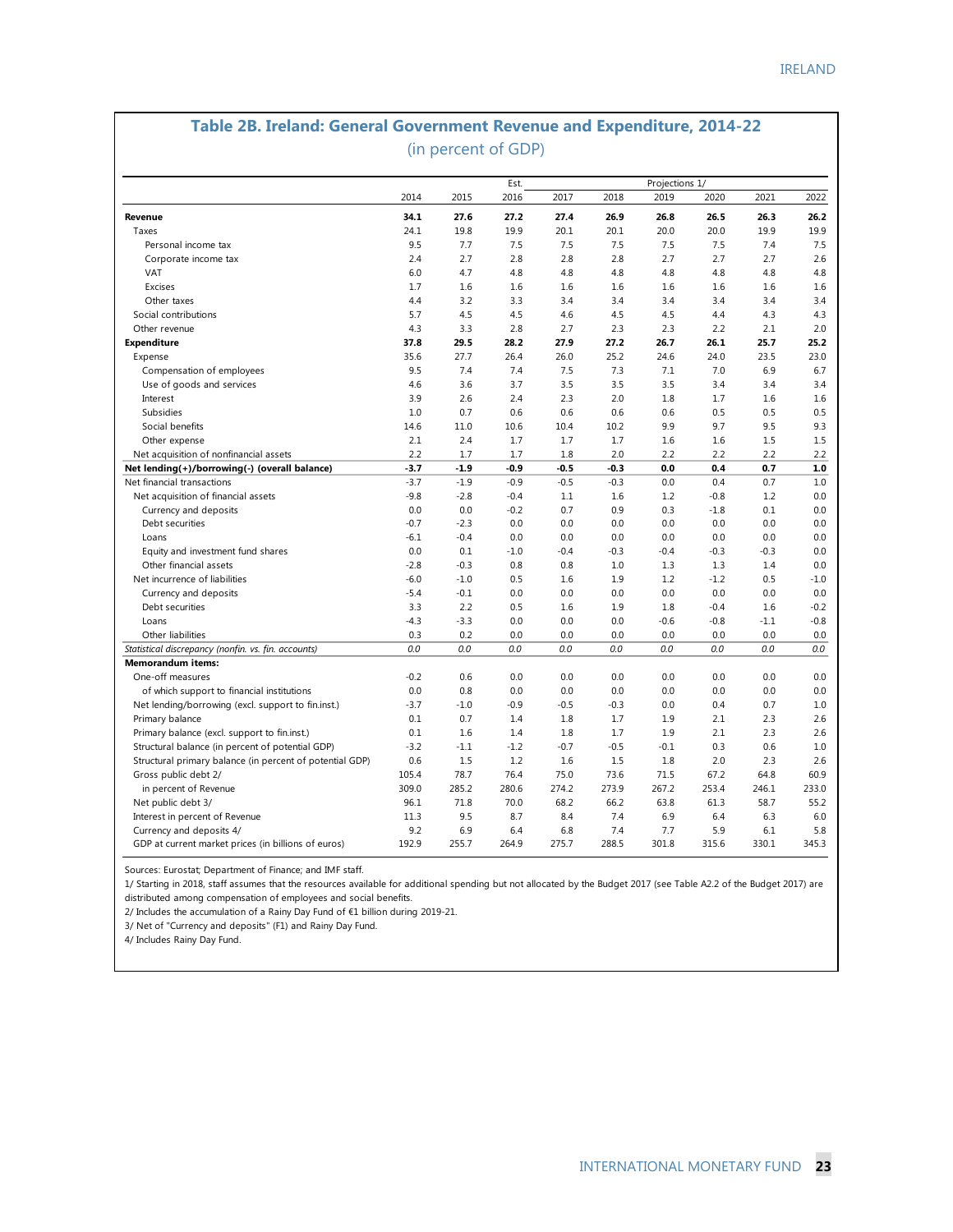|                                                               |          |          | Est.     | Projections         |          |          |          |          |          |  |  |  |
|---------------------------------------------------------------|----------|----------|----------|---------------------|----------|----------|----------|----------|----------|--|--|--|
|                                                               | 2014     | 2015     | 2016     | 2017                | 2018     | 2019     | 2020     | 2021     | 2022     |  |  |  |
|                                                               |          |          |          | (Billions of euros) |          |          |          |          |          |  |  |  |
| <b>Current account balance</b>                                | 3.2      | 26.2     | 20.8     | 16.6                | 16.3     | 15.6     | 14.9     | 14.7     | 15.0     |  |  |  |
| Balance of goods and services                                 | 34.6     | 81.2     | 78.1     | 80.3                | 83.6     | 86.8     | 90.3     | 94.1     | 98.0     |  |  |  |
| Trade balance                                                 | 40.7     | 110.6    | 110.3    | 116.2               | 121.3    | 125.9    | 130.1    | 134.2    | 138.6    |  |  |  |
| Exports of goods                                              | 114.5    | 195.6    | 193.9    | 204.4               | 214.5    | 224.0    | 233.2    | 242.4    | 252.2    |  |  |  |
| Imports of goods                                              | $-73.7$  | $-85.0$  | $-83.5$  | $-88.2$             | $-93.2$  | $-98.1$  | $-103.1$ | $-108.2$ | $-113.6$ |  |  |  |
| Services balance                                              | $-6.1$   | $-29.4$  | $-32.3$  | $-35.9$             | $-37.7$  | $-39.1$  | $-39.8$  | $-40.1$  | $-40.6$  |  |  |  |
| Credit                                                        | 105.3    | 121.6    | 128.2    | 137.2               | 147.1    | 156.9    | 167.9    | 178.8    | 190.4    |  |  |  |
| Debit                                                         | $-111.5$ | $-151.0$ | $-160.5$ | $-173.2$            | $-184.8$ | $-196.0$ | $-207.7$ | $-218.9$ | $-230.9$ |  |  |  |
| Primary income balance                                        | $-28.7$  | $-51.9$  | $-54.0$  | $-60.3$             | $-63.5$  | $-66.9$  | $-70.6$  | $-74.0$  | $-77.0$  |  |  |  |
| Credit                                                        | 62.7     | 61.7     | 63.3     | 61.8                | 64.3     | 66.7     | 69.1     | 72.2     | 75.9     |  |  |  |
| Debit                                                         | $-91.4$  | $-113.6$ | $-117.3$ | $-122.1$            | $-127.8$ | $-133.6$ | $-139.7$ | $-146.2$ | $-152.9$ |  |  |  |
| Secondary income balance                                      | $-2.8$   | $-3.1$   | $-3.3$   | $-3.4$              | $-3.8$   | $-4.3$   | $-4.8$   | $-5.4$   | $-6.0$   |  |  |  |
| Capital and financial account balance                         | $-11.4$  | 21.5     | 18.2     | 13.9                | 13.5     | 12.6     | 11.8     | 11.5     | 11.6     |  |  |  |
| Capital account balance                                       | $-6.8$   | $-1.3$   | $-1.3$   | $-1.4$              | $-1.4$   | $-1.5$   | $-1.5$   | $-1.6$   | $-1.7$   |  |  |  |
| Financial account                                             | $-4.6$   | 22.8     | 19.5     | 15.2                | 14.9     | 14.1     | 13.3     | 13.1     | 13.3     |  |  |  |
| Direct investment                                             | 3.0      | $-19.9$  | $-23.0$  | $-23.8$             | $-23.7$  | $-23.7$  | $-23.6$  | $-23.4$  | $-23.2$  |  |  |  |
| Portfolio investment                                          | $-56.7$  | $-119.7$ | $-119.7$ | $-119.7$            | $-119.7$ | $-119.5$ | $-119.5$ | $-119.5$ | $-119.5$ |  |  |  |
| Other investment                                              | 48.9     | 161.9    | 162.2    | 158.8               | 158.3    | 157.3    | 156.4    | 156.0    | 156.0    |  |  |  |
| Change in reserve assets 1/                                   | 0.1      | 0.5      | 0.0      | 0.0                 | 0.0      | 0.0      | 0.0      | 0.0      | 0.0      |  |  |  |
| Net errors and omissions                                      | $-1.8$   | $-2.1$   | 0.0      | 0.0                 | 0.0      | 0.0      | 0.0      | 0.0      | 0.0      |  |  |  |
| Financing gap                                                 | 0.8      | 0.0      | 0.0      | 0.0                 | 0.0      | 0.0      | 0.0      | 0.0      | 0.0      |  |  |  |
| Program financing                                             | 0.8      | 0.0      | 0.0      | 0.0                 | 0.0      | 0.0      | 0.0      | 0.0      | 0.0      |  |  |  |
| IMF                                                           | 0.0      | 0.0      | 0.0      | 0.0                 | 0.0      | 0.0      | 0.0      | 0.0      | 0.0      |  |  |  |
| EU                                                            | 0.8      | 0.0      | 0.0      | 0.0                 | 0.0      | 0.0      | 0.0      | 0.0      | 0.0      |  |  |  |
|                                                               |          |          |          | (Percent of GDP)    |          |          |          |          |          |  |  |  |
| <b>Current account balance</b>                                | 1.7      | 10.2     | 7.9      | 6.0                 | 5.7      | 5.2      | 4.7      | 4.5      | 4.4      |  |  |  |
| Balance of goods and services                                 | 17.9     | 31.8     | 29.5     | 29.1                | 29.0     | 28.8     | 28.6     | 28.5     | 28.4     |  |  |  |
| Trade balance                                                 | 21.1     | 43.3     | 41.7     | 42.2                | 42.1     | 41.8     | 41.3     | 40.7     | 40.2     |  |  |  |
| Services balance                                              | $-3.2$   | $-11.5$  | $-12.2$  | $-13.0$             | $-13.1$  | $-13.0$  | $-12.6$  | $-12.2$  | $-11.8$  |  |  |  |
| Income balance                                                | $-14.9$  | $-20.3$  | $-20.4$  | $-21.9$             | $-22.0$  | $-22.2$  | $-22.4$  | $-22.4$  | $-22.3$  |  |  |  |
| Current transfers (net)                                       | $-1.4$   | $-1.2$   | $-1.2$   | $-1.2$              | $-1.3$   | $-1.4$   | $-1.5$   | $-1.6$   | $-1.7$   |  |  |  |
| Capital and financial account balance                         | $-5.9$   | 8.4      | 6.9      | 5.0                 | 4.7      | 4.2      | 3.7      | 3.5      | 3.4      |  |  |  |
| Of which:                                                     |          |          |          |                     |          |          |          |          |          |  |  |  |
| Direct investment                                             | 1.6      | $-7.8$   | $-8.7$   | $-8.6$              | $-8.2$   | $-7.9$   | $-7.5$   | $-7.1$   | $-6.7$   |  |  |  |
| Portfolio investment                                          | $-29.4$  | $-46.8$  | $-45.2$  | $-43.5$             | $-41.5$  | $-39.6$  | $-37.9$  | $-36.2$  | $-34.6$  |  |  |  |
| Other investment                                              | 25.3     | 63.3     | 61.3     | 57.6                | 54.9     | 52.2     | 49.6     | 47.3     | 45.2     |  |  |  |
| Change in reserve assets 1/                                   | 0.1      | 0.2      | 0.0      | 0.0                 | 0.0      | 0.0      | 0.0      | 0.0      | 0.0      |  |  |  |
| Net errors and omissions                                      | $-1.0$   | $-0.8$   | 0.0      | 0.0                 | 0.0      | 0.0      | 0.0      | 0.0      | 0.0      |  |  |  |
| Financing gap                                                 | 0.4      | 0.0      | 0.0      | 0.0                 | 0.0      | 0.0      | 0.0      | 0.0      | 0.0      |  |  |  |
| Program financing                                             | 0.4      | 0.0      | 0.0      | 0.0                 | 0.0      | 0.0      | 0.0      | 0.0      | 0.0      |  |  |  |
| IMF                                                           | 0.0      | 0.0      | 0.0      | 0.0                 | 0.0      | 0.0      | 0.0      | 0.0      | 0.0      |  |  |  |
| EU                                                            | 0.4      | 0.0      | 0.0      | 0.0                 | 0.0      | 0.0      | 0.0      | 0.0      | 0.0      |  |  |  |
| <b>Memorandum items:</b>                                      |          |          |          |                     |          |          |          |          |          |  |  |  |
| Current account balance excluding<br>undistributed profits 2/ | $-2.1$   | 7.4      | 5.1      | 3.4                 | 3.1      | 2.7      | 2.4      | 2.2      | 2.2      |  |  |  |
| Net international investment position 3/                      | $-162.0$ | $-207.9$ | $-193.3$ | $-180.2$            | $-167.0$ | $-155.1$ | $-144.1$ | $-133.7$ | $-124.0$ |  |  |  |
| External debt 3/                                              | 270.2    | 314.9    | 293.9    | 272.9               | 251.4    | 231.3    | 212.2    | 194.1    | 176.8    |  |  |  |

### **Table 3. Ireland: Summary of Balance of Payments, 2014-22**

Sources: Central Bank of Ireland; Central Statistics Office; and IMF staff.

1/ Includes financing need to build reserves for bank support.

2/ Undistributed profits of redomiciled firms, as estimated by FitzGerald (2013).

3/ As percent of GDP.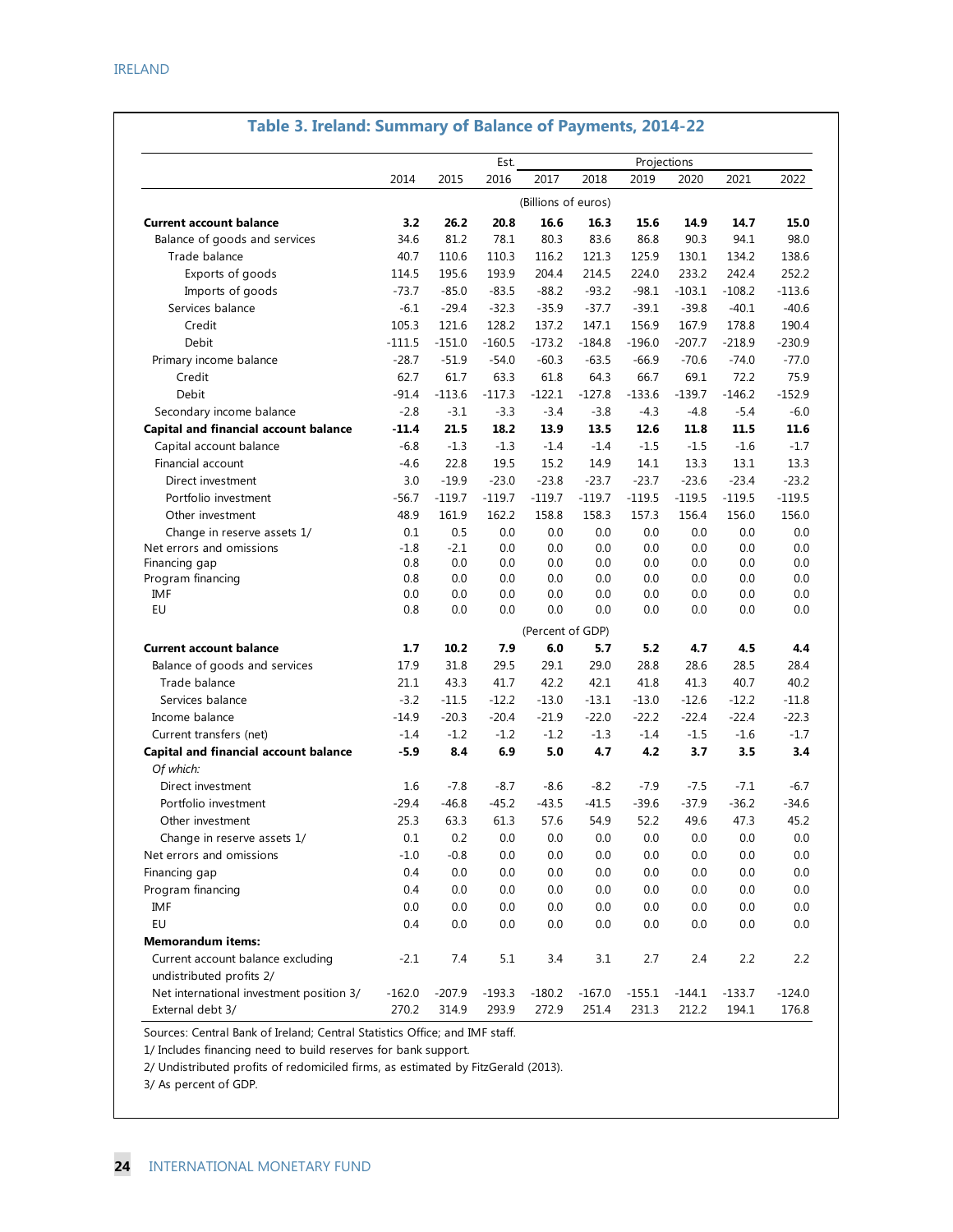|                                                                                     | 2012    | 2013    | 2014   | 2015    | 2016 1/ |
|-------------------------------------------------------------------------------------|---------|---------|--------|---------|---------|
| <b>External indicators:</b>                                                         |         |         |        |         |         |
| Exports (annual percent change, value in euros)                                     | 5.8     | 1.9     | 15.0   | 44.3    | 19.2    |
| Imports (annual percent change, value in euros)                                     | 8.5     | $-0.1$  | 17.7   | 27.4    | 14.0    |
| Terms of trade (goods, annual percent change)                                       | 0.7     | $-0.3$  | $-1.6$ | 2.7     | 1.6     |
| Current account balance (in percent of GDP)                                         | $-2.6$  | 2.1     | 1.7    | 10.2    | 10.7    |
| Capital and financial account balance (in percent of GDP)                           | $-4.9$  | 2.9     | $-6.3$ | 8.4     | 8.5     |
| Inward portfolio investment                                                         | 42.9    | 29.4    | 111.3  | 96.8    | 59.9    |
| Inward foreign direct investment                                                    | 42.4    | 54.7    | 82.0   | 49.9    | 43.0    |
| Other investment liabilities                                                        | $-57.5$ | $-12.7$ | 17.6   | $-29.2$ | $-33.5$ |
| U.S. dollar per euro (period average)                                               | 1.29    | 1.33    | 1.32   | 1.10    | 1.11    |
| U.K. pound per euro (period average)                                                | 0.81    | 0.85    | 0.80   | 0.72    | 0.83    |
| <b>Financial markets indicators:</b>                                                |         |         |        |         |         |
| General government debt (in percent of GDP)                                         | 119.5   | 119.6   | 105.4  | 78.7    | 77.7    |
| Government bond yield (in percent, 10-year, end-period)                             | 4.5     | 3.5     | 1.2    | 1.2     | 0.5     |
| Spread of government bond yield with Germany (in percent, end of period)            | 3.2     | 1.4     | 0.6    | 0.5     | 0.7     |
| Real government bond yield (in percent, 10-year, period average, based on HICP)     | 4.1     | 3.3     | 2.0    | 1.1     | 0.4     |
| Annual change in ISEQ index (in percent, end of period)                             | 16.3    | 30.3    | 15.1   | 33.5    | $-2.8$  |
| Personal lending interest rate (in percent)                                         | 9.6     | 8.0     | 8.2    | 11.2    | 11.3    |
| Standard variable mortgage interest rate (in percent)                               | 3.6     | 3.4     | 3.8    | 3.4     | 3.3     |
| <b>Financial sector risk indicators:</b>                                            |         |         |        |         |         |
| Annual credit growth rates (to Irish resident private sector, in percent) 2/        | $-4.0$  | $-4.9$  | $-4.5$ | $-4.6$  | $-3.2$  |
| Personal lending as a share of total Irish resident credit (in percent) 3/          | 36.8    | 38.7    | 42.7   | 46.0    | 46.2    |
| Loans for house purchase                                                            | 28.1    | 29.9    | 34.5   | 38.5    | 38.2    |
| Consumer credit                                                                     | 4.7     | 4.6     | 5.1    | 5.6     | 6.1     |
| Other loans                                                                         | 3.9     | 4.1     | 3.1    | 1.9     | 1.8     |
| Irish resident household mortgage debt annual growth rates (in percent) 4/          | 5.7     | $-1.9$  | $-6.0$ | $-1.6$  | $-4.5$  |
| Foreign-currency denominated assets (in percent of total assets)                    | 28.4    | 27.5    | 27.2   | 28.2    | 27.2    |
| Foreign-currency denominated liabilities (in percent of total liabilities)          | 25.4    | 25.3    | 26.2   | 27.1    | 26.9    |
| Non-performing loans (in percent of total loans) 5/                                 | 25.0    | 25.7    | 0.2    | 0.1     | 0.2     |
| Total provisions for loan losses (in percent of total loans) 6/                     | 9.8     | 10.4    | 8.0    | 4.8     | 5.3     |
| Requlatory Tier 1 capital to risk-weighted assets of domestic banks (in percent) 6/ | 16.7    | 17.3    | 0.2    | 0.2     | 0.2     |
| Bank return on assets (percent) 6/                                                  | $-0.8$  | $-0.4$  | 0.4    | 1.0     | 1.2     |
| Bank return on equity (percent) 6/                                                  | $-7.8$  | $-6.8$  | 5.3    | 5.7     | 9.5     |
| Deposits to M3 ratio 7/                                                             | 1.3     | 1.4     | 1.1    | 1.1     | 1.0     |
| Loan-to-deposit ratio vis-à-vis Irish residents 8/                                  | 1.9     | 1.6     | 1.4    | 1.2     | 1.2     |
| Loan-to-deposit ratio vis-à-vis total                                               | 1.9     | 1.7     | 1.5    | 1.2     | 1.2     |
| Concentration ratios in the banking sector                                          |         |         |        |         |         |
| Number of banks accounting for 25 percent of total assets                           | 2.0     | 2.0     | 2.0    | 2.0     | 2.0     |
| Number of banks accounting for 75 percent of total assets                           | 14.0    | 13.0    | 13.0   | 14.0    | 13.0    |

#### **Table 4. Ireland: Indicators of External and Financial Vulnerabilities 2012-16**

Sources: Bloomberg; Central Bank of Ireland; and IMF staff.

1/ As of June 2016.

2/ Adjusted growth rate of credit to households and non-financial corporations.

3/ Data is based on Table A.1 published by Central Bank of Ireland.

4/ Data is based on Table A.6 published by Central Bank of Ireland; includes securitizations.

5/ Refers to domestic and foreign subsidiaries, and includes lending for construction and real estate activities.

6/ Based on IMF's Financial Soundness Indicators data.

7/ Credit equivalent values. Deposits vis-à-vis Irish and nonresidents.The M3 compiliation methodology has been amended in line with Eurosystem requirements.

8/ Nongovernment credit/nongovernment deposits ratio.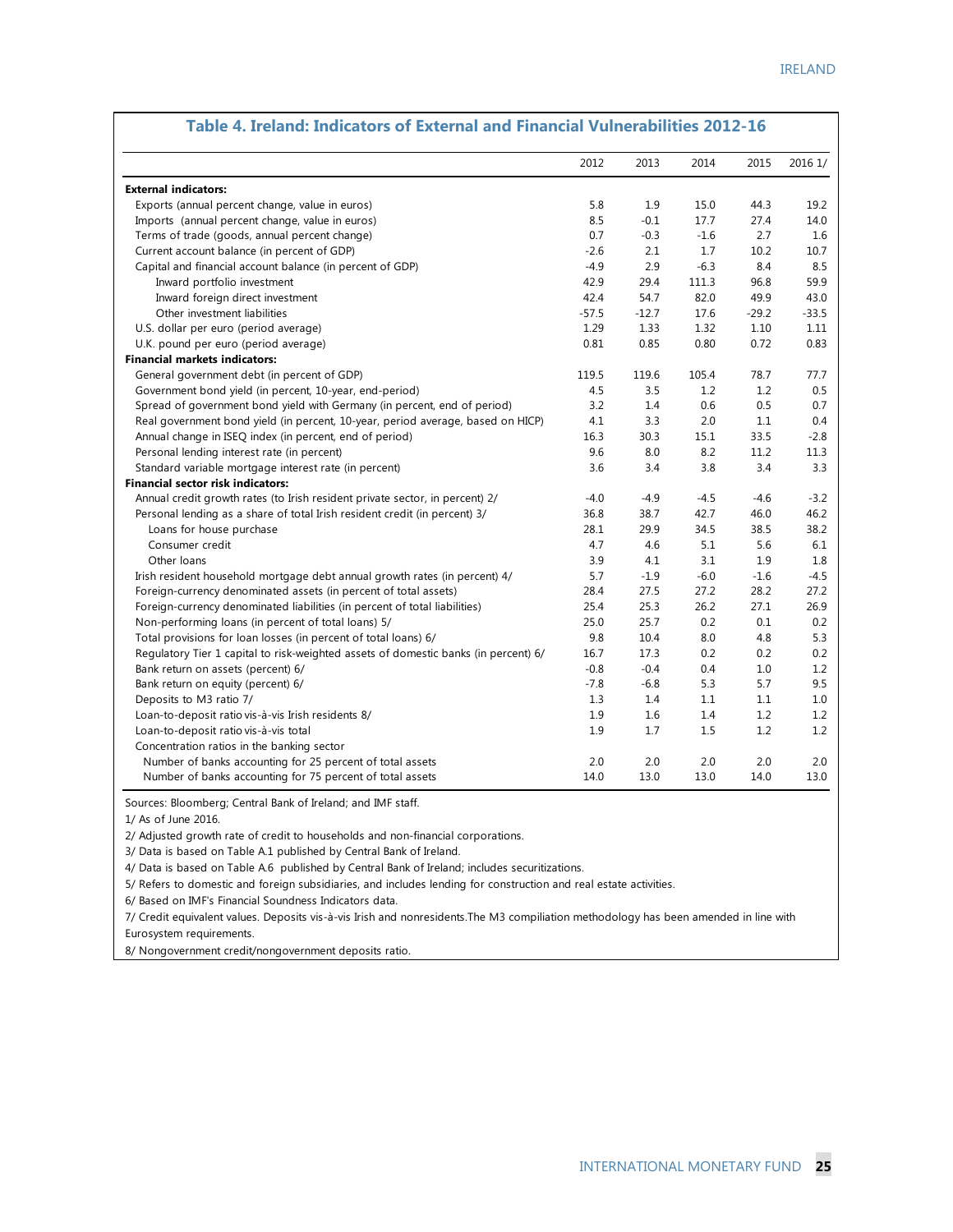### **Table 5. Ireland: Monetary Survey, 2012-16**

(Billions of euros, unless otherwise indicated; end of period)

| 555.1<br>1.9<br>52.9<br>326.0<br>47.2<br>278.8<br>111.1<br>82.9<br>84.8<br>126.8<br>47.5<br>555.1<br>60.5<br>59.2<br>153.8<br>6.0<br>147.8<br>92.3<br>29.8<br>25.8<br>78.8<br>38.2<br>98.7<br>65.8<br>$-13.7$<br>$-61.6$<br>47.9 | 476.6<br>2.0<br>48.6<br>280.5<br>20.5<br>260.0<br>107.7<br>78.0<br>74.3<br>105.5<br>40.1<br>476.6<br>30.5<br>52.1<br>175.3<br>13.7<br>161.6<br>91.1<br>32.4<br>38.1<br>72.2<br>26.9<br>96.6<br>22.9<br>1.7<br>$-37.2$<br>38.9 | 423.4<br>3.3<br>47.3<br>236.5<br>20.1<br>216.4<br>96.9<br>58.0<br>61.5<br>94.0<br>42.3<br>423.4<br>13.6<br>49.8<br>163.1<br>8.6<br>154.6<br>91.4<br>37.5<br>25.6<br>63.7<br>27.4<br>80.2<br>25.5<br>19.8<br>$-18.0$ | 377.6<br>5.5<br>46.1<br>205.8<br>18.4<br>187.4<br>92.0<br>44.2<br>51.2<br>83.5<br>36.7<br>377.6<br>10.0<br>46.3<br>166.6<br>4.2<br>162.3<br>94.7<br>40.1<br>27.5<br>42.8<br>25.2<br>67.2<br>19.5<br>42.5 | 359.5<br>8.7<br>41.2<br>194.1<br>17.3<br>176.9<br>89.5<br>41.2<br>46.2<br>75.3<br>40.2<br>359.5<br>7.6<br>39.5<br>168.1<br>4.1<br>163.9<br>96.3<br>41.0<br>26.6<br>40.7<br>23.2<br>62.2<br>18.2 |
|----------------------------------------------------------------------------------------------------------------------------------------------------------------------------------------------------------------------------------|-------------------------------------------------------------------------------------------------------------------------------------------------------------------------------------------------------------------------------|---------------------------------------------------------------------------------------------------------------------------------------------------------------------------------------------------------------------|----------------------------------------------------------------------------------------------------------------------------------------------------------------------------------------------------------|-------------------------------------------------------------------------------------------------------------------------------------------------------------------------------------------------|
|                                                                                                                                                                                                                                  |                                                                                                                                                                                                                               |                                                                                                                                                                                                                     |                                                                                                                                                                                                          |                                                                                                                                                                                                 |
|                                                                                                                                                                                                                                  |                                                                                                                                                                                                                               |                                                                                                                                                                                                                     |                                                                                                                                                                                                          |                                                                                                                                                                                                 |
|                                                                                                                                                                                                                                  |                                                                                                                                                                                                                               |                                                                                                                                                                                                                     |                                                                                                                                                                                                          |                                                                                                                                                                                                 |
|                                                                                                                                                                                                                                  |                                                                                                                                                                                                                               |                                                                                                                                                                                                                     |                                                                                                                                                                                                          |                                                                                                                                                                                                 |
|                                                                                                                                                                                                                                  |                                                                                                                                                                                                                               |                                                                                                                                                                                                                     |                                                                                                                                                                                                          |                                                                                                                                                                                                 |
|                                                                                                                                                                                                                                  |                                                                                                                                                                                                                               |                                                                                                                                                                                                                     |                                                                                                                                                                                                          |                                                                                                                                                                                                 |
|                                                                                                                                                                                                                                  |                                                                                                                                                                                                                               |                                                                                                                                                                                                                     |                                                                                                                                                                                                          |                                                                                                                                                                                                 |
|                                                                                                                                                                                                                                  |                                                                                                                                                                                                                               |                                                                                                                                                                                                                     |                                                                                                                                                                                                          |                                                                                                                                                                                                 |
|                                                                                                                                                                                                                                  |                                                                                                                                                                                                                               |                                                                                                                                                                                                                     |                                                                                                                                                                                                          |                                                                                                                                                                                                 |
|                                                                                                                                                                                                                                  |                                                                                                                                                                                                                               |                                                                                                                                                                                                                     |                                                                                                                                                                                                          |                                                                                                                                                                                                 |
|                                                                                                                                                                                                                                  |                                                                                                                                                                                                                               |                                                                                                                                                                                                                     |                                                                                                                                                                                                          |                                                                                                                                                                                                 |
|                                                                                                                                                                                                                                  |                                                                                                                                                                                                                               |                                                                                                                                                                                                                     |                                                                                                                                                                                                          |                                                                                                                                                                                                 |
|                                                                                                                                                                                                                                  |                                                                                                                                                                                                                               |                                                                                                                                                                                                                     |                                                                                                                                                                                                          |                                                                                                                                                                                                 |
|                                                                                                                                                                                                                                  |                                                                                                                                                                                                                               |                                                                                                                                                                                                                     |                                                                                                                                                                                                          |                                                                                                                                                                                                 |
|                                                                                                                                                                                                                                  |                                                                                                                                                                                                                               |                                                                                                                                                                                                                     |                                                                                                                                                                                                          |                                                                                                                                                                                                 |
|                                                                                                                                                                                                                                  |                                                                                                                                                                                                                               |                                                                                                                                                                                                                     |                                                                                                                                                                                                          |                                                                                                                                                                                                 |
|                                                                                                                                                                                                                                  |                                                                                                                                                                                                                               |                                                                                                                                                                                                                     |                                                                                                                                                                                                          |                                                                                                                                                                                                 |
|                                                                                                                                                                                                                                  |                                                                                                                                                                                                                               |                                                                                                                                                                                                                     |                                                                                                                                                                                                          |                                                                                                                                                                                                 |
|                                                                                                                                                                                                                                  |                                                                                                                                                                                                                               |                                                                                                                                                                                                                     |                                                                                                                                                                                                          |                                                                                                                                                                                                 |
|                                                                                                                                                                                                                                  |                                                                                                                                                                                                                               |                                                                                                                                                                                                                     |                                                                                                                                                                                                          |                                                                                                                                                                                                 |
|                                                                                                                                                                                                                                  |                                                                                                                                                                                                                               |                                                                                                                                                                                                                     |                                                                                                                                                                                                          |                                                                                                                                                                                                 |
|                                                                                                                                                                                                                                  |                                                                                                                                                                                                                               |                                                                                                                                                                                                                     |                                                                                                                                                                                                          |                                                                                                                                                                                                 |
|                                                                                                                                                                                                                                  |                                                                                                                                                                                                                               |                                                                                                                                                                                                                     |                                                                                                                                                                                                          |                                                                                                                                                                                                 |
|                                                                                                                                                                                                                                  |                                                                                                                                                                                                                               |                                                                                                                                                                                                                     |                                                                                                                                                                                                          |                                                                                                                                                                                                 |
|                                                                                                                                                                                                                                  |                                                                                                                                                                                                                               |                                                                                                                                                                                                                     |                                                                                                                                                                                                          |                                                                                                                                                                                                 |
|                                                                                                                                                                                                                                  |                                                                                                                                                                                                                               |                                                                                                                                                                                                                     |                                                                                                                                                                                                          |                                                                                                                                                                                                 |
|                                                                                                                                                                                                                                  |                                                                                                                                                                                                                               |                                                                                                                                                                                                                     | 1.7<br>40.8                                                                                                                                                                                              |                                                                                                                                                                                                 |
|                                                                                                                                                                                                                                  |                                                                                                                                                                                                                               | 37.8                                                                                                                                                                                                                |                                                                                                                                                                                                          | 36.3                                                                                                                                                                                            |
| 194.2                                                                                                                                                                                                                            | 199.1                                                                                                                                                                                                                         | 155.1                                                                                                                                                                                                               | 147.0                                                                                                                                                                                                    |                                                                                                                                                                                                 |
| 47.6                                                                                                                                                                                                                             | 20.7                                                                                                                                                                                                                          | 20.8                                                                                                                                                                                                                | 19.4                                                                                                                                                                                                     | 18.4                                                                                                                                                                                            |
| 302.2                                                                                                                                                                                                                            | 278.3                                                                                                                                                                                                                         | 226.7                                                                                                                                                                                                               | 199.9                                                                                                                                                                                                    | 189.6                                                                                                                                                                                           |
|                                                                                                                                                                                                                                  |                                                                                                                                                                                                                               |                                                                                                                                                                                                                     |                                                                                                                                                                                                          |                                                                                                                                                                                                 |
| 180.4                                                                                                                                                                                                                            |                                                                                                                                                                                                                               | 174.9                                                                                                                                                                                                               | 189.5                                                                                                                                                                                                    | 198.7                                                                                                                                                                                           |
| 168.2                                                                                                                                                                                                                            |                                                                                                                                                                                                                               | 171.8                                                                                                                                                                                                               | 184.0                                                                                                                                                                                                    | 189.0                                                                                                                                                                                           |
| 92.3                                                                                                                                                                                                                             |                                                                                                                                                                                                                               | 115.9                                                                                                                                                                                                               | 132.9                                                                                                                                                                                                    | 142.9                                                                                                                                                                                           |
|                                                                                                                                                                                                                                  |                                                                                                                                                                                                                               |                                                                                                                                                                                                                     |                                                                                                                                                                                                          |                                                                                                                                                                                                 |
| 108.0                                                                                                                                                                                                                            | 46.0                                                                                                                                                                                                                          | 40.5                                                                                                                                                                                                                | 27.3                                                                                                                                                                                                     | $\ddotsc$                                                                                                                                                                                       |
| 637.4                                                                                                                                                                                                                            |                                                                                                                                                                                                                               | 435.8                                                                                                                                                                                                               | 277.5                                                                                                                                                                                                    |                                                                                                                                                                                                 |
|                                                                                                                                                                                                                                  |                                                                                                                                                                                                                               |                                                                                                                                                                                                                     |                                                                                                                                                                                                          |                                                                                                                                                                                                 |
| $-7.8$                                                                                                                                                                                                                           | 11.5                                                                                                                                                                                                                          | $-0.6$                                                                                                                                                                                                              | 5.1                                                                                                                                                                                                      | 4.5                                                                                                                                                                                             |
| 8.5                                                                                                                                                                                                                              |                                                                                                                                                                                                                               | $-3.0$                                                                                                                                                                                                              | $-9.3$                                                                                                                                                                                                   | $-5.6$                                                                                                                                                                                          |
| $-4.0$                                                                                                                                                                                                                           | $-4.9$                                                                                                                                                                                                                        | $-4.5$                                                                                                                                                                                                              | $-4.7$                                                                                                                                                                                                   | $-2.6$                                                                                                                                                                                          |
|                                                                                                                                                                                                                                  |                                                                                                                                                                                                                               |                                                                                                                                                                                                                     |                                                                                                                                                                                                          |                                                                                                                                                                                                 |
|                                                                                                                                                                                                                                  |                                                                                                                                                                                                                               |                                                                                                                                                                                                                     |                                                                                                                                                                                                          | 107.9                                                                                                                                                                                           |
| 2.5                                                                                                                                                                                                                              | 8.8                                                                                                                                                                                                                           | $-2.9$                                                                                                                                                                                                              | 4.4                                                                                                                                                                                                      | 0.6                                                                                                                                                                                             |
| 161.1                                                                                                                                                                                                                            |                                                                                                                                                                                                                               | 126.9                                                                                                                                                                                                               | 105.4                                                                                                                                                                                                    | 95.8                                                                                                                                                                                            |
| 122.9                                                                                                                                                                                                                            |                                                                                                                                                                                                                               | 99.5                                                                                                                                                                                                                | 80.2                                                                                                                                                                                                     | 72.5                                                                                                                                                                                            |
| 38.2                                                                                                                                                                                                                             | 26.9                                                                                                                                                                                                                          | 27.4                                                                                                                                                                                                                | 25.2                                                                                                                                                                                                     | 23.2                                                                                                                                                                                            |
| $-32.7$                                                                                                                                                                                                                          |                                                                                                                                                                                                                               | $-6.7$                                                                                                                                                                                                              | $-17.7$                                                                                                                                                                                                  | $-7.6$                                                                                                                                                                                          |
| 29.0                                                                                                                                                                                                                             | 28.5                                                                                                                                                                                                                          | 30.0                                                                                                                                                                                                                | 27.9                                                                                                                                                                                                     | 26.6                                                                                                                                                                                            |
|                                                                                                                                                                                                                                  | $-155.6$<br>188.6                                                                                                                                                                                                             | $-99.8$<br>200.8<br>182.7<br>113.4<br>582.5<br>$-57.8$<br>160.9<br>135.8<br>109.0<br>$-12.5$                                                                                                                        | $-92.4$<br>(Percent of GDP)<br>140.0                                                                                                                                                                     | $-72.2$<br>(Percentage change y/y)<br>115.4<br>5/ Differs from the M3 (M2) Irish contribution to euro area as only liabilities vis-a-vis Irish residents are used.                              |

 10/ Domestic market credit institutions' private sector credit to deposits. 11/ Includes resident and non-resident MFI deposits, and debt securities issued.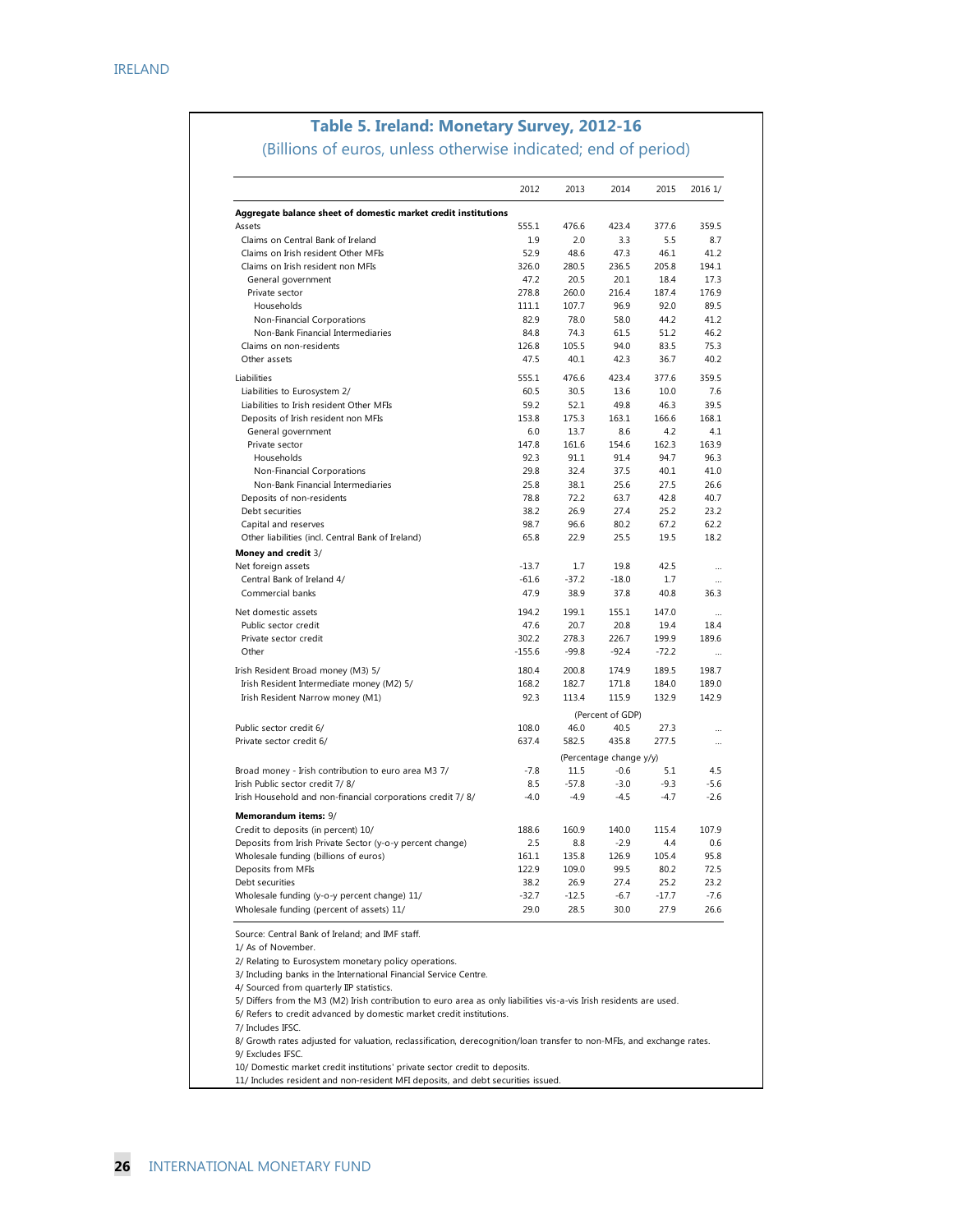| <b>Balance Sheet</b>          | 2015Q3<br>$\n  6$ bn. | 2016Q3<br>€ bn.    | Y/Y change<br>$\n  6$ bn. | $\frac{0}{0}$ | Profit and Loss Account                      | 201503<br>€ bn. % of TAA |        | 2016Q3<br>€ bn. % of TAA |        |
|-------------------------------|-----------------------|--------------------|---------------------------|---------------|----------------------------------------------|--------------------------|--------|--------------------------|--------|
|                               |                       |                    |                           |               |                                              |                          |        |                          |        |
| Cash & due from Eurosystem    | 10.7                  | 10.9               | 0.3                       | 2.3           | Interest income                              | 5.5                      | 2.1    | 4.9                      | 2.1    |
| Net loans                     | 170.7                 | 160.8              | $-10.0$                   | $-5.8$        | Interest expense                             | $-2.0$                   | $-0.8$ | $-1.5$                   | $-0.6$ |
| Due from banks                | 7.1                   | 5.3                | $-1.8$                    | $-25.5$       | Net interest margin                          | 3.5                      | 1.4    | 3.4                      | 1.4    |
| Securities & derivatives      | 50.9                  | 44.6               | $-6.3$                    | $-12.4$       | Net fee income                               | 0.7                      | 0.3    | 0.8                      | 0.3    |
| Other assets                  | 10.3                  | 8.7                | $-1.6$                    | $-15.5$       | Net trading gains                            | 0.0                      | 0.0    | 0.0                      | 0.0    |
| <b>Total assets</b>           | 249.6                 | 230.2              | $-19.4$                   | $-7.8$        | Other nonrecurrent items                     | 0.3                      | 0.1    | 0.5                      | 0.2    |
| Total average assets (TAA)    | 257.7                 | 239.0              | $-18.7$                   | $-7.3$        | Gross operating income                       | 4.6                      | 1.8    | 4.7                      | 2.0    |
|                               |                       |                    |                           |               | Operating expenses                           | $-2.6$                   | $-1.0$ | $-2.8$                   | $-1.2$ |
| Due to Eurosystem             | 7.2                   | 5.3                | $-1.9$                    | $-26.1$       | o/w: administration & other                  | $-1.3$                   | $-0.5$ | $-1.5$                   | $-0.6$ |
| Due to banks                  | 19.1                  | 15.1               | $-4.0$                    | $-21.1$       | o/w: staff                                   | $-1.3$                   | $-0.5$ | $-1.3$                   | $-0.5$ |
| Deposits                      | 158.9                 | 152.5              | $-6.4$                    | $-4.0$        | Preprovision profits (PPP)                   | 2.0                      | 0.8    | 2.0                      | 0.8    |
| Debt & derivatives            | 32.2                  | 27.0               | $-5.3$                    | $-16.3$       | Loan loss & NAMA provisions                  | 0.6                      | 0.2    | 0.2                      | 0.1    |
| Other liabilities             | 6.7                   | 7.0                | 0.3                       | 4.4           | Loss on derecognized assets                  | $-0.2$                   | $-0.1$ | 0.1                      | 0.1    |
| <b>Total liabilities</b>      | 224.2                 | 206.9              | $-17.3$                   | $-7.7$        | Net income before tax                        | 2.4                      | 0.9    | 2.3                      | 0.9    |
| Net equity                    | 25.5                  | 23.3               | $-2.1$                    | $-8.4$        | Tax effects & other                          | $-0.6$                   | $-0.2$ | $-0.5$                   | $-0.2$ |
| Total liabilities & equity    | 249.6                 | $230.\overline{2}$ | $-19.4$                   | $-7.8$        | Net income                                   | 1.8                      | 0.7    | 1.7                      | 0.7    |
| Memorandum items:             |                       |                    |                           |               |                                              |                          |        |                          |        |
| Gross loans 2/                | 189.9                 | 173.6              | $-16.3$                   | $-8.6$        | PPP net of other nonrecurrent items          | 1.7                      | 0.6    | 1.5                      | 0.6    |
| Loan loss provisions          | 18.6                  | 12.8               | $-5.8$                    | $-31.0$       | Return on equity                             |                          | 7.0    |                          | 7.4    |
| <b>Gross NPLs</b>             | 35.9                  | 24.7               | $-11.2$                   | $-31.2$       | Provisions to gross loans                    |                          | 0.4    |                          | 0.1    |
| Gross NPLs to gross loans (%) | 18.9                  | 14.2               |                           | $-24.7$       | Risk weighted assets (RWA)                   | 123.6                    | 47.9   | 120.5                    | 50.4   |
| Provisions to gross NPLs (%)  | 51.9                  | 52.0               |                           | 0.3           | Core tier 1 capital (CT1) and CT1 to RWA (%) | 20.5                     | 16.6   | 18.1                     | 15.0   |
| Net NPLs to net equity (%)    | 67.8                  | 50.8               |                           | $-25.1$       | CT1 to total assets = leverage ratio $(\%)$  |                          | 8.2    |                          | 7.9    |

**27**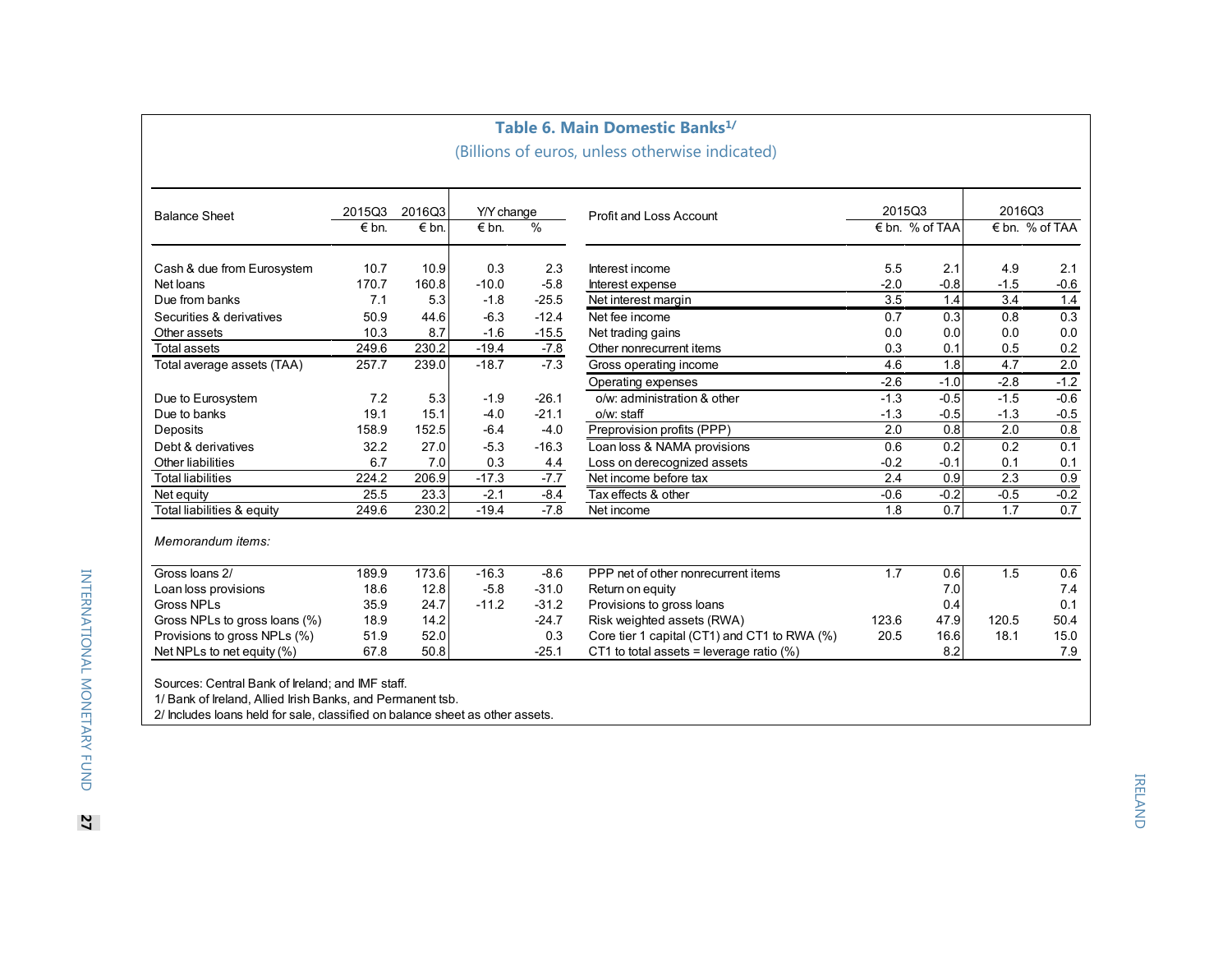| Table 7. Ireland: Indicators of Fund Credit, 2012-23                               |             |             |             |             |             |             |       |             |             |       |       |             |
|------------------------------------------------------------------------------------|-------------|-------------|-------------|-------------|-------------|-------------|-------|-------------|-------------|-------|-------|-------------|
| (Millions of SDR)                                                                  |             |             |             |             |             |             |       |             |             |       |       |             |
|                                                                                    | 2012        | 2013        | 2014        | 2015        | 2016        | 2017        | 2018  | 2019        | 2020        | 2021  | 2022  | 2023        |
| Fund credit                                                                        |             |             |             |             |             |             |       |             |             |       |       |             |
| Disbursement                                                                       | 5,493       | 2,922       | $\mathbf 0$ | $\mathbf 0$ | 0           | $\mathbf 0$ | 0     | 0           | $\mathbf 0$ | 0     | 0     | 0           |
| Stock 1/                                                                           | 16,543      | 19,466      | 11,822      | 3,773       | 3,773       | 3,773       | 3,773 | 3,773       | 3,773       | 1,420 | 349   | $\mathbf 0$ |
| Obligations                                                                        | 332         | 456         | 8,292       | 8,234       | 40          | 47          | 47    | 47          | 47          | 2,391 | 1,085 | 352         |
| Repurchase 2/                                                                      | $\mathbf 0$ | $\mathbf 0$ | 7,644       | 8,049       | $\mathbf 0$ | $\mathbf 0$ | 0     | $\mathbf 0$ | $\mathbf 0$ | 2,353 | 1,071 | 349         |
| Charges                                                                            | 332         | 456         | 648         | 185         | 40          | 47          | 47    | 47          | 47          | 38    | 14    | 3           |
| Stock of Fund credit                                                               |             |             |             |             |             |             |       |             |             |       |       |             |
| In percent of quota 3/                                                             | 1,315       | 1,548       | 940         | 300         | 109         | 109         | 109   | 109         | 109         | 41    | 10    | $\mathbf 0$ |
| In percent of GDP                                                                  | 11.2        | 12.4        | 7.0         | 1.9         | 1.8         | 1.7         | 1.7   | 1.6         | 1.5         | 0.5   | 0.1   | 0.0         |
| In percent of exports of goods and services                                        | 10.5        | 11.7        | 6.2         | 1.5         | 1.5         | 1.4         | 1.3   | 1.3         | 1.2         | 0.4   | 0.1   | 0.0         |
| In percent of government revenue                                                   | 33.1        | 36.2        | 20.5        | 6.7         | 6.6         | 6.3         | 6.2   | 5.9         | 5.7         | 2.1   | 0.5   | 0.0         |
| Obligations to the Fund                                                            |             |             |             |             |             |             |       |             |             |       |       |             |
| In percent of quota 3/                                                             | 26.4        | 36.3        | 659.3       | 654.8       | 1.2         | 1.4         | 1.4   | 1.4         | 1.4         | 69.3  | 31.5  | 10.2        |
| In percent of GDP                                                                  | 0.2         | 0.3         | 4.9         | 4.1         | 0.0         | 0.0         | 0.0   | 0.0         | 0.0         | 0.9   | 0.4   | 0.1         |
| In percent of exports of goods and services                                        | 0.2         | 0.3         | 4.3         | 3.3         | 0.0         | 0.0         | 0.0   | 0.0         | 0.0         | 0.7   | 0.3   | 0.1         |
| In percent of government revenue                                                   | 0.7         | 0.8         | 14.4        | 14.7        | 0.1         | 0.1         | 0.1   | 0.1         | 0.1         | 3.5   | 1.5   | 0.5         |
| Source: IMF staff.                                                                 |             |             |             |             |             |             |       |             |             |       |       |             |
| 1/ End of period.                                                                  |             |             |             |             |             |             |       |             |             |       |       |             |
| 2/ Reflects early repurchases to date.                                             |             |             |             |             |             |             |       |             |             |       |       |             |
| 3/ Quota raised from SDR 1257.6 million to SDR 3449.9 million as of February 2016. |             |             |             |             |             |             |       |             |             |       |       |             |

IRELAND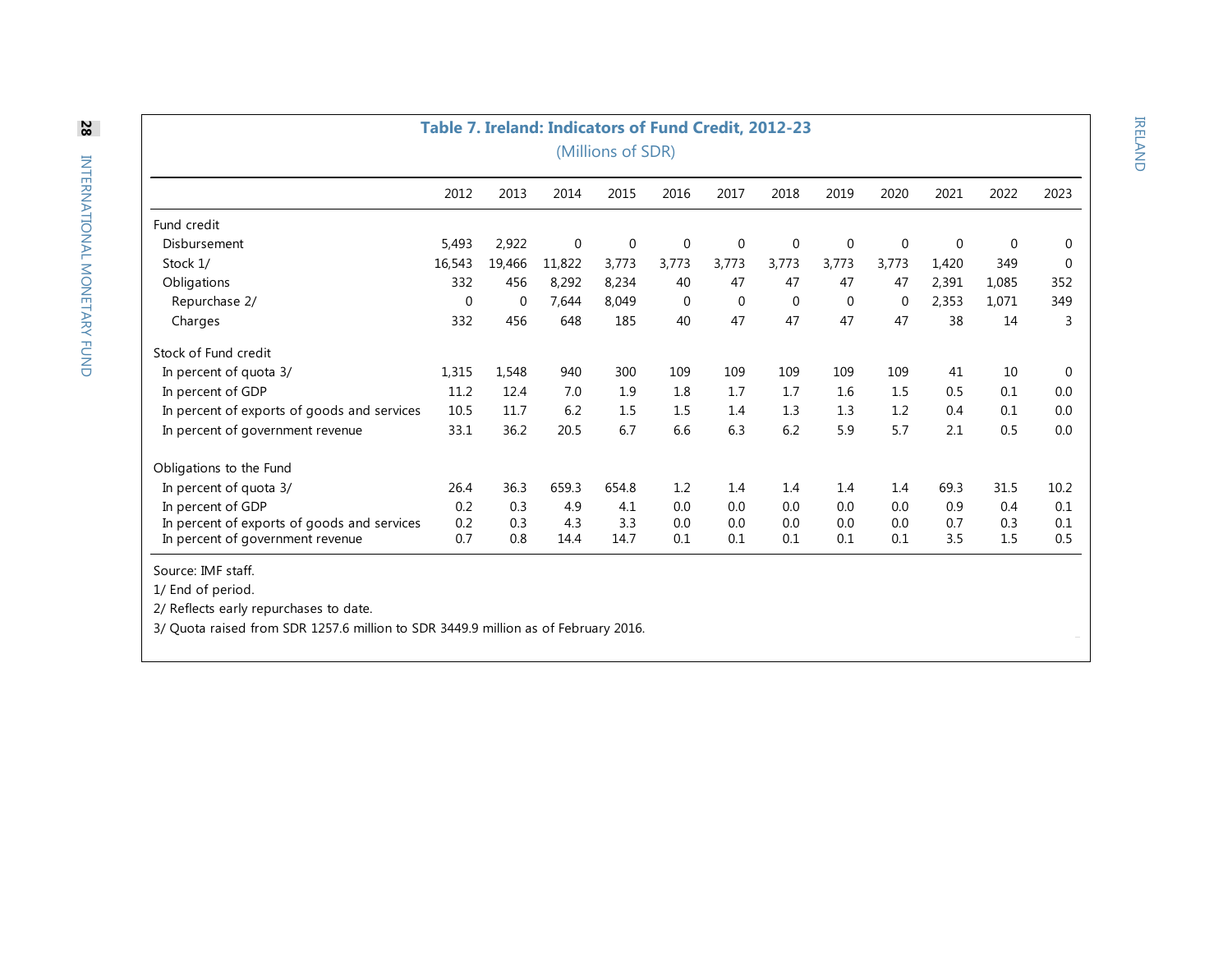### **Annex I. National Accounts Revision**

**1.** As outlined in the Supplement to the 2016 Article IV staff report, in July 2016, Ireland's Central Statistics Office (CSO) revised substantially the national accounts for 2015, mainly due to

corporate restructuring operations of a small number of multinational companies, including the relocation to Ireland of companies' entire balance sheets and the shift of assets to Irish subsidiaries. As a result, the GDP growth rate was upgraded from 7.8 percent to 26.3 percent.<sup>1</sup> On the supply side, the revision was due to a level shift in the stock of capital assets (mainly intellectual property) in Ireland. The mirror image of this was a substantial negative revision of Ireland's NIIP due to higher liabilities to nonresidents. On the demand side, Ireland's net exports were substantially revised upward,

-



Sources: Central Statistics Office; and IMF staff.

reflecting an increase in "contract manufacturing" and lower payment of royalties due to the onshoring of intellectual property.<sup>2</sup> The CSO estimates that in 2015, the output of foreign-owned multinational enterprises (MNE) grew by 101 percent, while the non-MNE dominated sectors of the Irish economy increased by 4.4 percent over the same period.<sup>3</sup>

**2.** Although computed strictly in line with international best practices and statistical standards, Ireland's headline GDP and GNP figures no longer provide an effective measure of economic activity that physically takes place in the national territory, as a very significant amount of activity carried out in other countries is now recorded in Ireland's national accounts. In 2015, foreign-owned multinational enterprises accounted for almost 40 percent of Ireland's gross value added at constant 2014 basic prices.

**3.** As a consequence, it becomes more difficult to gauge the cyclical position of the economy and hence the appropriate setting of economic policies. Headline GDP may become more volatile, together with the tax base, as investment in intellectual property may easily move across jurisdictions. Productivity as well as potential output and the output gap are more difficult to estimate. Traditional fiscal metrics, usually expressed in percent of nominal GDP, need to be

<sup>1</sup> See http://www.cso.ie/en/media/csoie/newsevents/documents/IrelandEconomicGrowthFigures.pdf.

<sup>&</sup>lt;sup>2</sup> "Contract manufacturing" refers to a special form of outsourcing, where an Irish company engages a company abroad to manufacture products on its behalf but retains the economic ownership of the inputs used in this production process. This process includes the import of intermediate inputs and manufacturing services by the Irish company. Subsequently, when the product is sold to a customer abroad, a change in economic ownership takes place and the export of this good is then recorded in the Irish national accounts and balance of payments, even though it was never physically present in Ireland.

<sup>&</sup>lt;sup>3</sup> See, http://www.cso.ie/en/releasesandpublications/er/gvafm/grossvalueaddedforforeignownedmultinationalenterprisesandothersectorsannualresultsfor2015/.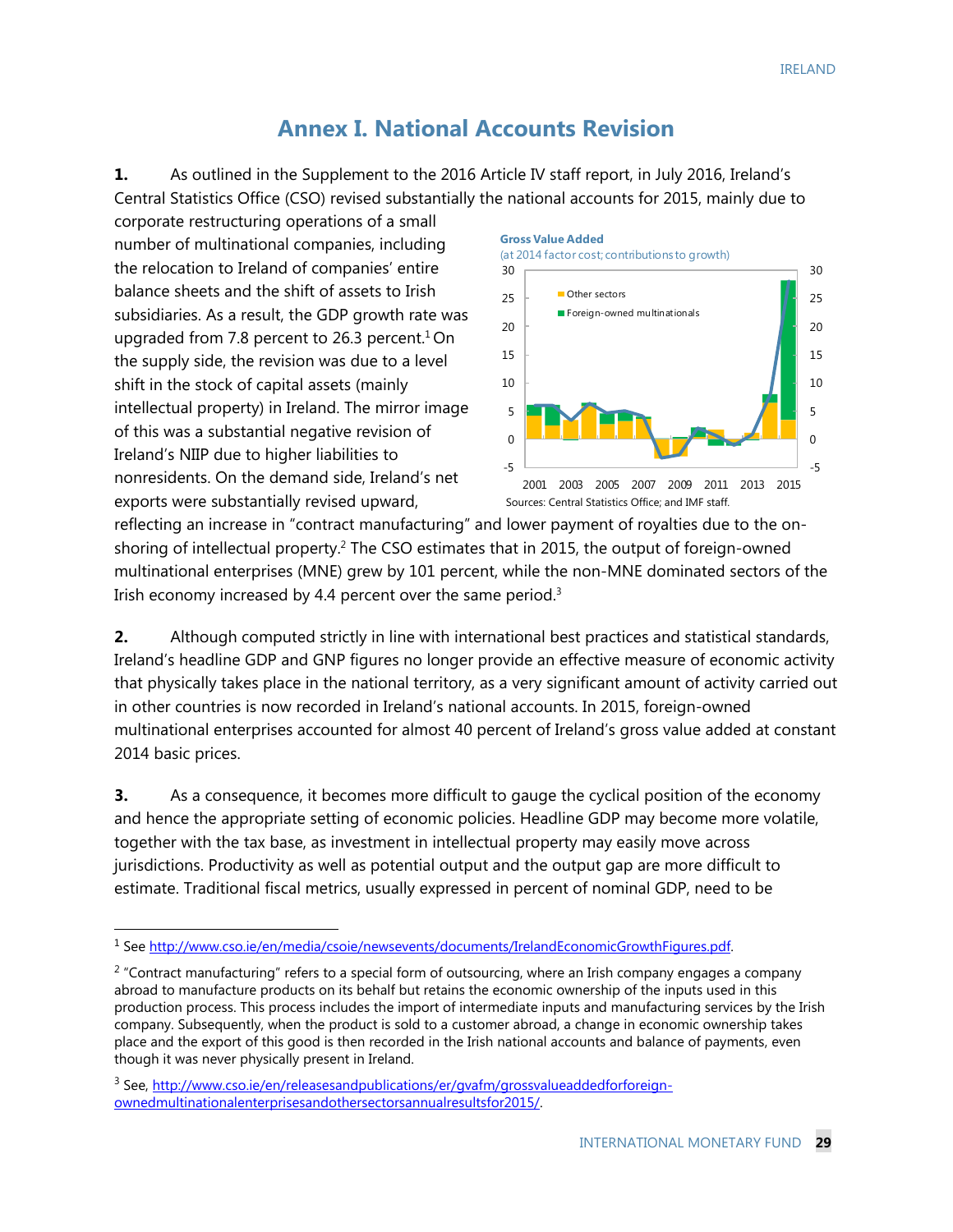assessed carefully (for example, although the debt-to-GDP ratio fell 15 percentage points based on the change of methodology, the economy's capacity to sustain its debt has not changed).

**4.** To address these issues, the CSO has convened a high-level cross-sector consultative group (the Economic Statistics Review Group), with the task of providing guidance to the CSO on the development of a broader or more detailed suite of indicators that give greater insight into economic activity in Ireland. The Group is chaired by the Governor of the Central Bank of Ireland and comprises Eurostat and the IMF as international observers.

**5.** The Group's findings are expected to be communicated in early 2017.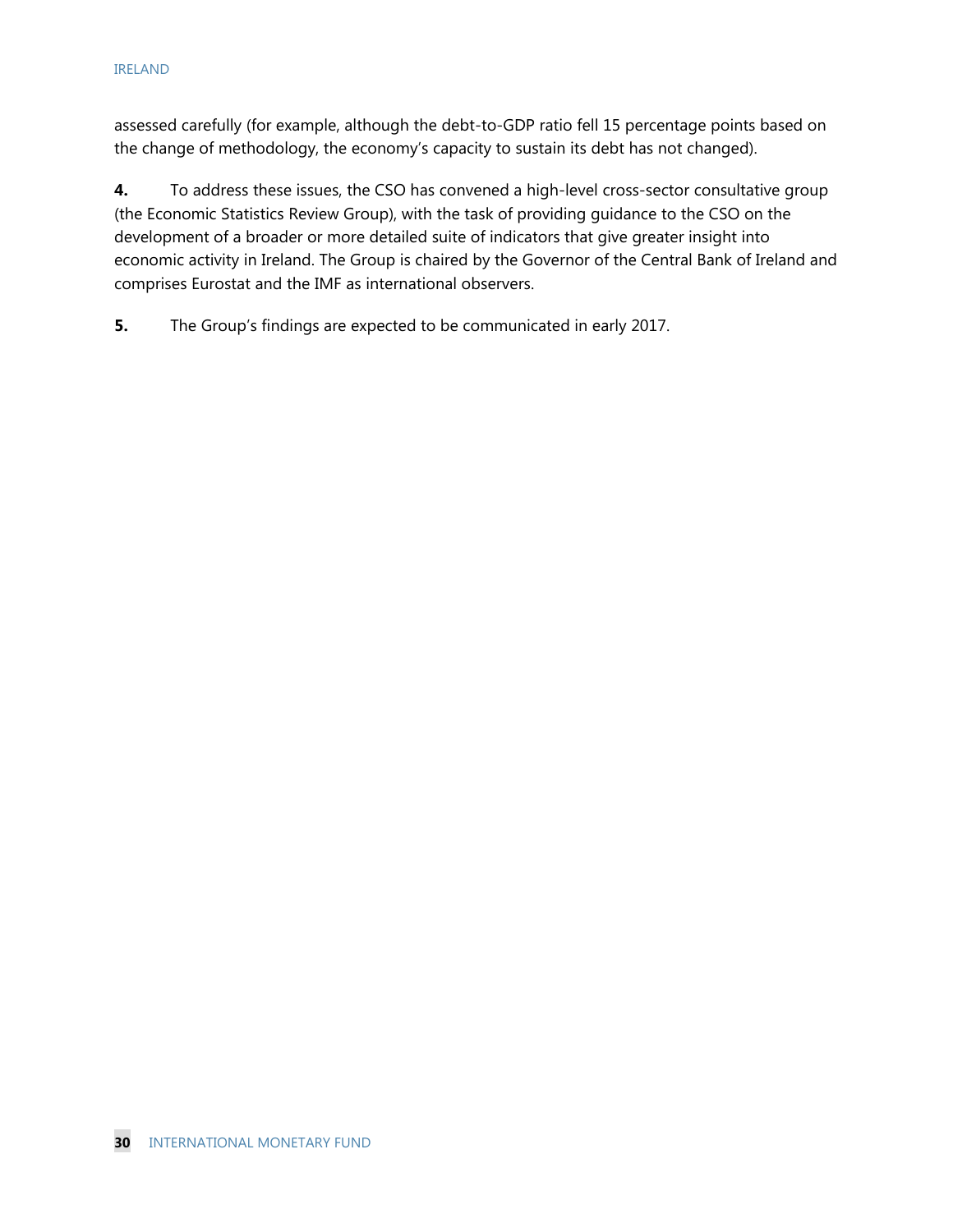# **Annex II. Government's Initiatives to Address Housing Shortages and Homelessness**

**1.** In response to the mounting pressures in the housing market and the need to reduce homelessness and increase affordability, the government introduced a comprehensive multipronged Housing Action Plan in July 2016. The plan is based on five pillars:

- **Addressing homelessness and keeping people in their homes**: enhance support for vulnerable families; ensure adequate supply of emergency accommodation at the national level; establish a new mortgage arrear resolution service and introduce a state-funded Advice-and-Arrears scheme to support distressed borrowers; and review the Code of Conduct on mortgage arrears to ensure that it is fair and balanced.
- **Accelerate the delivery of social housing**: allocate an amount of €5.35 billion for the delivery of 47,000 social housing units until 2021; streamline the approval processes, create new delivery mechanism, including the establishment of NTMA/private sector fund to support additional supply; and provide housing assistance plan for those with long-term housing needs.
- **Increase the output of private housing**: deliver 25,000 units per annum on average in 2017–21 by freeing up land supply; reducing land and construction costs; creation of local infrastructure housing activation fund to relieve critical infrastructure impediments; reform planning processes; and increase construction capacity by reducing skill mismatches.
- **Improve the rental sector**: encourage additional investment in the rental sector; improve the affordability of rent and increase the certainty for both tenants and landlords; enhance the role of the Residential Tenancies Board; and review the standards of the rental accommodation to ensure that they reflect the requirements of a modern rental market.
- **Utilize existing housing**: better manage the social housing stock to avoid prolonged periods of vacancies; increase the Housing Agency's capacity to acquire vacant properties from banks and investors, work with local authorities and the Housing Agency to resolve the legacy of unfinished housing estates; and remove regulatory barriers to re-using vacant properties.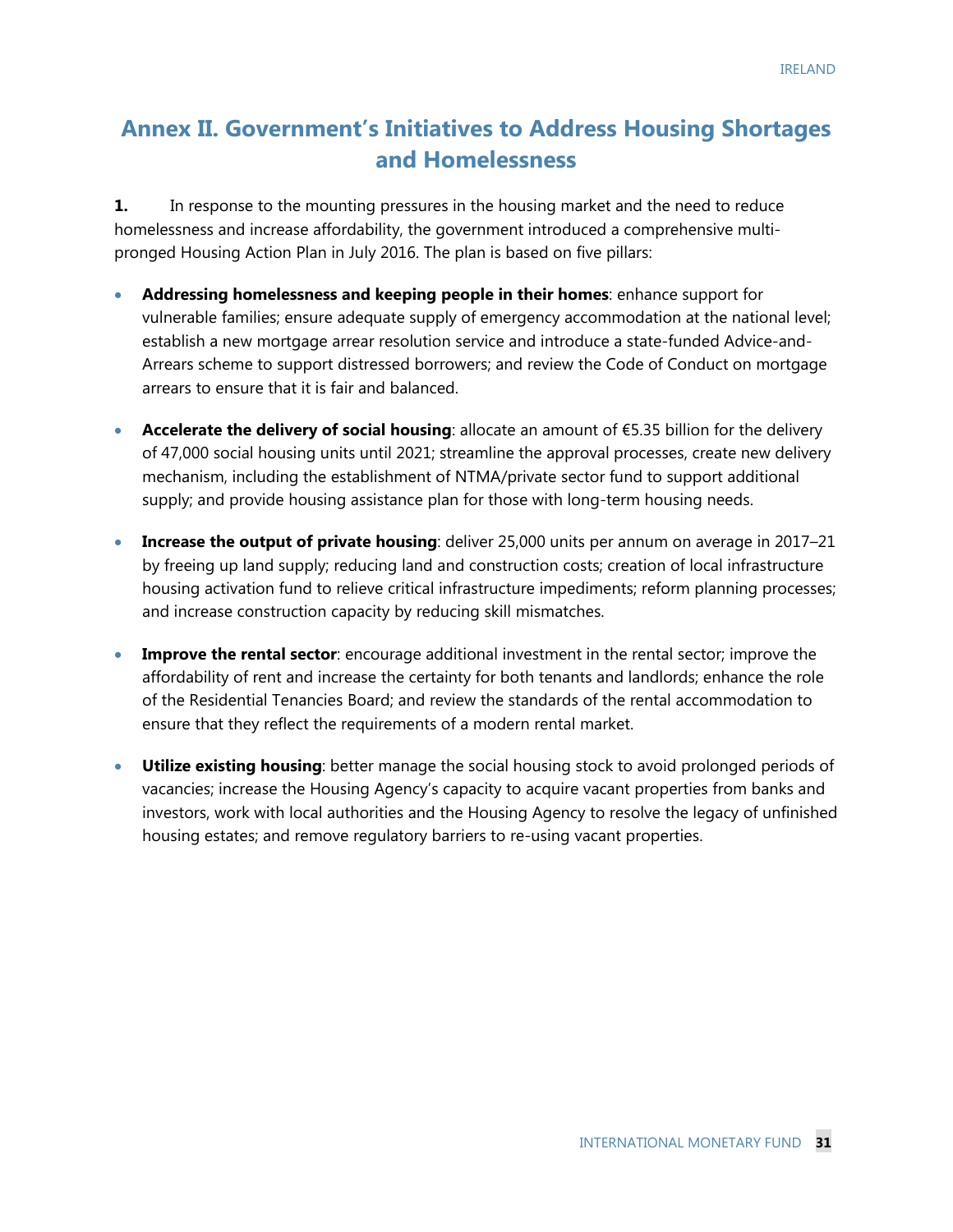# **Annex III. Risk Assessment Matrix<sup>1/</sup>**

| <b>Source of Risk and Likelihood</b><br>$(G-RAM)$                                                                                                                                                                                                                                                                                                                                                                                                            | <b>Impact if Realized</b>                                                                                                                                                                                                                                                                                                                                                                                                                                                                                                                                                                                        | <b>Policy Recommendations</b><br><b>Mitigation/Response</b>                                                                                                                                                                                                                                                                                                                                                                                                                                                                                                                                                                                                                                                                                                             |
|--------------------------------------------------------------------------------------------------------------------------------------------------------------------------------------------------------------------------------------------------------------------------------------------------------------------------------------------------------------------------------------------------------------------------------------------------------------|------------------------------------------------------------------------------------------------------------------------------------------------------------------------------------------------------------------------------------------------------------------------------------------------------------------------------------------------------------------------------------------------------------------------------------------------------------------------------------------------------------------------------------------------------------------------------------------------------------------|-------------------------------------------------------------------------------------------------------------------------------------------------------------------------------------------------------------------------------------------------------------------------------------------------------------------------------------------------------------------------------------------------------------------------------------------------------------------------------------------------------------------------------------------------------------------------------------------------------------------------------------------------------------------------------------------------------------------------------------------------------------------------|
| <b>Protracted uncertainty associated</b><br>with negotiating post-Brexit<br>arrangements could weigh on<br>confidence and investment more than<br>expected-most prominently in the<br>UK and the rest of Europe with<br>possible knock-on effects elsewhere.<br>Increased barriers could also dampen<br>the longer-run economic performance<br>of affected countries more than<br>expected.                                                                  | н<br>Given Ireland's significant trade and<br>financial links with the UK, a sustained<br>fall in the $E/E$ rate or an increase in<br>trade barriers would impact the<br>economy significantly and affect<br>consumer and investor confidence,<br>with sizeable repercussion on the<br>labor market and sovereign spreads.<br>Irish banks' already weak profitability<br>would be dented, given their direct<br>and indirect exposures, and the<br>burden of impaired assets may<br>increase further.<br>Sensitivities related to the Irish border<br>question due to Brexit also present<br>special challenges. | In the short run, allow automatic<br>stabilizer to work. In the medium term,<br>fiscal policy, within the limited room for<br>discretionary measures, should support<br>growth. Expenditure savings could be<br>redirected to pro-growth initiatives.<br>Strengthen potential through structural<br>reforms, including incentives for labor<br>force participation, enhancing labor<br>activation policies, better targeting<br>benefits, improving SME access to<br>financing, and easing impediments to<br>productivity growth.<br>Continue close supervision and<br>accelerate balance-sheet repair. And<br>ensure that banks would be able to<br>withstand negative shocks. Central<br>banks should stand ready to provide<br>liquidity support to banks if needed. |
| н<br>Rise in populism and nationalism in<br>large economies-especially those<br>with near-term elections-could slow<br>down or even reverse policy<br>coordination and collaboration;<br>international trade liberalization;<br>financial, and labor flows; and lead to<br>unsustainable policies, weighing on<br>global growth and exacerbating<br>financial market volatility.                                                                             | н<br>As a small open economy, Ireland is<br>extremely vulnerable to external<br>shocks. In this context, the role of<br>MNEs might mitigate as well as<br>exacerbate the impact on the<br>economy depends on the nature of<br>the shock.<br>While populist and/or anti-EU<br>movement have not had a major<br>impact in Ireland to date, increased<br>disenchantment with globalization<br>may spur political fragmentation.                                                                                                                                                                                     | Participate in coordinated policy<br>response at the European level.<br>In the short run, let automatic stabilizers<br>work. Smooth out debt issuance<br>through use of cash buffers.<br>Strengthening growth potential through<br>reforms, as noted above.<br>Accelerate NPL reduction and more<br>broadly work to strengthen bank<br>resiliency to negative shocks.                                                                                                                                                                                                                                                                                                                                                                                                   |
| Μ<br>Sharp rise in risk premia with flight<br>to safety: Investors withdraw from<br>specific risk asset classes as they<br>reassess underlying economic and<br>financial risks in large economies, or<br>respond to unanticipated Fed<br>tightening, and increases in U.S. term<br>premia, with poor market liquidity<br>amplifying volatility. Safe haven<br>currencies-especially the US dollar-<br>surge creates balance sheet strains for<br>FX debtors. | L/M<br>High private and public debt, and high<br>financial interconnectedness make<br>Ireland susceptible to contagion.<br>However, market developments<br>suggest any spread widening is likely<br>to be contained by the ECB's QE. If<br>spreads widen, the impact on deficits<br>and debt would be limited by low<br>financing needs, and cash buffers.<br>The impact on growth could be more<br>significant in the case of a reversal of<br>inflows into commercial property.                                                                                                                                | Continue phased and steady fiscal<br>consolidation to reinforce market<br>confidence, while allowing automatic<br>stabilizers to work.<br>Fiscal policy should be more growth-<br>friendly, within the existing fiscal<br>envelope.                                                                                                                                                                                                                                                                                                                                                                                                                                                                                                                                     |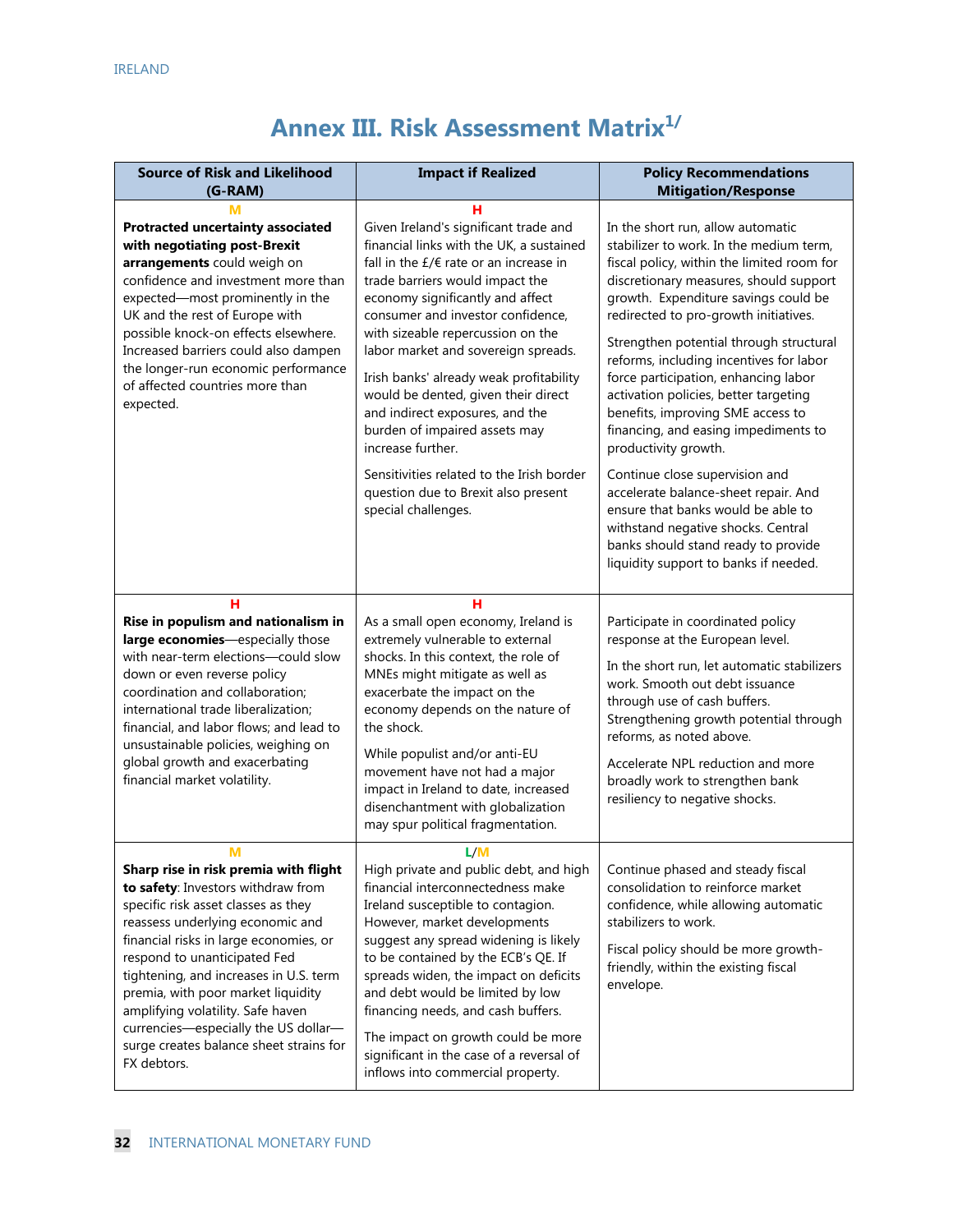| н<br><b>Structurally weak growth in key</b><br>advanced economies: Weak demand,<br>low productivity growth, and<br>persistently low inflation from a failure<br>to fully address crisis legacies and<br>undertake structural reforms, leading<br>to lower medium-term path of<br>potential growth (the Euro area,<br>Japan, and the United States) and<br>exacerbating legacy financial<br>imbalances especially among banks<br>(the Euro area). | M/H<br>Structurally weak growth in key export<br>markets (US, Europe) would<br>significantly affect the Irish economy<br>through the trade channel, thereby<br>undermining domestic confidence,<br>investment, and FDI inflows.                                                                                                                                                                                                                                        | Strengthen growth potential through<br>reforms, as noted above.<br>Tax and spending policies should be<br>more growth-friendly, within the existing<br>fiscal envelope.<br>ECB policy actions should contribute<br>revive growth and could also aid<br>competitiveness.                                                        |
|--------------------------------------------------------------------------------------------------------------------------------------------------------------------------------------------------------------------------------------------------------------------------------------------------------------------------------------------------------------------------------------------------------------------------------------------------|------------------------------------------------------------------------------------------------------------------------------------------------------------------------------------------------------------------------------------------------------------------------------------------------------------------------------------------------------------------------------------------------------------------------------------------------------------------------|--------------------------------------------------------------------------------------------------------------------------------------------------------------------------------------------------------------------------------------------------------------------------------------------------------------------------------|
| г<br>Persistently lower energy prices,<br>triggered by supply factors reversing<br>more gradually than expected.                                                                                                                                                                                                                                                                                                                                 | Lasting low energy prices would<br>reduce production costs and increase<br>the real income of consumers<br>supporting economic growth.<br>However, low inflation and inflation<br>expectations could also lead to high<br>savings and lower investment given<br>the slower decline in the real private<br>debt burden.                                                                                                                                                 | ECB policy actions should contribute to<br>mitigating disinflation.                                                                                                                                                                                                                                                            |
| M<br><b>Domestic adjustment fatigue</b><br>coupled with a challenging political<br>context. The minority government is<br>facing increasing public<br>expectations to reap the<br>fruits of the recovery.                                                                                                                                                                                                                                        | M<br>These factors complicate domestic<br>policy making. While the government<br>is committed to prudent policies,<br>public pressure to reverse some<br>measures implemented in recent years<br>may slow fiscal consolidation, detract<br>from medium-term fiscal priorities and<br>increase the economy's vulnerabilities<br>to adverse shocks.                                                                                                                      | Ensure sound public finances and a<br>durable debt reduction to rebuild fiscal<br>buffers.<br>Enhance communication strategy<br>regarding policy and reform plans.                                                                                                                                                             |
| п<br>High concentration of the industrial<br>base in a small number of high-tech<br>sectors, which makes the Irish<br>economy vulnerable to sectoral and<br>firm-specific shocks.                                                                                                                                                                                                                                                                | м<br>The impact of changes in operations<br>by these corporates on gross value<br>added and employment may vary<br>depending on the nature of their links<br>with the Irish economy.<br>Budget repercussions might be<br>material as 40 percent of corporate tax<br>(equivalent to about 4 percent of<br>revenues) is paid by 10 companies.<br>$\frac{1}{1}$ The Risk Assessment Matrix (RAM) shows events that could materially alter the baseline path (the scenario | Facilitate diversification through<br>structural reforms to strengthen<br>productivity and competitiveness; invest<br>in education and training to create<br>necessary skills; maintain a flexible and<br>competitive labor market.<br>Ensure sound public finances and<br>durable debt reduction to rebuild fiscal<br>buffers |

of the risks surrounding the baseline (with L, M, H, denote low, medium, and high, respectively). The RAM reflects staff views on the sources of risk and overall level of concern as of the time of discussions with the authorities.